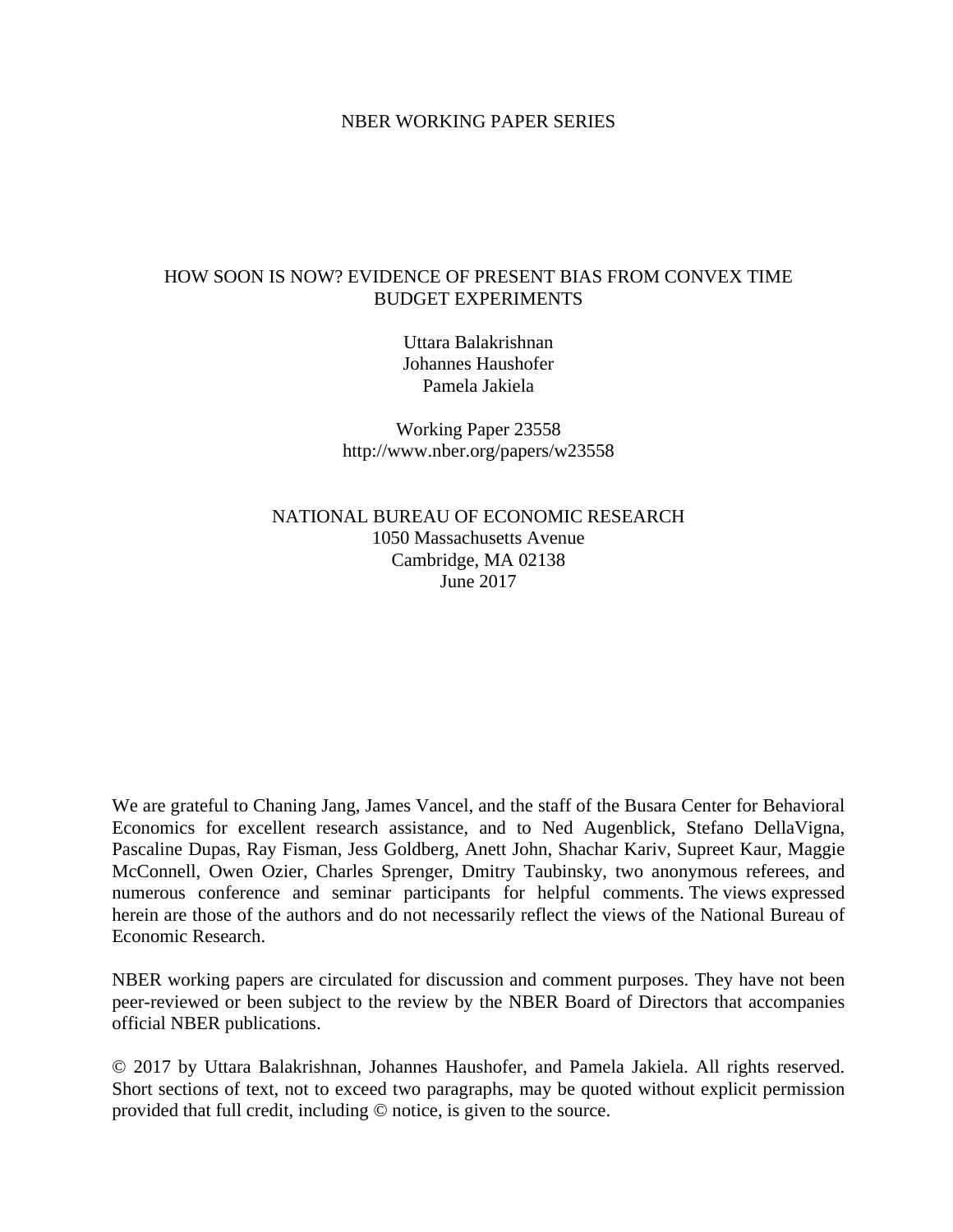How Soon Is Now? Evidence of Present Bias from Convex Time Budget Experiments Uttara Balakrishnan, Johannes Haushofer, and Pamela Jakiela NBER Working Paper No. 23558 June 2017 JEL No. C91,D90,O12

## **ABSTRACT**

Empirically observed intertemporal choices about money have long been thought to exhibit present bias, i.e. higher short-term compared to long-term discount rates. Recently, this view has been called into question on both empirical and theoretical grounds, and a spate of recent findings suggest that present bias for money is minimal or non-existent when one allows for curvature in the utility function and transaction costs are tightly controlled. However, an alternative interpretation of many of these findings is that, in the interest of equalizing transaction costs across earlier and later payments, small delays were introduced between the time of the experiment and the soonest payment. We conduct a laboratory experiment in Kenya in which we elicit time and risk preference parameters from 494 participants, using convex time budgets and tightly controlling for transaction costs. We vary whether same-day payments are made immediately after the experimental session or at the close of the business day. Using the Kenyan mobile money system M-Pesa to make real-time transfers to subjects' phones allows us to make the soonest payments truly immediate. We find strong evidence of present bias, with estimates of the present bias parameter ranging from 0.902 to 0.924 — but only when same-day payments are made immediately after the experiment. This result suggests that present bias for money does in fact exist, but only for truly immediate payments.

Uttara Balakrishnan University of Maryland uttara.balakrishnan@gmail.com

Johannes Haushofer Woodrow Wilson School Princeton University 427 Peretsman-Scully Hall Princeton, NJ 08540 and Busara Center for Behavioral Economics Nairobi, Kenya and also NBER haushofer@princeton.edu

Pamela Jakiela Department of Agricultural and Resource Economics University of Maryland 2200 Symons Hall College Park, MD 20742 and IZA pjakiela@umd.edu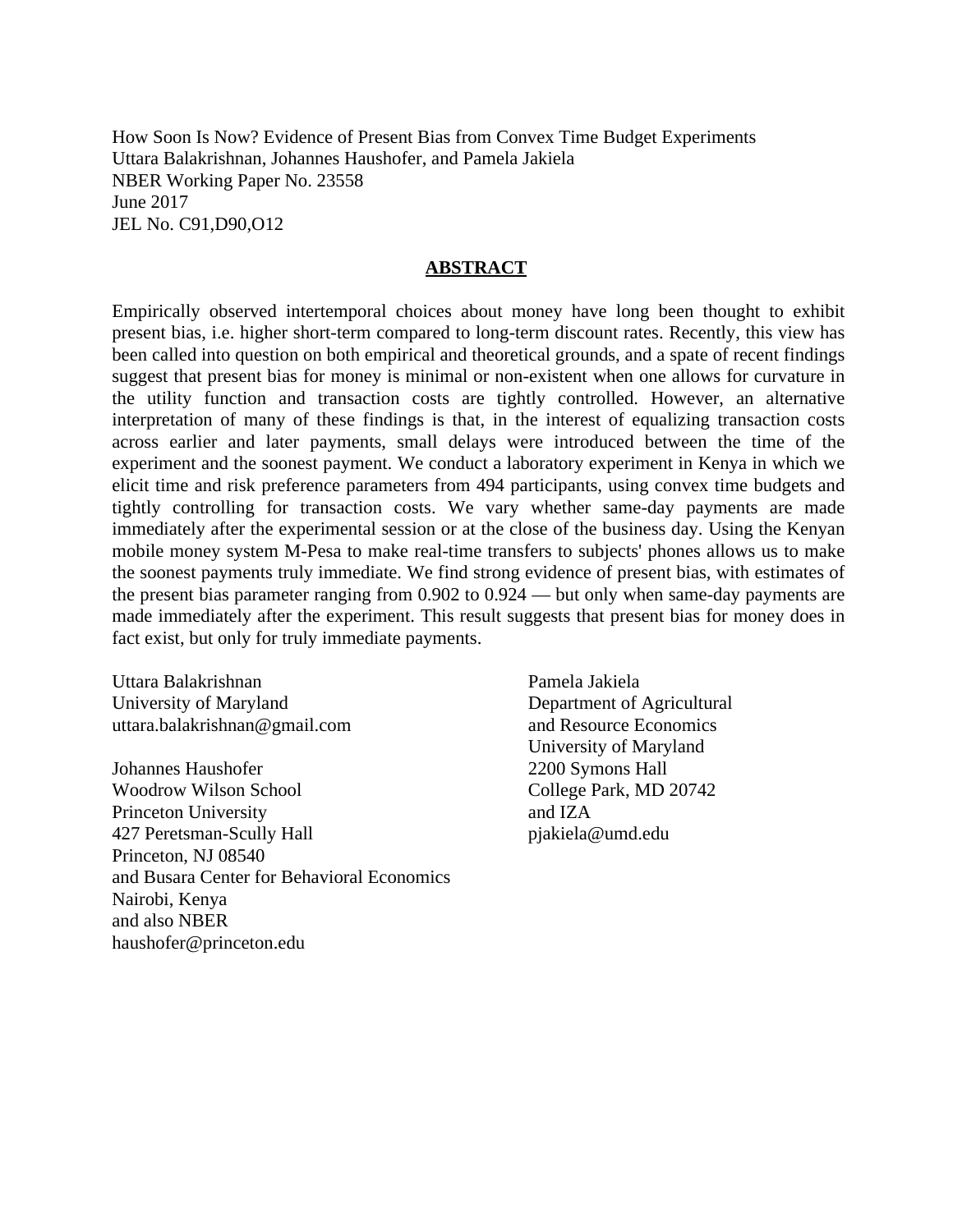## 1 Introduction

How people trade off immediate and delayed consumption is a question of fundamental importance in economics (von Böhm-Bawerk 1890, Fisher 1930). The canonical economic model of time preferences is the discounted utility model, first proposed by Samuelson (1937); in it, all future payments are discounted by a constant factor each period, leading to exponential discounting.<sup>[1](#page-2-0)</sup> In the second half of the 20<sup>th</sup> century, the discounted utility model was called into question by the finding that empirically observed discounting behavior, both in animals and humans, did not correspond to the predictions of exponential discounting; in particular, short-term discount rates were found to be higher than long-term discount rates (Ainslie 1975, Thaler 1981). These findings led to the development of alternative models of intertemporal tradeoffs in which agents are present-biased in the sense that they overweight immediate payments relative to those that occur in the future.<sup>[2](#page-2-1)</sup> In economics, the most widely used example is the quasi-hyperbolic model, first proposed by Phelps and Pollak (1968) and adapted to the case of time preferences by Laibson (1997) and O'Donoghue and Rabin (1999).<sup>[3](#page-2-2)</sup> The quasi-hyperbolic model has since been used to explain empirical phenomena ranging from retirement saving (Laibson, Repetto, Tobacman, Hall, Gale, and Akerlof 1998) to gym attendance (Acland and Levy 2015, DellaVigna and Malmendier 2006). Present bias is important in a range of policy settings because it predicts preference reversals: agents who exhibit present bias will make consumption and savings plans that they fail to carry out; more generally, present-biased agents tend to invest less than they intend to in goods that yield long-run benefits (e.g. education and exercise), and to consume more than they intend to when goods are associated with future costs (e.g. unhealthy foods).

In recent years, just as present bias has begun receiving widespread attention from policymakers (cf. World Bank 2015), some scholars have come to question the experimental evidence documenting violations of the discounted utility model. On the one hand, as many have pointed out, it is not clear that we should observe present bias in decisions about money — even if humans are present-biased. Utility is defined over consumption, so if subjects are able to borrow and save, intertemporal tradeoffs over dated money payments should depend on market interest rates, not individual preferences (Coller and Williams 1999, Dean and Sautmann 2016, Augenblick, Niederle, and Sprenger 2015). Experimental economists, in contrast, have long argued that experimental subjects "narrowly bracket" their decisions in the lab, viewing dated monetary payments as though they were a consumption plan, and numerous experimental studies have supported this view (Andersen, Harrison, Lau, and Rutström 2008, Rabin and Weizsacker 2009). However, recent evi-

<span id="page-2-0"></span><sup>&</sup>lt;sup>1</sup>In other words, consumption that occurs t periods in the future is discounted by a factor  $\delta^t$ , where  $\delta \leq 1$  and does not vary over time. See Frederick, Loewenstein, and O'Donoghue (2002) for an overview of the development of discounted utility model and its use in economics.

<span id="page-2-1"></span><sup>&</sup>lt;sup>2</sup>In the discounted utility model, agents care more about immediate payments than about payments that occur  $k$ days in the future, but only as much as they care more about payments at time t than payments at time  $t + k$ .

<span id="page-2-2"></span><sup>3</sup>Within psychology, the most widely used model of present bias is the modified hyperbola (Kirby 1997). In that model, utility takes the form:  $U(c_t) = \frac{1}{1+kt}u(c_t)$ .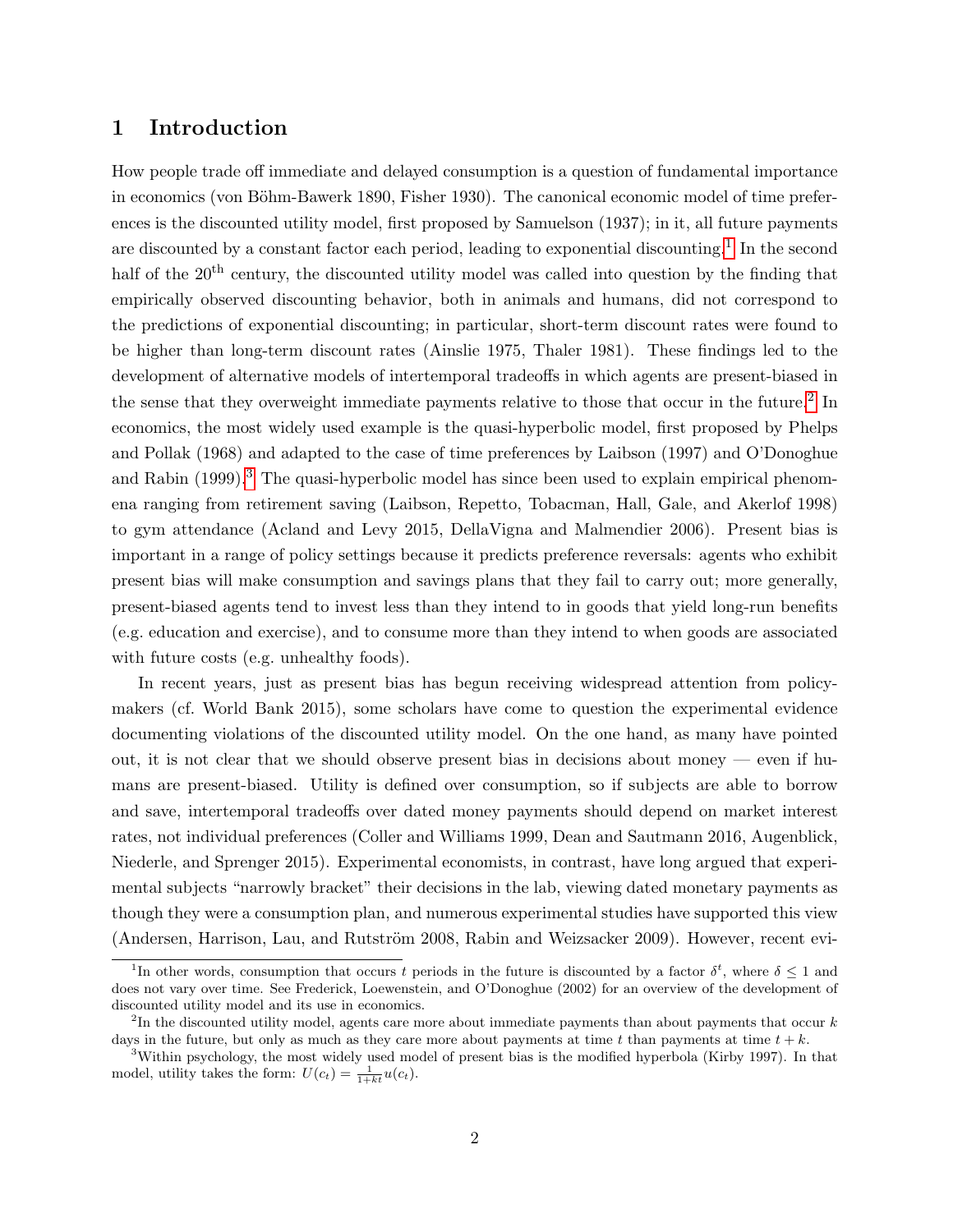dence has called narrow bracketing assumption into question. For example, Augenblick, Niederle, and Sprenger (2015) find evidence of present bias in effort tasks, but only limited evidence of present bias in decisions about money. Dean and Sautmann (2016) find that intertemporal tradeoffs in their lab-in-the-field experiment are associated with both expenditure shocks and savings, suggesting that narrow bracketing fails in their data. These results have sparked a lively debate, with some scholars arguing that choices in time preference experiments are driven primarily by liquidity constraints and interest rates outside the lab (Dean and Sautmann 2016, Epper 2015, Carvalho, Meier, and Wang 2016), while others maintain that there is little evidence that agents integrate moderately-sized monetary payments into their optimal lifetime consumption plan through smoothing and arbitrage (Halevy 2014, Halevy 2015).

Paralleling this rising chorus of theoretical objections, there is mounting concern that standard experimental designs used to measure time preferences may be confounded. For example, Frederick, Loewenstein, and O'Donoghue (2002) point out that most experimental studies documenting present bias among humans ask subjects to choose between smaller, immediate cash payments — which are typically given out at the end of the experimental session — and larger, delayed payments. If subjects are not sure that they will actually receive the later payments, or if collecting delayed payments involves larger transaction costs (because, for example, subjects would need to return to the lab to pick up a check), they may appear present-biased when in fact they are not (Halevy 2008, Andreoni and Sprenger 2012b, Gabaix and Laibson 2017). Another concern is that many experiments assume that utility is linear in money; such an assumption will lead to over-estimates of the degree of present bias if subjects are risk averse — because the utility difference between larger future payments and smaller immediate payments is not as large as the dollar difference between the payment amounts (Andersen, Harrison, Lau, and Rutström 2008).

In an attempt to address many of these methodological issues, Andreoni and Sprenger (2012a) introduced a novel experimental design — the convex time budget (CTB) experiment. In a CTB experiment, a subject divides an endowment between two time periods subject to a budget constraint and an interest rate that makes the delayed payment date relatively attractive. Because subjects are not restricted to the endpoints of the budget line, this method allows for separate estimation of the time preference parameters and the curvature of the utility function. Under the right conditions, CTB experiments also allow for explicit tests of the hypothesis that subjects are arbitraging between lab and non-lab savings technologies — as we would expect if they were integrating experimental payments into an optimal forward-looking consumption plan. Andreoni and Sprenger (2012a) conduct CTB experiments in a university lab setting that allows them to take a number of steps to equalize transaction costs and uncertainty across time periods. Importantly, they make same-day payments using the same technology as delayed payments (checks in campus mailboxes). After introducing such protocols, they find no evidence of present bias among university undergraduates, casting further doubt on the existence of present bias over money payments.

One concern with several recent studies focused on equalizing transaction costs across immediate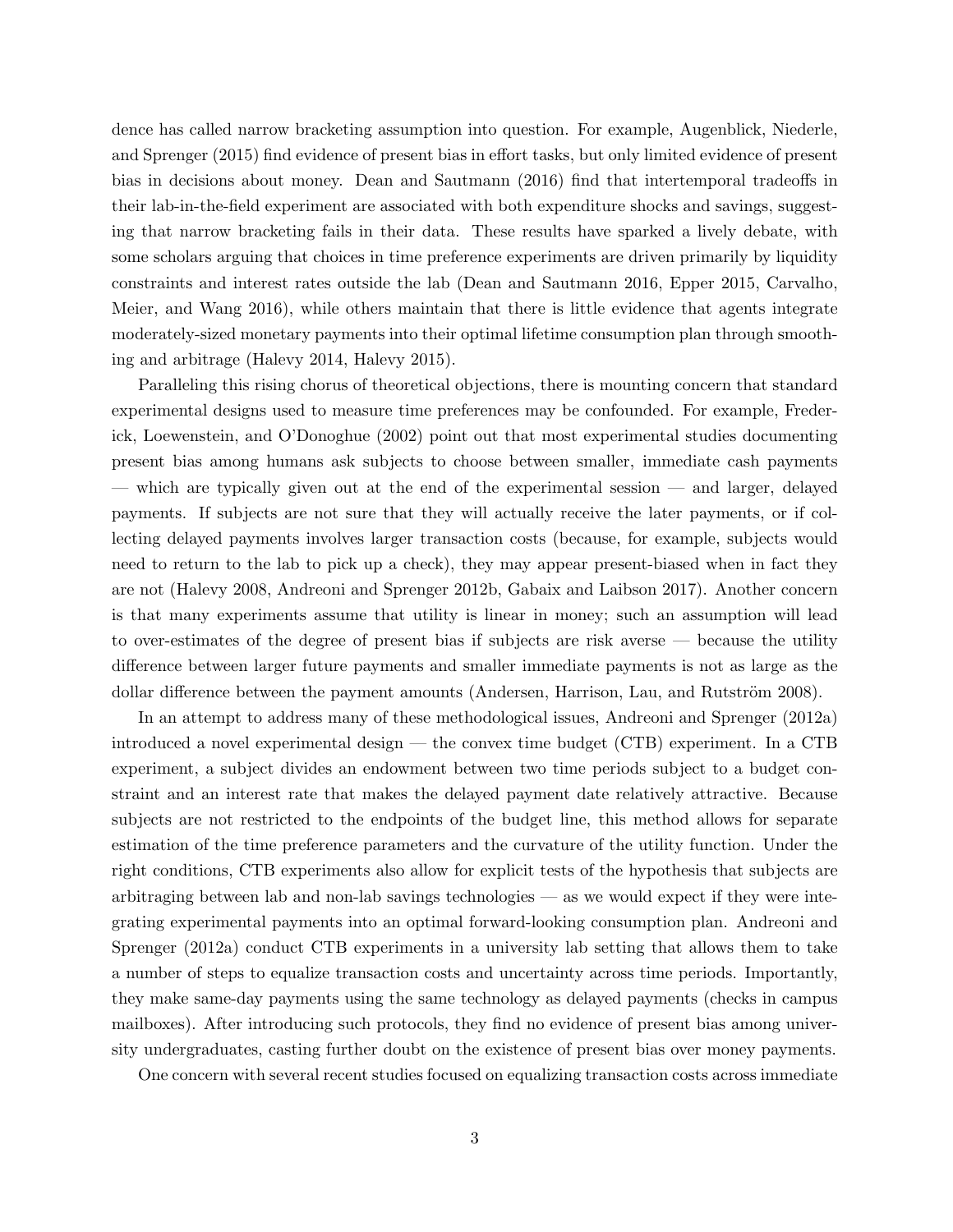delayed payments is that the steps taken to to do so also introduce a small front-end delay. For example, as discussed above, Andreoni and Sprenger (2012a) make "immediate" payments by placing a personal check in each subject's mailbox before the close of the business day.[4](#page-4-0) Thus, "immediate" payments may not always be accessible immediately. If subjects do, in fact, have preferences consistent with the quasi-hyperbolic model, it is possible that they may view such almost-immediate payments as "later" rather than "now" — in which case, some of the recent failures to reject the discounted utility model may be attributable to the use of under-powered experimental tests.<sup>[5](#page-4-1)</sup>

We test whether delaying payments until the end of the day attenuates present bias by conducting a series of convex time budget experiments at the Busara Center for Behavioral Economics in Nairobi, Kenya. We conducted two experimental treatments which differ in terms of payment timing. In our immediate payment treatment, all dated payments arrived at the time of day when experimental sessions concluded; hence, same-day payments arrived immediately after the experimental session. In our end-of-day payment treatment, all payments arrived at the end of the business day. In both treatments, all payments were made using Kenya's mobile money payment system, M-Pesa, which made it possible to send payments to participants in real-time. M-Pesa payments are widely accepted throughout Kenya, and could be converted to cash by walking into a shop across the street from the experimental lab. Same-day payments in the immediate payment treatment were delivered to participants through their phones as they left the experimental session — so, the earliest possible payments were truly immediate. Thus, we are able to equalize transaction costs and uncertainty by delivering both truly immediate and delayed payments through M-Pesa — while making "now" more immediately accessible than in many previous CTB experiments.<sup>[6](#page-4-2)</sup>

We implemented our CTB experiment using a user-friendly touchscreen computer interface that allowed us to collect a large data set of 48 CTB decisions from every subject — while working in a population that is substantially less affluent, educated, and elite than standard subject pools of students at top universities in the U.S. and Europe. This allows us to estimate preference parameters at the individual level (including the curvature of the utility function, eliminating one of

<span id="page-4-0"></span><sup>&</sup>lt;sup>4</sup>Other studies in a similar vein involve even greater delays. For example, in Giné, Goldberg, Silverman, and Yang (2017), the soonest payments occur 1 day after decisions are made. In Carvalho, Meier, and Wang (2016), checks are mailed on the day decisions are made, so they arrive at least 1 day later. Interestingly, Carvalho, Meier, and Wang (2016) still observe present bias over money among subjects who make CTB decisions prior to their payday, but not among those who make decisions after payday.

<span id="page-4-1"></span><sup>5</sup>Augenblick, Niederle, and Sprenger (2015) is an important exception: they deliver cash payments at the end of their experimental sessions, and report more limited evidence of present bias over money than over effort. However, their findings do suggest at least a modest degree of present bias over money. Specifically, their subjects allocate 38.1 percent (SE: 1.73) of the budget to the sooner payment date for monetary decisions not involving today, and 41 percent (SE: 1.34) for decisions involving today. As discussed further below, this difference of 2.1 percentage points is quite similar to the difference of 2.8 percentage points observed in our study.

<span id="page-4-2"></span><sup>&</sup>lt;sup>6</sup>As discussed below, all subjects in our experiment had received payments from the Busara Center in the past, and the overwhelming majority reported an extremely high degree of confidence that all payments would arrive on schedule.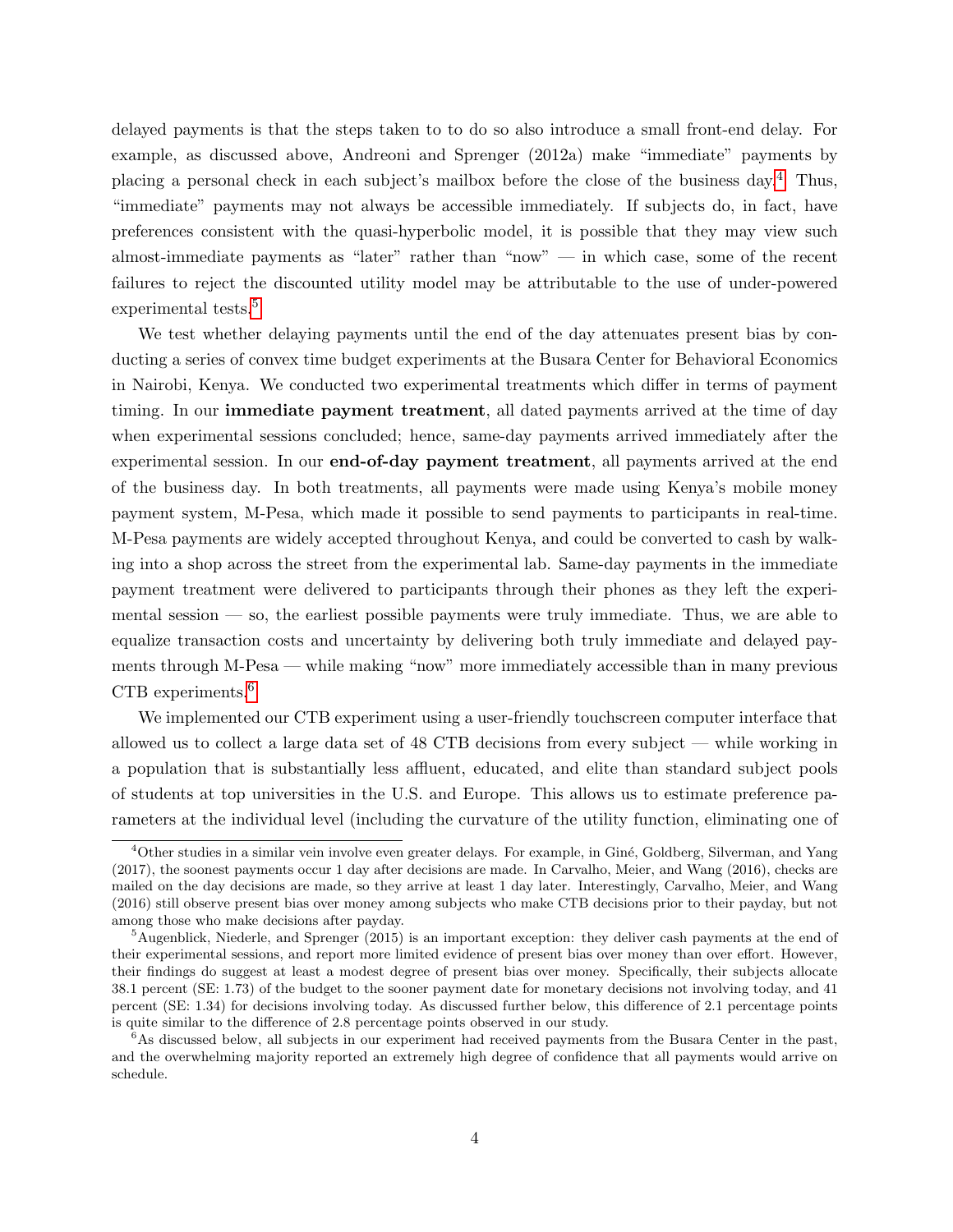the confounds discussed above), and to explore the association between liquidity constraints and estimated preference parameters — in a population of economically-independent adults characterized by substantial heterogeneity in terms of socioeconomic status and involvement in the credit market. Moreover, the stakes in our experiment were large in terms of subjects' purchasing power: the median total payment was more than four times the median level of daily expenditure.[7](#page-5-0) Thus, subjects had every incentive to think carefully about their decisions, and our design provides a powerful test of the extent of arbitrage between lab and non-lab savings vehicles.

We report three main results. First, and most importantly, our results suggest a substantial degree of present bias over money in the immediate payment treatment, but little or no present bias when the earliest possible payments occur at the end of the day. Our preferred empirical specifications suggest that delayed payments are discounted by between 7.6 and 9.8 percent relative to truly immediate payments (i.e. estimated  $\beta$  parameters for the immediate payment treatment range from 0.902 to 0.924), while immediate payments that arrive at the end of the day are discounted by less than 1 percent relative to future payments. Our design allows us to control for risk aversion and individual-level variation in background consumption (proxied by average daily expenditures), both of which help to explain individual choices in the experiment — hence, ignoring either factor could bias one's estimate of the level of present bias. Our estimated treatment effect of the immediate payment treatment on present bias is not confounded by variation in risk preferences or background consumption, and is also robust when we estimate preference parameters at the individual level.

Our second finding is that individual time preference parameters are not significantly related to measures of liquidity constraints, suggesting that such constraints are not a plausible alternative account of our findings.<sup>[8](#page-5-1)</sup> Moreover, subjects do not display any tendency to shift experimental payments toward days when they anticipate having limited cash-on-hand. Thus, it is highly unlikely that we are falsely ascribing to present bias patterns of behavior that are actually driven by liquidity constraints.

Third, we find that most subjects who are not liquidity-constrained do not engage in the sorts of arbitrage we would expect if they were integrating their experimental payments into an optimal forward-looking consumption and savings plan. The overwhelming majority of subjects who hold substantial liquid savings sometimes choose interior allocations in CTB decision problems which offer gross interest rates over 100 percent (over a 4 week time horizon) — well above those available through the credit market. $9$  Thus, they do not fully exploit the investment opportunities offered

<span id="page-5-0"></span><sup>7</sup>Thaler (1981) first observed that subjects tend to appear more patient when making intertemporal tradeoffs involving larger stakes. More recently, Sun and Potters (2016) show that changes in stakes impact the estimated degree of impatience (i.e. the exponential discount factor) but not the degree of present bias.

<span id="page-5-1"></span><sup>8</sup>Our findings in this regard resonate with those of Meier and Sprenger (2010), but stand in contrast to those of Dean and Sautmann (2016) and Carvalho, Meier, and Wang (2016).

<span id="page-5-2"></span><sup>&</sup>lt;sup>9</sup>In fact, only 11.9 percent of subjects in our experiment choose only corner solutions, and 59.7 percent of chosen allocations are interior. Thus, the pattern of behavior among our adult subjects stands in marked contrast to the patterns observed in several recent studies of university students in the United States and Europe. For example, Augenblick, Niederle, and Sprenger (2015) report that only 14 percent of CTB decisions over money payouts are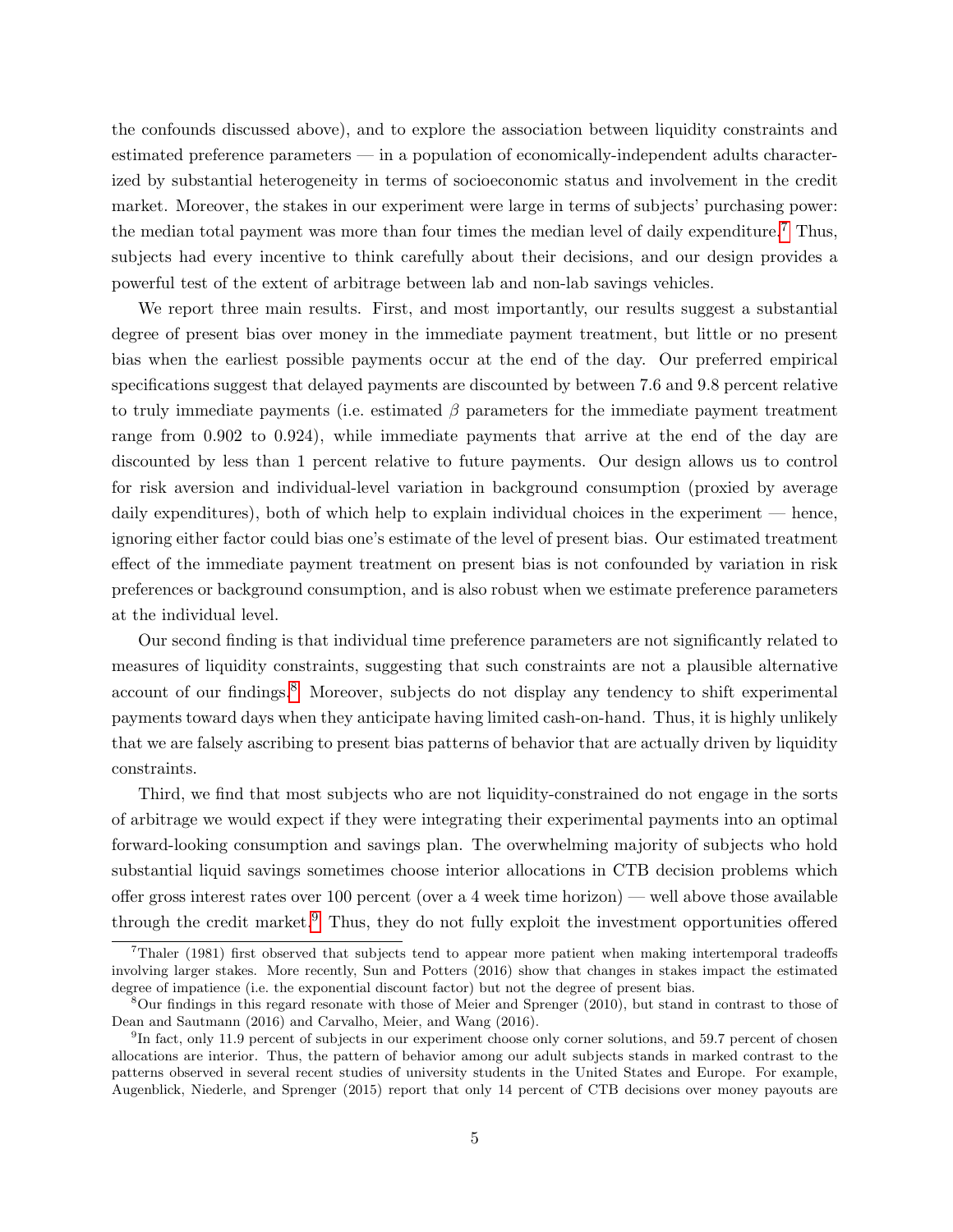by the experiment, even though doing so would increase the net present value of their income (and therefore consumption) stream.

Taken together, our results demonstrate that present bias over money is not simply an artifact of experimental design flaws in previous studies; we find strong evidence of present bias in an experiment that controls for risk aversion, using protocols that equalize transaction costs and payment modalities across all possible payment dates. However, present bias does appear to depend on immediacy: it is nearly eliminated when the earliest possible payments do not arrive until the end of the day. Our study also provides clear evidence that subjects — specifically, a diverse sample of adults in a lower middle income country — are not arbitraging between lab and outside savings vehicles; we also find no evidence that choices in our experiment are driven by liquidity constraints. Taken together, the results support the view that individual choices in time preference experiments are driven by time preferences, not market interest rates. However, present bias is quite sensitive to payment timing: even minor delays may mute the extent to which tradeoffs are perceived as "now" versus "later."

The remainder of the paper is structured as follows. Section [2](#page-6-0) describes the design and implementation of the study. Section [3](#page-11-0) presents our theoretical framework and derives testable predictions. Section [4](#page-12-0) presents our experimental main results. Section [5](#page-22-0) discusses the relationship between our work and other recent time preference experiments, and Section [6](#page-28-0) concludes.

## <span id="page-6-0"></span>2 Experimental Design and Procedures

#### 2.1 Experimental Design

We employ the convex time budget (CTB) design first utilized by Andreoni and Sprenger (2012a). In a CTB experiment, each subject divides a budget between two payment dates subject to the early-valued budget constraint:

$$
c_t + \frac{c_{t+k}}{(1+r)} = m.\t\t(1)
$$

In this framework, t denotes the front-end delay, the number of days between the experiment and the earlier payment date; and  $k$  denotes the delay between the earlier and later payment dates. The CTB design has a number of advantages over more traditional discrete choice approaches to eliciting time preferences. First, choices from continuous budget sets contain more information than discrete (typically binary) choices — in each decision, a utility-maximizing subject reveals her most preferred allocation relative to a continuum of alternatives, not just a single less-preferred option.

interior and 61 percent of their student subjects (in the U.S.) never choose an interior allocation, while Sun and Potters (2016) report that 30 percent of chosen monetary allocations are interior and 37 percent of student subjects (in the Netherlands) never choose an interior allocation. In contrast, Giné, Goldberg, Silverman, and Yang (2017) report that only 16.5 percent of CTB decisions by Malawian farmers are at corners. Though comparisons across studies are inherently speculative, the pattern of evidence appears to suggest that adult subjects in low-income countries (Kenya and Malawi) are less likely to behave in a manner consistent with arbitrage than student subjects in wealthy countries (the U.S. and the Netherlands).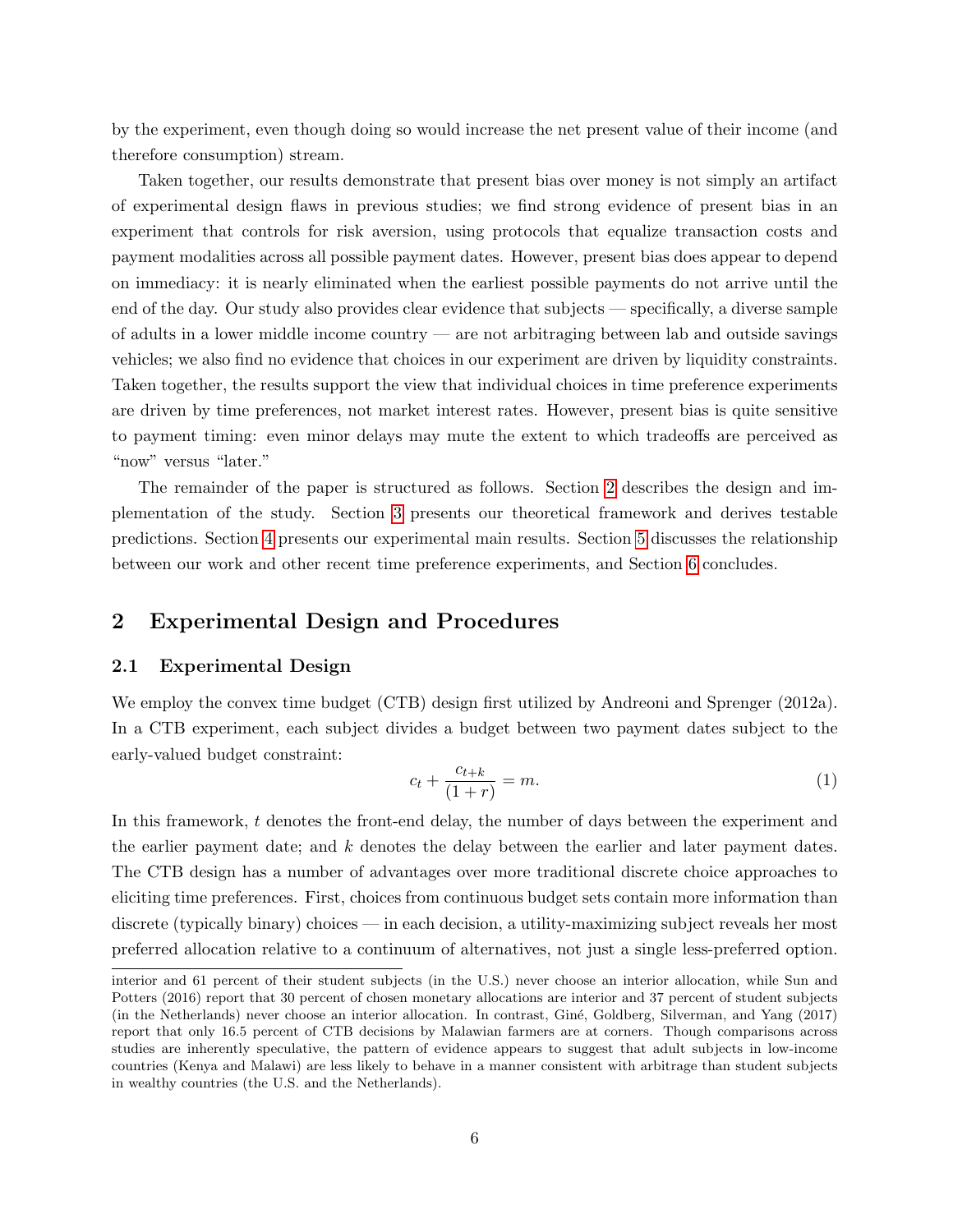This additional information allows us to estimate both risk and time preferences parameters using data from a single experiment.<sup>[10](#page-7-0)</sup> CTB experiments can also provide evidence that intertemporal tradeoffs in the lab are not driven by market interest rates and individual liquidity constraints (as opposed to time preferences) — if subjects who are not liquidity-constrained choose interior allocations when the interest rates offered through the experiment exceed those that would be available outside the experiment.<sup>[11](#page-7-1)</sup>

Subjects in our experiment faced a total of 48 CTB decision problems, each of which was pre-sented using a user-friendly touchscreen computer interface.<sup>[12](#page-7-2)</sup> This design generates an extremely rich data set and allows us to estimate preference parameters at the individual level. The CTB decisions included in our experiment were organized into eight sets of six decision problems. The earlier and later payment dates were fixed within each set. The front end delay was either 0, 14, or 28 days after the experimental session, and the delay between payments was either 14 or 28 days.[13](#page-7-3) Within each decision set, the maximum earlier payment was fixed at either 400 or 600 Kenyan shillings.<sup>[14](#page-7-4)</sup> Thus, each decision set corresponded to a triple: the front-end delay, the delay between payments, and the maximum earlier payment.<sup>[15](#page-7-5)</sup> The eight decision sets were presented in a random order.

Within each decision, the maximum later payment depended on the gross interest rate,  $1 + r$ : reducing the earlier payment  $(c_t)$  by 1 shilling meant increasing the later payment  $(c_{t+k})$  by  $1+r$ shillings. Within each set of decisions, subjects faced six gross interest rates: 1.1, 1.25, 1.75, 2, 3, and 4. Gross interest rates always appeared in increasing order within a decision set to minimize the potential for confusion. The Online Appendix lists the front-end delay, delay between payments, budget size, and gross interest rate for each of the 48 CTB decisions included in our experiment.<sup>[16](#page-7-6)</sup>

<span id="page-7-0"></span> $10$ As Andersen, Harrison, Lau, and Rutström (2008) point out, risk averse subjects will appear more impatient than they actually are if one ignores the issue of diminishing marginal utility when estimating discount rates.

<span id="page-7-1"></span> $11$ In other words, if subjects with access to credit markets were treating opportunities to save in the lab as part of a broader financial portfolio, they will fully exploit the above-market interest rates offered through the experiment (unless they are liquidity-constrained). See Coller and Williams (1999) for an early discussion of the issue. Meier and Sprenger (2010) find little evidence that experimentally-measured discount rates are predicted by liquidity constraints outside of the lab.

<span id="page-7-2"></span><sup>&</sup>lt;sup>12</sup>The experimental interface was programmed using z-tree (Fischbacher 2007). Complete instructions and screenshots of the computer interface are included in the Online Appendix.

<span id="page-7-3"></span><sup>&</sup>lt;sup>13</sup>We follow Andreoni and Sprenger (2012a) in ensuring that all payment dates occur on the same day of the week to eliminate any end-of-week confounds. As discussed below, we also made sure that payment dates did not fall on holidays or the last day of the month.

<span id="page-7-4"></span> $14$ These budgets are equivalent to approximately 4.08 and 6.12 USD, respectively. These endowments are large in purchasing power terms: the median level of daily expenditures in our sample is 146 Kenyan shillings (1.49 USD)

<span id="page-7-5"></span><sup>&</sup>lt;sup>15</sup>We presented all possible combinations of the three front-end delays and the two delays between payments for the budget size (i.e. maximum earlier payment) of 400 Kenyan shillings (4.08 USD). In addition, we included two decision sets in which the budget size was increased to 600 Kenyan shillings (6.12 USD). In these decisions, the front-end delay was either 0 or 14 days and the delay between payments was fixed at 14 days.

<span id="page-7-6"></span> $16$ At the end of the CTB portion of the experiment, subjects completed a standard Multiple Price List (MPL) task that included 24 decision problems. In each MPL decision problem, a subject chooses between a smaller, earlier payment and a larger, later payment — so the MPL choice can be viewed as the restriction of a CTB decision problem to the endpoints of the budget line. MPL decision problems were organized into four sets of six decisions. Within each set, the earlier and later payment dates and the earlier payment amount were fixed; the later payment amount increased over the course of the decisions within a set, with the later payment amounts corresponding to the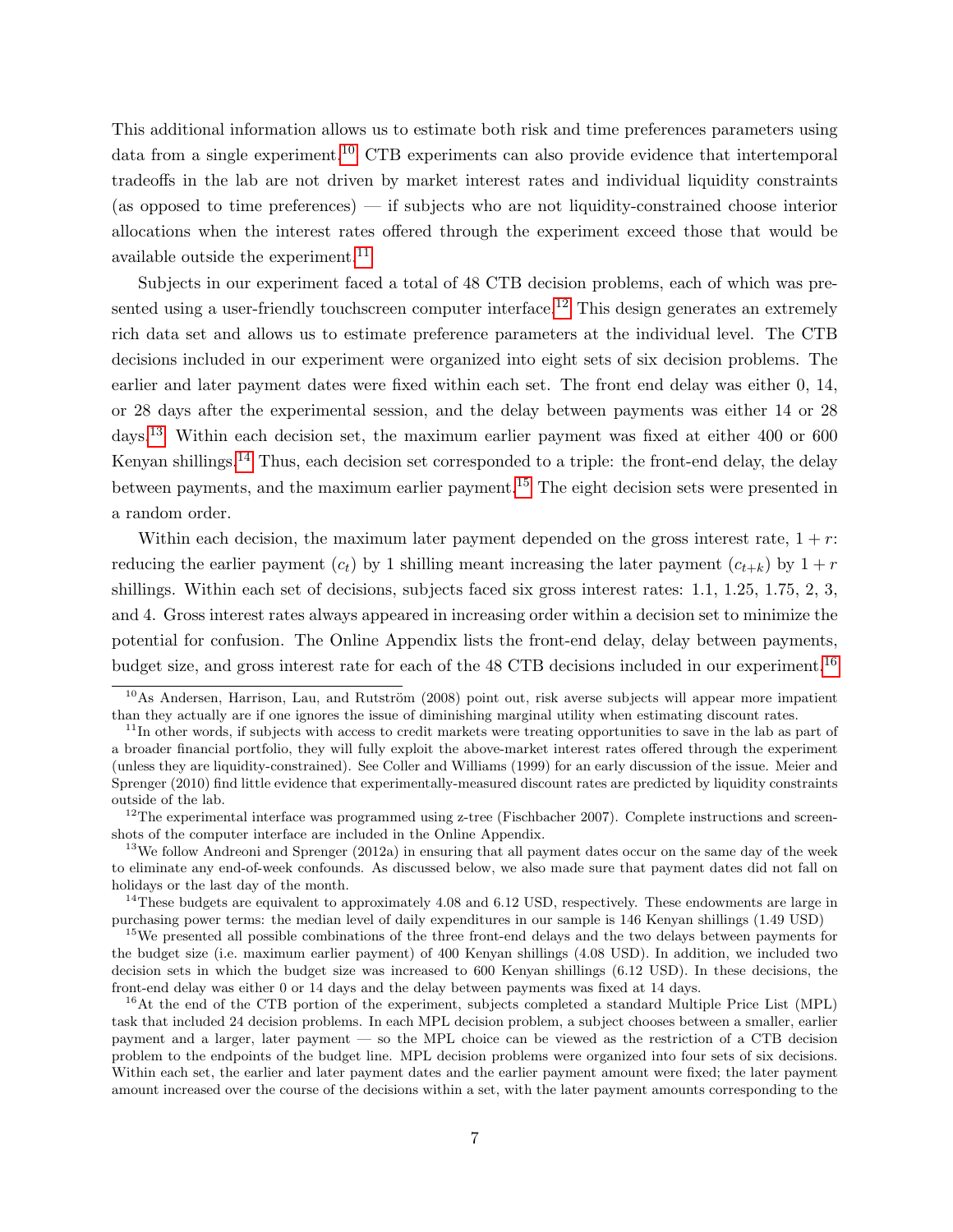At the end of the experiment, one decision problem was randomly chosen to determine final payments. This randomization was done separately for each subject, guaranteeing that all information on the timing and size of experimental payments remained private. In addition to their payments from the experiment, subjects received a fixed show-up fee which was evenly divided between the earlier and later payment dates — so every subject, including those who chose corner solutions, received two dated payments.<sup>[17](#page-8-0)</sup> We describe the procedures used to deliver payments to subjects in detail below.

#### 2.2 Experimental Procedures

The experiment was conducted at the Busara Center for Behavioral Economics in Nairobi, Kenya. Subjects were drawn from two of Nairobi's informal settlements, Kawangware and Kibera. Our sample includes data from 494 adult subjects. Summary statistics on the subjects in our sample are reported in Table A1 of the the Online Appendix.

Experimental sessions were conducted in a dedicated computer lab at the Busara Center.[18](#page-8-1) Instructions were presented orally in Swahili, one of Kenya's official languages and a local lingua franca.<sup>[19](#page-8-2)</sup> Our user-friendly touchscreen interface was programmed using z-tree (Fischbacher 2007), and was intended to be easily comprehensible by subjects with limited levels of formal education. As discussed above, the dates of the earlier and later payments were fixed within each decision set; these were announced aloud before subjects began making decisions within a given set. The

<span id="page-8-1"></span><sup>18</sup>No experimental sessions were held on Fridays or weekends to avoid any potential end-of-week effects. When considering a potential date for a session, we verified that no payment dates associated with that (potential) session fell on holidays or any other day that would lead to a foreseeable change in the desire for cash on hand (for example, the day when school fees are due).

six gross interest rates included in the CTB decision problems (1.1, 1.25, 1.75, 2, 3, and 4). In MPL experiments such as this, we expect all but the most impatient subjects to eventually switch to preferring the delayed payment as the implied interest rate increases. In the four sets of MPL decisions included in our experiment, the front-end delay was either 0 or 14 days and the delay between payments was either 14 or 28 days. Thus, the MPL tasks covered a subset of the payment dates, budget sizes, and interest rates included in the CTB experiment.

<span id="page-8-0"></span><sup>&</sup>lt;sup>17</sup>This approach is also taken by Andreoni and Sprenger  $(2012a)$ . Haushofer  $(2014)$  presents a theoretical model suggesting that a mental cost of keeping track of time-dated payments may act as an additional (cognitive) transaction cost, pushing subjects toward corner solutions and immediate payments when the show-up fee is paid (in its entirety) on the day of the experiment. However, this cost would apply to both payment dates in our setting because half of the show-up fee is paid on each payment date. Thus, if any transaction cost enters as an additively separable (from money/consumption utility) term in the utility function, it should not impact allocation decisions at all (because choosing a corner solution would not reduce the amount received on either date to 0). Alternatively, if the transaction cost enters as a reduction in money utility that is larger for delayed payments, allocations to the earlier payment date should be lower when the earliest payments are immediate, since utility is (weakly) concave. Taken together with stated beliefs about the likelihood that payments will arrive on time (and subjects' experience with the Busara lab's reliability), it is quite unlikely that differential transaction could explain behavior in our experiment.

<span id="page-8-2"></span><sup>&</sup>lt;sup>19</sup>Rigorous translation procedures were used to ensure fidelity to the intended meaning of the instructions. The investigators first worked with experienced members of the Busara Center staff to refine the English instructions to produce a version that would make sense when translated into colloquial Kenyan Swahili. This multilingual team then translated the English and reviewed the translation as a group. The translated instructions were then sent to a separate team (not involved in administering the experiments); this team produced a back-translation to English that was then checked for equivalence to the original English text. English instructions are included in the Online Appendix; Swahili versions are available from the authors upon request.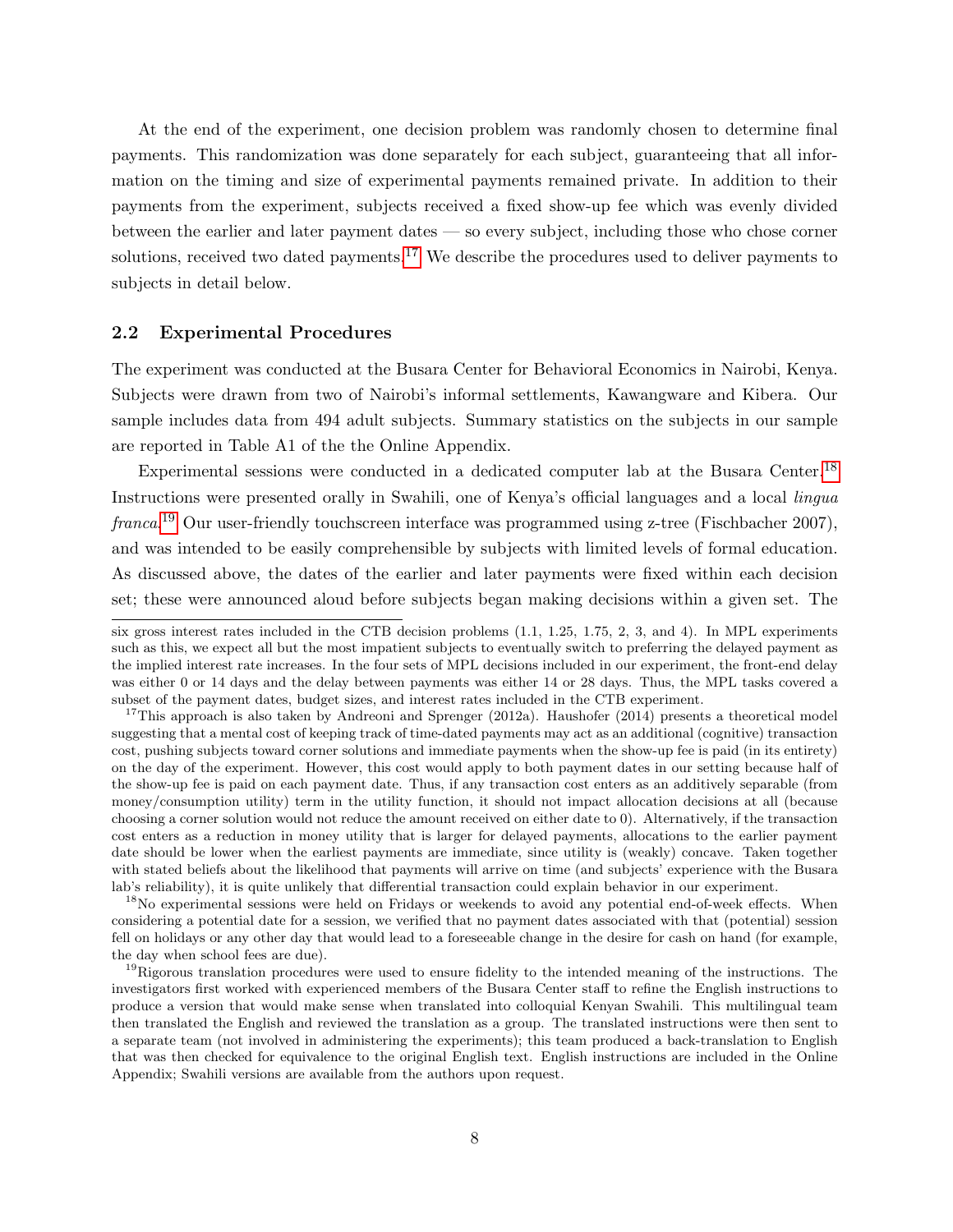dates also appeared in large font on the computer screen for each decision — the earlier payment date on the left and the later payment date on the right. The maximum possible payments at each date appeared directly below the dates on the screen. Subjects shifted money from the earlier to the later payment date (or vice versa) by sliding their finger along a brightly colored touchscreen bar.<sup>[20](#page-9-0)</sup> The amounts allocated to the earlier and later payment dates initially displayed as zeros; these amounts updated every time a subject touched the colored bar. After arriving at a desired allocation, the subject touched an "OK" button to confirm her choice and proceeded to the next decision. Full experimental instructions and screenshots of the computer interface are included in the Online Appendix.

At the end of the experiment, the computer randomly selected one decision for payment. Payments from the chosen decision were added to a show-up fee, which was divided evenly between the earlier and later payment dates (from the decision that was chosen to determine the final payment). Thus, all subjects received two dated payments. Subjects completed a short sociodemographic survey and then learned the dates and amounts of their final payments before departing from the lab.

All payments in our experiment — including payments made on the day of the experiment were made using the M-Pesa mobile money technology. M-Pesa is a money transfer service operated by Kenya's largest mobile phone company, Safaricom. Users can send and receive transfers and make direct payments to firms using their phones, and they can also withdraw cash from their M-Pesa accounts at over 80,000 M-Pesa agents throughout the country. All subjects in our experiment had active M-Pesa accounts, and all had received transfers from the Busara Center via M-Pesa prior to the experiment. So, transaction costs for immediate and delayed payments were equalized — all payments were sent from a trusted source (the Busara Center) via the familiar M-Pesa technology.

This payment method addresses an important concern with many experimental studies of intertemporal preferences: behavior that appears present-biased may in fact be driven by differential transaction costs or uncertainty — for example, if subjects realize that they will need to cash a check or return to the lab to collect cash if they choose a delayed (rather than immediate) payment (Frederick, Loewenstein, and O'Donoghue 2002). We follow several recent studies (cf. Andersen, Harrison, Lau, and Rutström 2008, Andreoni and Sprenger 2012a, Giné, Goldberg, Silverman, and Yang 2017, Carvalho, Meier, and Wang 2016) in equalizing the financial and cognitive transaction costs associated with immediate and delayed payments. For example, we adopt Andreoni and Sprenger's (2012a) approach of dividing the show-up fee into two equal, dated payments; and we use a payment technology (M-Pesa) with which subjects are extremely familiar. However, as we discuss further below, our study differs from Andersen, Harrison, Lau, and Rutström (2008), Andreoni and Sprenger (2012a), Giné, Goldberg, Silverman, and Yang (2017) and Carvalho, Meier,

<span id="page-9-0"></span> $^{20}$ A slider indicating the position of the chosen allocation within the range of feasible alternatives appeared, but only after a subject first touched the colored bar — so it was not possible for subjects to choose a default option that did not involve active choice. Please see the Online Appendix for additional descriptive information about our touchscreen CTB interface.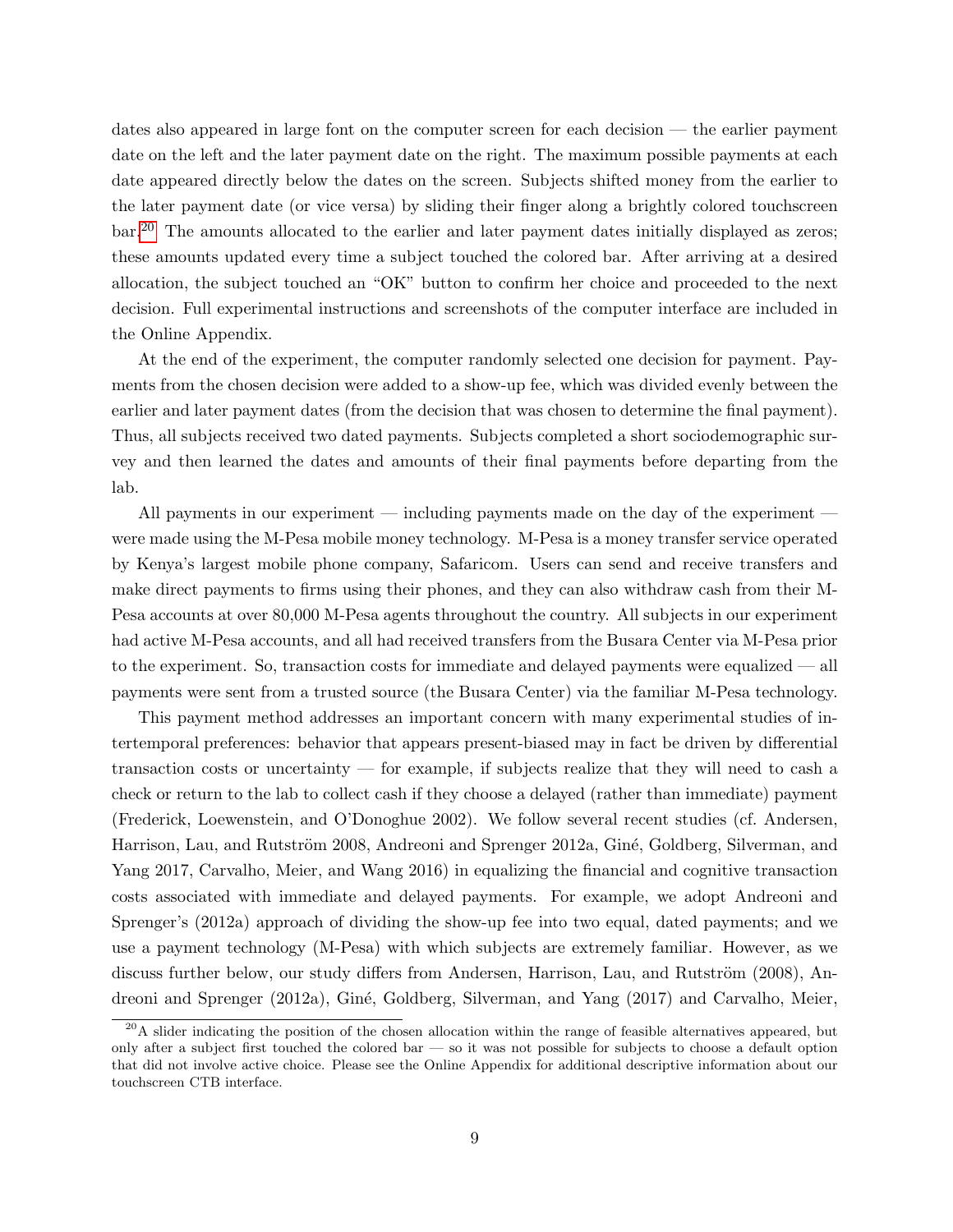and Wang (2016) because the steps taken to equalize transaction costs do not necessitate any delay in payments. Instead, we experimentally test whether introducing a small front-end delay  $-$  by sending payment at the end of the day rather than at the end of the experiment — impacts the tendency toward present bias.

#### 2.3 Experimental Treatments

To test whether small front-end delays of less than 1 day reduce present bias, we conducted two experimental treatments which differ in terms of payment timing. In the immediate payment treatment, same-day payments were guaranteed to arrive no more than two hours after the start of the experimental session. All sessions were conducted in the morning, and the experimental instructions stated that on every payment date, subjects' payments would be sent to their phones within two hours of the time the experiment started. So, for example, if the experimental session started at 10 o'clock in the morning, the instructions clearly stated that all payments would be sent no later than noon on the relevant payment date. Subjects receiving payments on the day of the experiment would typically receive them before they departed from the Busara Center, while they were completing the post-experiment survey. Thus, in the immediate payment treatments, same day payments were truly immediate in the sense that they could be spent as soon as the experiment was over. $21,22$  $21,22$  $21,22$ 

In the **end-of-day payment treatment**, payments were guaranteed to arrive by 6 o'clock in the evening. Thus, same day payments arrived on the day of the experiment, but were not immediately accessible.<sup>[23](#page-10-2)</sup> In both treatments, all sessions were held in the mornings, so subjects assigned to the end-of-day treatments had to wait at least four hours before they could access their experimental payments. Within each session, payments arrived at the same time on every possible payment date, so the only difference between the immediate payment treatment and the end-of-day payment treatment was that payments arrived late in the afternoon, several hours after the time of the experiment, in the end-of-day payment condition.<sup>[24](#page-10-3)</sup>

<span id="page-10-0"></span><sup>&</sup>lt;sup>21</sup>M-Pesa withdrawals can be made at any one of many M-Pesa agents in Nairobi, typically located in shops or kiosks. There are numerous M-Pesa agents both in the immediate vicinity of the Busara Center, as well as in the informal settlements where participants live.

<span id="page-10-1"></span><sup>&</sup>lt;sup>22</sup>Because subjects had experience receiving mobile money payments from the Busara Center via M-Pesa, there is little reason to be concerned that they doubted that their payments would arrive on time. When asked (at the end of the experiment) whether they thought that both of their experimental payments would arrive on time, 98 percent of subjects answered in the affirmative.

<span id="page-10-2"></span> $^{23}$ Making payments at the end of the day mimics the approach used in Andreoni and Sprenger (2012a). Andersen, Harrison, Lau, and Rutström (2008), Giné, Goldberg, Silverman, and Yang (2017) and Carvalho, Meier, and Wang (2016) introduce longer delays (of at least 1 day) before the earliest possible payments can be accessed.

<span id="page-10-3"></span> $^{24}$ In Table A2 of the Online Appendix, we show that observable characteristics are comparable across experimental treatments. The notable exception is that subjects assigned to the immediate payment treatment appear less likely to be liquidity-constrained than those assigned to the end-of-day payment treatment. Of course, if behaviors that appear present-biased were actually driven by liquidity constraints, this would imbalance would predict greater present bias in the end-of-day payment treatment than in the immediate payment treatment.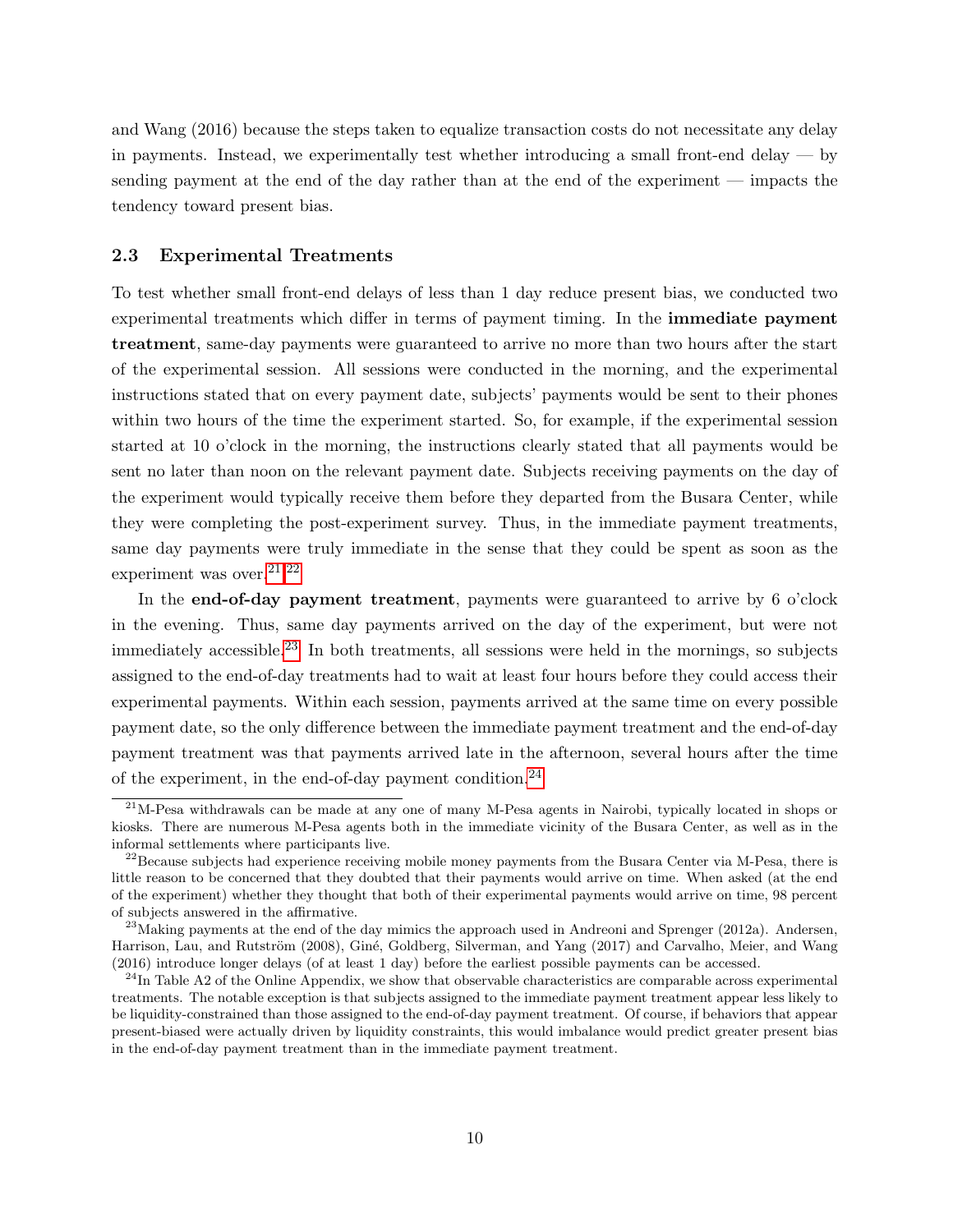## <span id="page-11-0"></span>3 Theoretical Framework

Each subject in our experiment divides a budget of  $m > 0$  between two accounts: one associated with an earlier payment date ( $t \geq 0$  days in the future) and one associated with a later payment date  $(t + k > 0$  days in the future). Following Laibson (1997) and O'Donoghue and Rabin (1999), we consider a subject  $i$  who maximizes her (additively separable) utility

$$
u(c_t, c_{t+k}) = \begin{cases} u(c_t + \omega) + \beta \delta^k u(c_{t+k} + \omega) & \text{if } t = 0\\ u(c_t + \omega) + \delta^k u(c_{t+k} + \omega) & \text{if } t \neq 0 \end{cases}
$$
 (2)

subject to the budget constraint

$$
c_t + \frac{c_{t+k}}{(1+r)} = m.
$$
\n
$$
(3)
$$

 $\omega$  denotes background consumption (from outside the experiment); this will be equal to 0 if subjects narrowly bracket their decisions in the experiment (Rabin and Weizsacker 2009). The tangency condition is given by

$$
\frac{u'(c_t^* + \omega)}{u'(c_{t+k}^* + \omega)} = [\beta \mathbf{1}_{t=0} + (1 - \mathbf{1}_{t=0})] \delta^k (1+r)
$$
\n(4)

where  $\mathbf{1}_{t=0}$  is an indicator for decision problems where the front-end delay is equal to 0. When individual preferences are dynamically consistent (i.e. when  $\beta = 1$ ), the optimal  $c_t^*$  depends on the size of the budget  $(m)$ , the gross interest rate  $(r)$ , and the delay between payments  $(k)$ but not on the front end delay  $(t)$ . However, the exponential discounting model is the only model that generates dynamically consistent choices. In the equation above, when  $\beta < 1$ , the optimal  $c_t^*$ depends on t: the optimal allocation to the earlier period is higher when  $t = 0$  than for all  $t > 0$ . Such changes in the optimal  $c_t^*$  as t changes are termed static preference reversals.

If we assume that utility takes the constant relative risk aversion (CRRA) form such that

$$
u(c_t) = \frac{c_t^{1-\rho}}{1-\rho},
$$
\n(5)

then we can solve for the demand function for  $c_t$ :

$$
c_{t}^{*} = \frac{\left\{ \left[\beta \mathbf{1}_{t=0} + (1 - \mathbf{1}_{t=0})\right] \delta^{k} (1+r) \right\}^{-1/\rho} (1+r)m - \left(1 - \left\{ \left[\beta \mathbf{1}_{t=0} + (1 - \mathbf{1}_{t=0})\right] \delta^{k} (1+r) \right\}^{-1/\rho} \right) \omega}{1 + \left\{ \left[\beta \mathbf{1}_{t=0} + (1 - \mathbf{1}_{t=0})\right] \delta^{k} (1+r) \right\}^{-1/\rho} (1+r)}
$$
(6)

which reduces to

$$
c_t^* = \frac{m}{1 + \{[\beta \mathbf{1}_{t=0} + (1 - \mathbf{1}_{t=0})] \delta^k (1+r)\}^{1/\rho} / (1+r)}
$$
(7)

when  $\omega = 0$ . The parameters  $\beta$ ,  $\delta$ , and  $\rho$  can then be estimated by non-linear least squares or maximum likelihood, so we can test the hypothesis that  $\beta < 1$  directly in a structural framework. As we discuss further below, we also estimate the effect of our end-of-day payment treatment on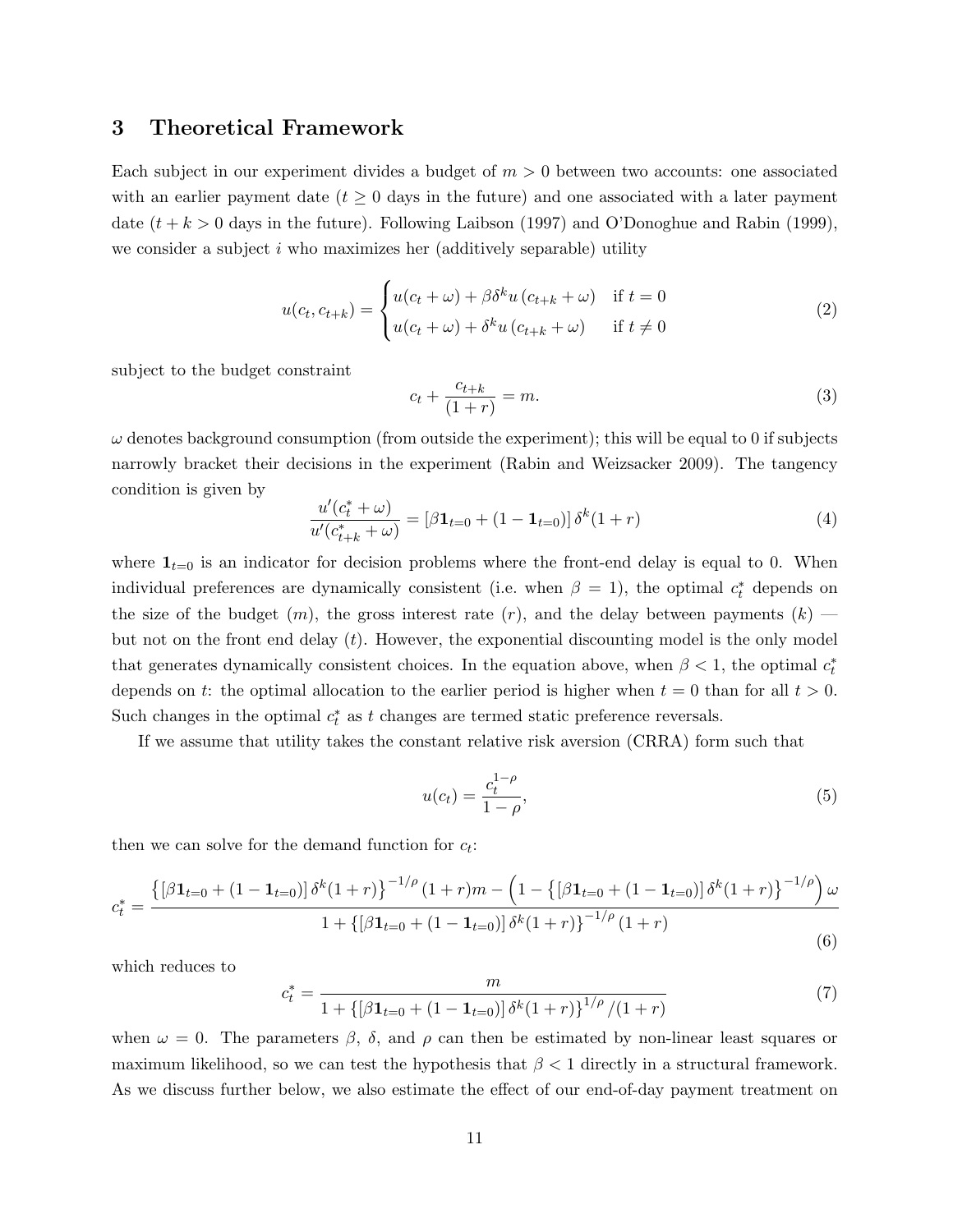the estimated  $\beta$  parameter; this allows us to assess the extent to which present bias is attenuated when payments are not immediate.<sup>[25](#page-12-1)</sup>

## <span id="page-12-0"></span>4 Analysis

#### 4.1 Comprehension and Consistency

An important question in all preference elicitation experiments is whether subjects make coherent choices that are consistent with utility maximization. Such concerns are particularly salient in our context, because our subjects have less education and experience with computers than typical experimental subject pools composed of university students. We take two approaches to assessing the consistency of subjects' choices. First, we test choices for consistency with the Generalized Axiom of Revealed Preference (GARP). GARP provides a direct test of whether individual choices can be rationalized by a utility function that is continuous, increasing, concave, and piecewise linear (Afriat 1967, Varian 1982, Varian 1983). As we discuss in detail below, the majority of subjects in our experiment do not violate GARP. However, because of the small number of intersecting budget lines in our experiment, the power of our GARP test is somewhat limited. We therefore adopt a second approach: testing the extent of adherence to the law of demand. Taken together, both approaches suggest that subjects understood the experiment and made consistent decisions that can be viewed through the lens of utility maximization.

#### 4.1.1 Rationality

One of the most important questions one can ask about individual decision data is whether choices are consistent with utility maximization. When budgets are linear, revealed preference theory offers a direct test of rationality: choices can be rationalized by a utility function that is well-behaved (in the sense of being continuous, increasing, concave, and piecewise linear) if and only if they satisfy GARP (Afriat 1967).

Our experimental design contrasts with many time preference experiments because — by varying both the (early-valued) budget size and the gross interest rate for fixed pairs of earlier and later payment dates (i.e. fixed values of t and  $t + k$ ) — we confront subjects with sets of intersecting budget lines that create the possibility of violating GARP. Specifically, our experiment includes two sets of 12 intersecting budget lines in which the earlier and later payment dates are fixed but the budget sizes and interest rates vary across decision problems.<sup>[26](#page-12-2)</sup> Our tests of consistency with

<span id="page-12-1"></span><sup>&</sup>lt;sup>25</sup>In the quasi-hyperbolic model proposed by Laibson (1997) and O'Donoghue and Rabin (1999), payments are immediate if they occur within the same period as the decision, and decision-makers display no present bias when decisions do not involve immediate payments. Seen through the lens of this model, our experiment tests whether the relevant time period (used when deciding whether an event occurs "now" or "later") is a single day. In contrast, the hyperbolic model described by Kirby (1997) allows the discount factor to vary as a continuous function of the front-end delay in the neighborhood of 0.

<span id="page-12-2"></span> $^{26}$ Decision Sets 1 and 4 in the CTB portion of out experiment both involved a front-end delay of 14 days and a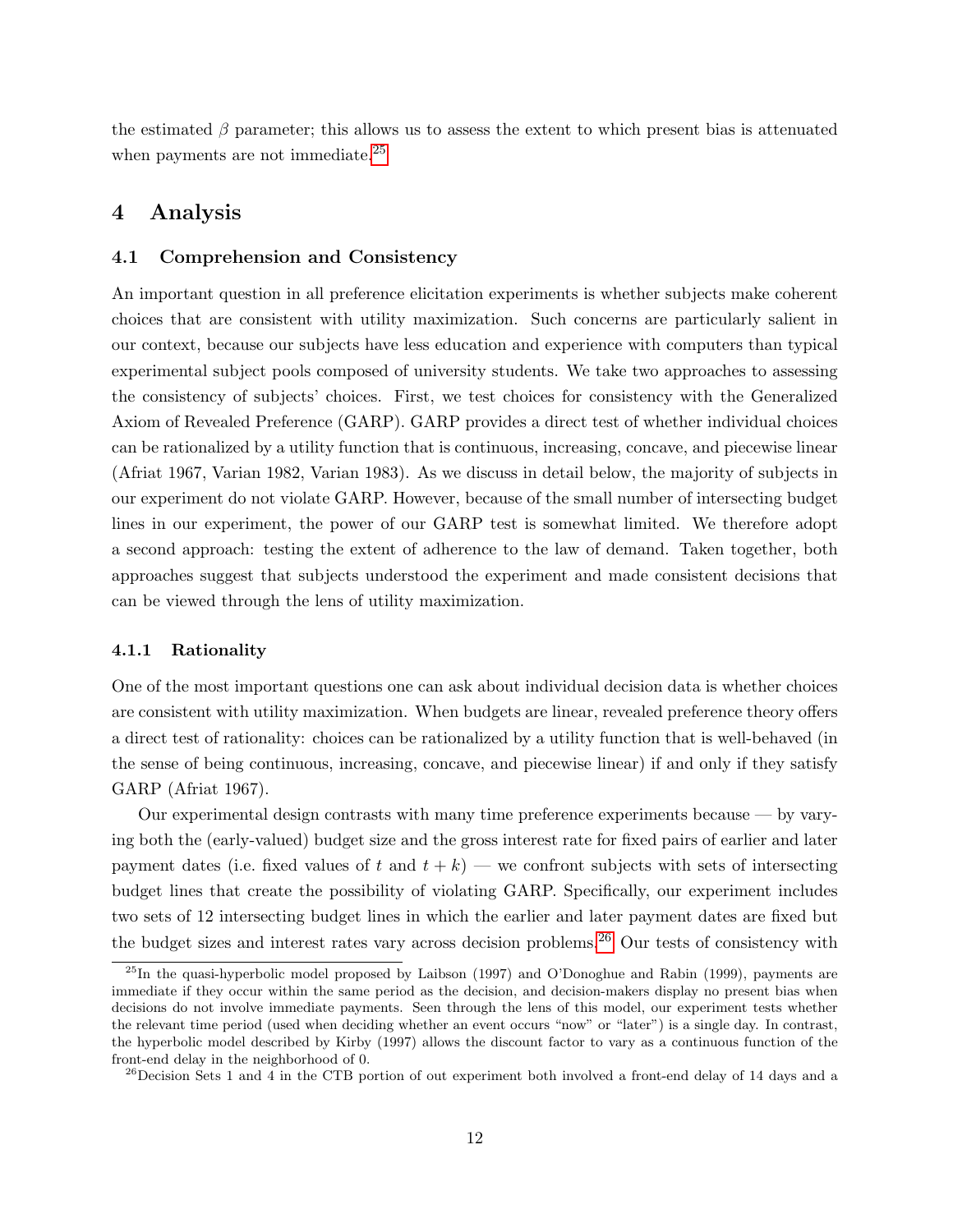GARP are based on choices in these 24 decision problems.

Unfortunately, the power of revealed preference tests based on relatively small numbers of decisions (i.e. intersecting budget lines) is often quite low (Choi, Fisman, Gale, and Kariv 2007b, Andreoni, Gillen, and Harbaugh 2013). Our design creates, in essence, two separate tests of GARP, each of which involves 12 decision problems; though we are able to add the number of violations across the two sets of intersecting budget lines, two GARP tests involving only 12 decisions may not generate sufficient power to be confident that one will detect violations of rationality. To assess the power of our GARP test, we follow the standard approach, which builds on Becker (1962) and Bronars (1987), generating a population of 1,000 simulated subjects who choose points at random from each budget line (according to a uniform distribution). 86.9 percent of these simulated subjects violate GARP at least once, suggesting that our revealed preference test does, in fact, have a reasonable level of power. The median number of violations in the sample of simulated subjects is 8. In contrast, 61.3 percent of subjects in our experiment never violate GARP, and only 19.2 percent have 8 or more violations. Figure [1](#page-41-0) presents histograms of the distributions of GARP violations in our actual and simulated samples. Though the power of our GARP test is lower than in some recent experiments (cf. Fisman, Jakiela, Kariv, and Markovits 2015), the evidence suggests that our subjects are substantially closer to consistency with utility maximization than could occur at random.

#### 4.1.2 Adherence to the Law of Demand

To further gauge the extent to which subjects in our experiment made meaningful and consistent choices, we follow Gin´e, Goldberg, Silverman, and Yang (2017) in examining "basic consistency" — a measure of adherence to the law of demand. The idea underlying basic consistency is that, for a fixed t and  $k$  (i.e. fixed earlier and later payment dates), an increase in the gross interest rate is equivalent to a decrease in the price of consumption in the later period. So, if we consider two interest rates, r' and r'' such that  $r'' > r'$ , the amount allocated to the later period should be at least at large under  $r''$  as under  $r'$ .

Subjects in our experiment made 8 sets of 6 CTB decisions. Within each set, the budget size (i.e. the maximum earlier payment),  $t$ , and  $k$  were fixed. Each set of decisions included 6 gross interest rates: 1.1, 1.25, 1.75, 2, 3, and 4. There are therefore 15 possible pairs of interest rates in each set of decisions. For each pair, we generate an indicator for a basic consistency violation that is equal to 1 if the allocation to the later account is higher under the lower of the two interest rates. We then calculate individual-level frequency of such violations. One minus the frequency of basic consistency violations provides an index of the level of adherence to the law of demand. The median rate of basic consistency is 0.93, suggesting that subjects understood the experiment and

delay between payments of 14 days, but the maximum earlier payment in Decision Set 4 was 600 (rather than 400) Kenyan shillings (i.e. 6.12 USD as opposed to 4.08 USD). Similarly, Decision Sets 3 and 7 both involved a front-end delay of 0 days and a delay between payments of 14 days, but the maximum earlier payment in Decision Set 7 was 600 (as opposed to 400) Kenyan shillings.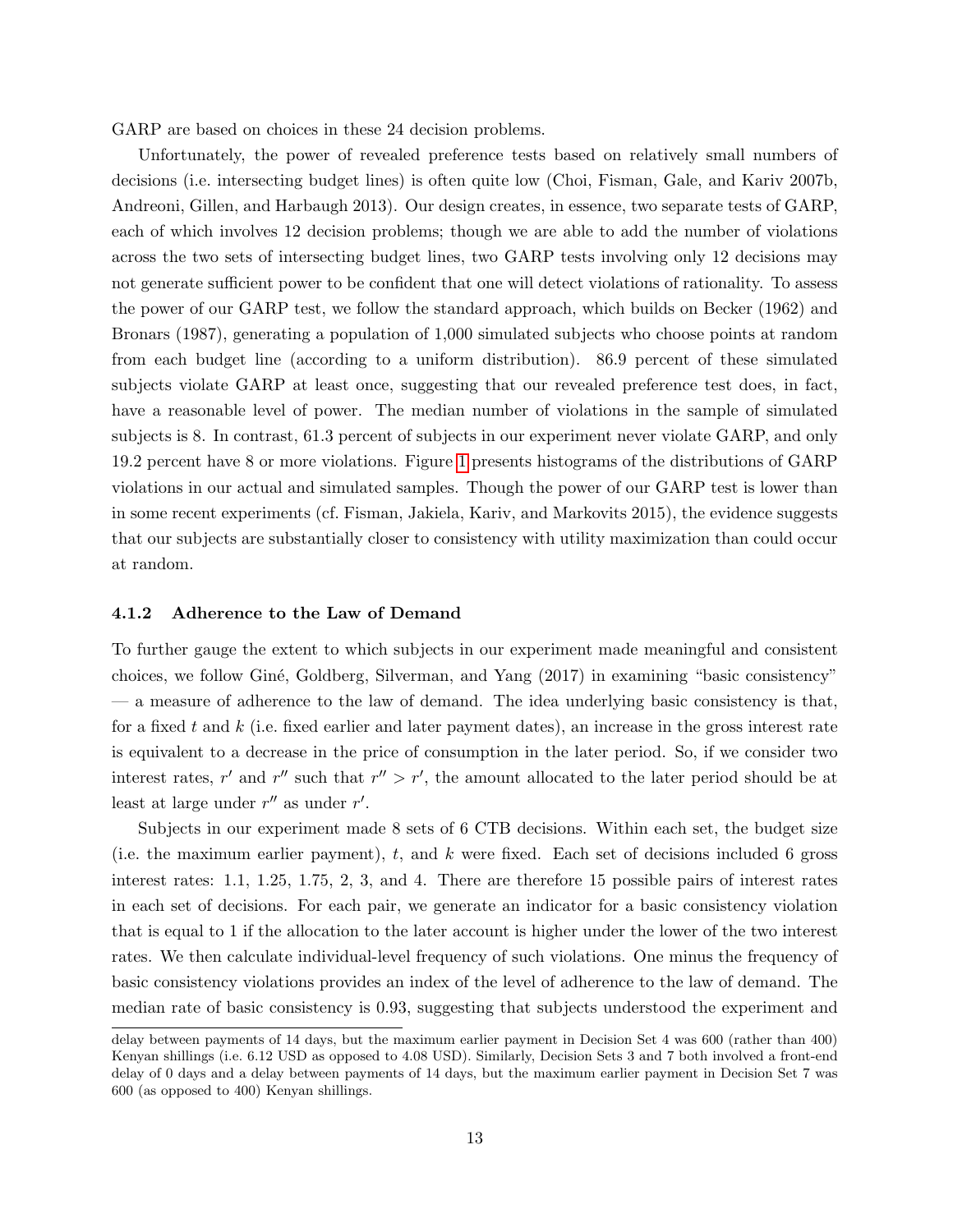were able to implement purposeful choices using the computer interface.

For comparison, we again follow the approach suggested by Bronars (1987), generating a population of simulated subjects who choose points from each budget line randomly (according to a uniform distribution). The median rate of basic consistency among simulated subjects is only 0.72, and only 6.2 percent have basic consistency indices of at least 0.8 (versus 76.5 percent of actual subjects). Figure [2](#page-42-0) compares the distribution of the basic consistency index in our (actual) sample to the simulated distribution. It is clear that a large majority of subjects make choices that are much more consistent than what would occur by chance.

#### 4.2 Summarizing Individual Choices in the Experiment

With consistency established, we now examine the intertemporal tradeoffs made by subjects in our experiment. Figure [3](#page-43-0) plots the fraction of the (early-valued) budget allocated to the earlier payment date as a function of front-end delay and the gross interest rate. Panel A summarizes subjects' choices in the immediate payment treatment (where the earliest possible payment occurred immediately after the experiment). The figure suggests some degree of present bias: when the frontend delay is 0, subjects allocate more to the early payment date. The effect is relatively modest, however. Subjects in the immediate payment treatment allocate an average of 47.7 percent of their early-valued budgets to the earlier payment date when there is no front-end delay, versus 44.9 percent when the front-end delay is either two or four weeks.<sup>[27](#page-14-0)</sup> Although the effect is fairly small, it is consistent: subjects allocate more to the earlier payment date when early payments are immediate across the full range of interest rates in the experiment.

Panel B of Figure [3](#page-43-0) presents results from the end-of-day payment treatment, when the earliest possible payments arrived late in the afternoon on the day of the experimental session. Here, we observe little if any evidence of present bias: the budget fraction allocated to the earlier payment when the front-end delay is 0 days (but several hours, since all payments in these treatments occurred at the end of the day) is virtually identical to the fraction allocated to the earlier payment date when the front-end delay is longer. Subjects allocate an average of 43.6 percent of their earlyvalued budgets to the earlier payment date when the front-end delay is 0, versus 42.9 percent when the front-end delay is more than 1 day. Thus, the aggregate pattern suggests that present bias is almost entirely eliminated when immediate payments are delayed until several hours after the experimental session.

Next, we explore these patterns in a regression framework. We regress the budget fraction allocated to the earlier payment date on an indicator for decisions where the front-end delay is 0, an indicator for the end-of-day payment treatment, and an interaction between the two. In all specifications, we also include controls for the budget size, the interest rate, and the delay between

<span id="page-14-0"></span><sup>&</sup>lt;sup>27</sup>For comparison, Augenblick, Niederle, and Sprenger (2015) report that subjects in their experiment allocate 38.1 percent (SE: 1.73) of the budget to the sooner payment date for monetary decisions not involving today, and 41 percent (SE: 1.34) for decisions involving today. The difference of 2.1 percentage points is marginally significant (p-value 0.07) in their sample of 75 subjects.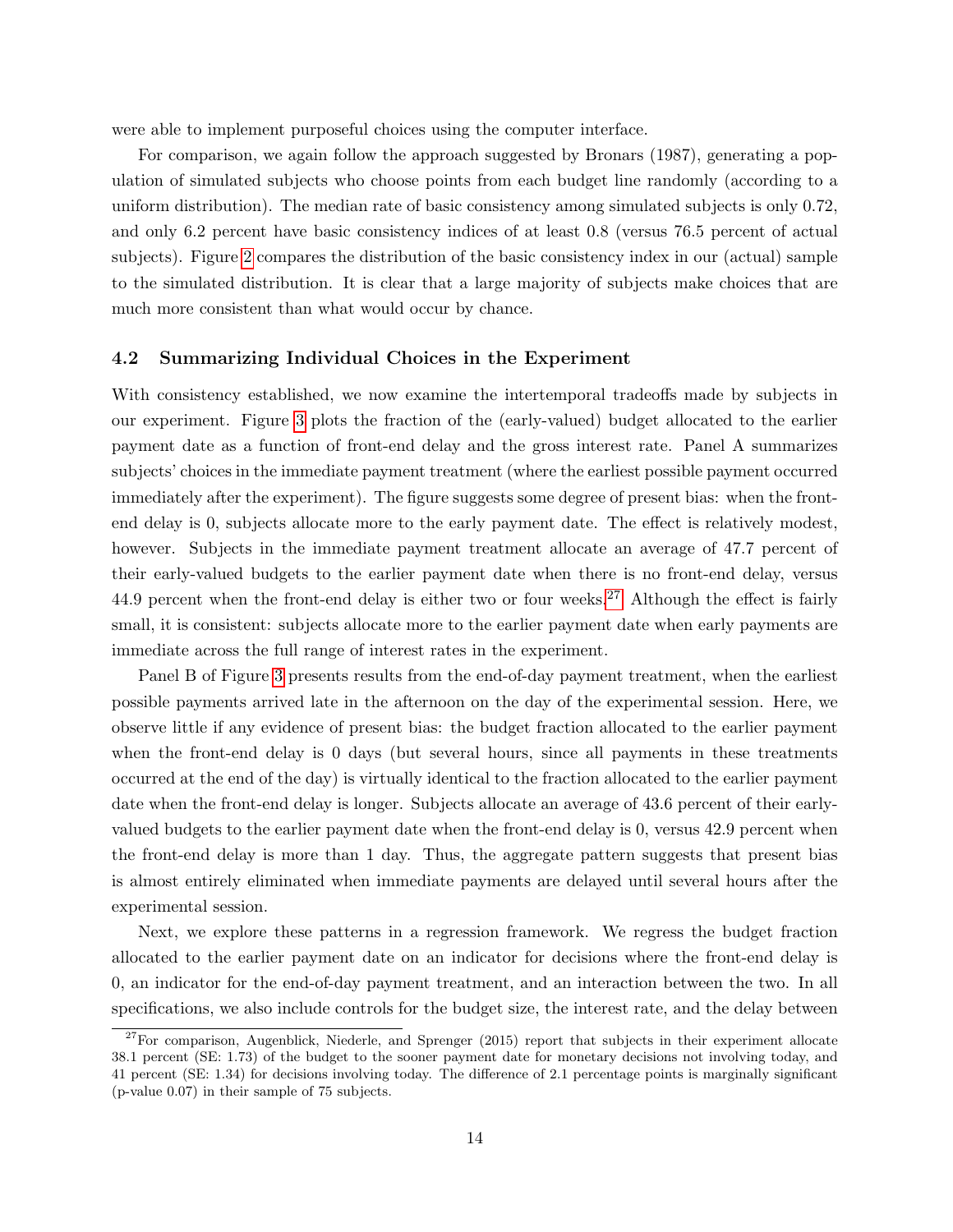payments. We report OLS specifications as well as Tobit specifications that adjust for censoring of the dependent variable at 0 and 1. Standard errors are clustered at the session level (Cameron and Miller 2015).

Results are reported in Table [1.](#page-33-0) In all specifications, subjects allocate significantly more money to the earlier payment date when the front-end delay is  $0$  — suggesting some degree of present bias in the immediate payment treatment. Point estimates indicate that subjects allocated 2.9 to 4.3 percentage points more of their early-valued budgets to the earlier payment date when early payments occurred immediately after the experiment (i.e. when the front-end delay was 0 in the immediate payment treatment). Though the effect is relatively modest, it is significant at the 99 percent level in both the OLS and the Tobit specifications (p-values  $< 0.001$ ).<sup>[28](#page-15-0)</sup>

In contrast, we can never reject the hypothesis that allocation decisions do not depend on the degree of front-end delay in the end-of-day payment treatments. The interaction between the indicators for the end-of-day payment treatment and for decisions involving no front-end delay is consistently negative and significant; this indicates that the treatment effect of the front-end delay of 0 is smaller in the end-of-day payment treatments than in the immediate payment treatments. Tests of the overall impact of same-day payments on the allocation to the earlier payment date consistently fail to reject the null for the end-of-day payment treatment (p-values 0.462 and 0.693). Thus, our reduced form results suggest that delaying payments by a few hours all but eliminates present bias.

#### 4.3 Estimating the Degree of Present Bias

Next, we test for the presence of present bias by estimating  $\beta$  directly in a structural framework. We estimate

<span id="page-15-1"></span>
$$
c_{t}^{*} = \frac{\left\{ \left[\beta\right] \delta^{k} (1+r) \right\}^{-1/\rho} (1+r)m - \left(1 - \left\{ \left[\beta\right] \delta^{k} (1+r) \right\}^{-1/\rho} \right) \omega}{1 + \left\{ \left[\beta\right] \delta^{k} (1+r) \right\}^{-1/\rho} (1+r)} \tag{8}
$$

where, given an indicator for the end-of-day payment treatment,  $\mathbf{1}_{eod}$ , and an indicator for decisions with a the front-end delay of 0 days,  $\mathbf{1}_{t=0}$ , we define

$$
\beta = \beta_{immediate} \times \mathbf{1}_{t=0} \times (1 - \mathbf{1}_{eod}) + \beta_{eod} \times \mathbf{1}_{t=0} \times \mathbf{1}_{eod} + (1 - \mathbf{1}_{t=0}),
$$
  

$$
\delta = \delta_{immediate} \times (1 - \mathbf{1}_{eod}) + \delta_{eod} \times \mathbf{1}_{eod},
$$

and

$$
\boldsymbol{\rho} = \rho_{immediate} \times (1 - \mathbf{1}_{eod}) + \rho_{eod} \times \mathbf{1}_{eod}.
$$

<span id="page-15-0"></span> $^{28}$ As discussed above, the magnitude of this reduced form effect is comparable to that observed by Augenblick, Niederle, and Sprenger (2015). The standard errors reported in Column 1 of Table [1](#page-33-0) indicate that we have a power of 0.8 to detect an effect as small as 1.68 (Haushofer and Shapiro 2016).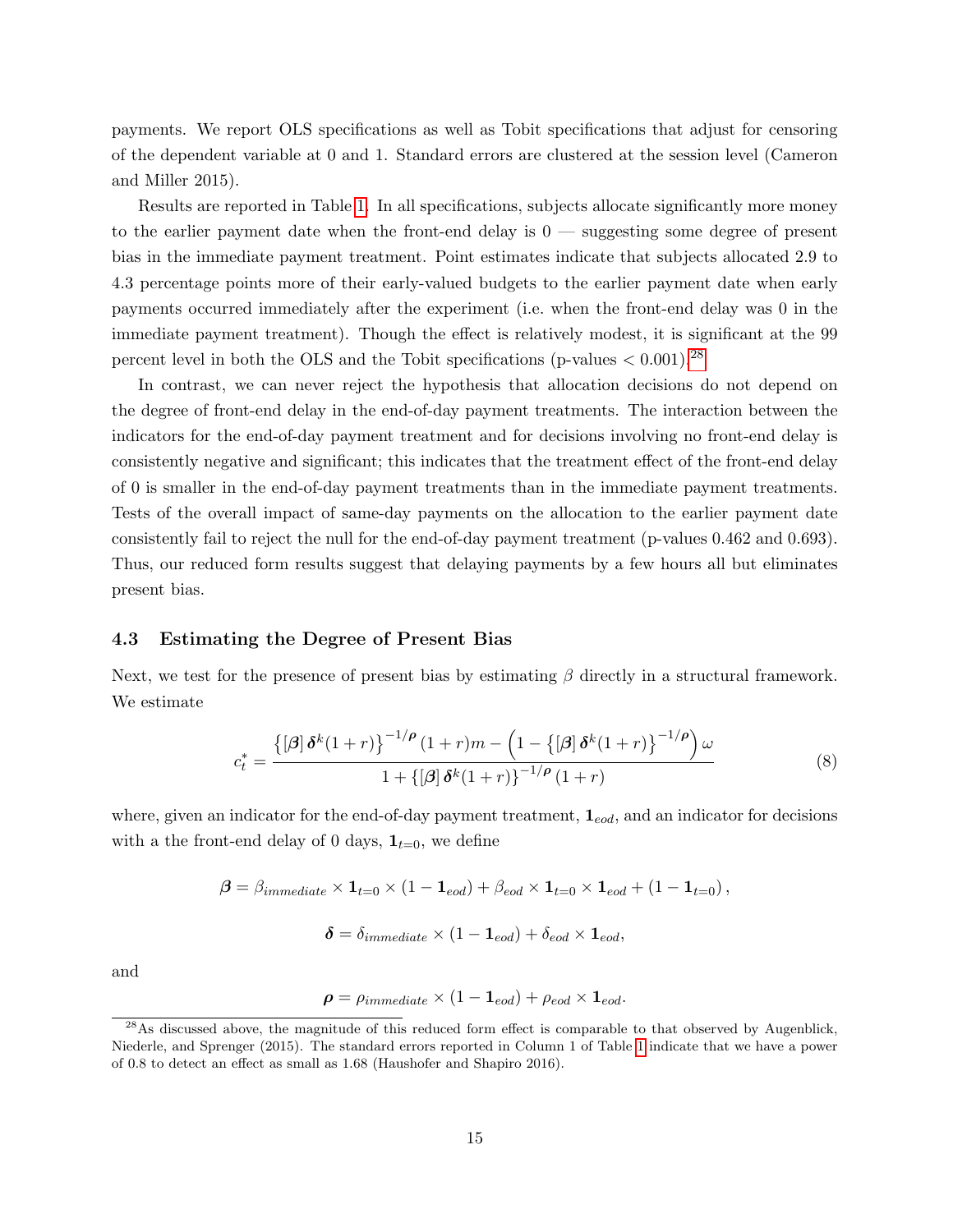We begin by estimating the  $\beta$ ,  $\delta$ , and  $\rho$  parameters via non-linear least squares (NLS).<sup>[29](#page-16-0)</sup> We report three specifications which take different approaches to the background consumption parameter,  $\omega$ . First, we impose the assumption that subjects narrowly bracket their decisions in the experiment by setting  $\omega$  equal to 0. We then allow  $\omega$  to vary across subjects by proxying for background consumption with self-reported average daily expenditure,  $\omega_i$ . Finally, we estimate  $\omega$  as one of the model parameters. Results are reported in Table [2.](#page-34-0)

Though parameter estimates differ slightly across specifications, they paint a consistent picture. The estimated  $\beta$  parameters are significantly less than 1 in the immediate payment treatment, indicating that subjects' choices are present-biased. The estimates of  $\beta$  range from 0.902 to 0.924, and all coefficients are significantly different from 1 at the 99 percent confidence level (all p-values  $< 0.001$ ). In the end-of-day payment treatment, we do not observe a statistically significant degree of present bias. The estimates of  $\beta$  are higher, ranging from 0.982 to 0.992 — suggesting at most an extremely modest amount of present bias when payments are made several hours after the experimental session. In all specifications, we can reject the hypothesis that the degree of present bias is equal in the immediate and end-of-day payment treatments (p-values range from 0.014 to 0.025 across specifications).

Turning to the estimated  $\delta$  parameters, we find that subjects in both the immediate and the end-of-day payment treatments are extremely impatient. Estimated weekly discount factors range from 0.942 to 0.950 in the immediate payment treatment, versus 0.961 to 0.972 in the end-of-day payment treatment. All are significantly different from 1 at at least the 95 percent confidence level. These estimates suggest that payments 1 year in the future are discounted by between 77 and 96 percent. Though point estimates are higher in the end-of-day payment treatment, we can only reject the hypothesis that  $\delta$  is the same in the two treatments in 1 of 3 specifications (p-values range from 0.050 to 0.132 across specifications).

The estimates of  $\rho$  and  $\omega$ , in contrast, are broadly comparable in the immediate and end-of-day payment sessions. The estimates of  $\rho$  are (unsurprisingly) higher in the specifications that allow for positive background consumption (Columns 2 and 3 of Table [2\)](#page-34-0), but do not differ substantially across experimental treatments. Estimates suggest moderate risk aversion, with estimated values of  $\rho$  between 0.5 and 1 in all specifications.<sup>[30](#page-16-1)</sup> Estimating the background consumption parameter,  $\omega$ , structurally and allowing it to vary across experimental treatments (in Column 3 of Table [2\)](#page-34-0) generates results that are quite similar to those obtained by using self-reported daily expenditures as a measure of background consumption (in Column 2 of Table [2\)](#page-34-0). This is reassuring since not all estimation approaches allow for the direct estimation of  $\omega$ .<sup>[31](#page-16-2)</sup> We do not find evidence that  $\omega$ 

<span id="page-16-0"></span> $^{29}$ To facilitate comparisons of parameter magnitudes across treatment (without necessitating an unduly large number of digits), we report weekly discount factors throughout the analysis.

<span id="page-16-1"></span><sup>&</sup>lt;sup>30</sup>Though we take an entirely different approach to preference elicitation, our results are similar to estimates of risk aversion in broadly comparable field populations (cf. Harrison, Humphrey, and Verschoor 2010, Jakiela and Ozier 2016).

<span id="page-16-2"></span><sup>&</sup>lt;sup>31</sup>The estimation of  $\omega$  also relies heavily on the functional form assumption regarding  $u(\cdot)$ . Using self-reported daily expenditures is preferable in that it simplifies estimation (since fewer parameters need to be estimated) and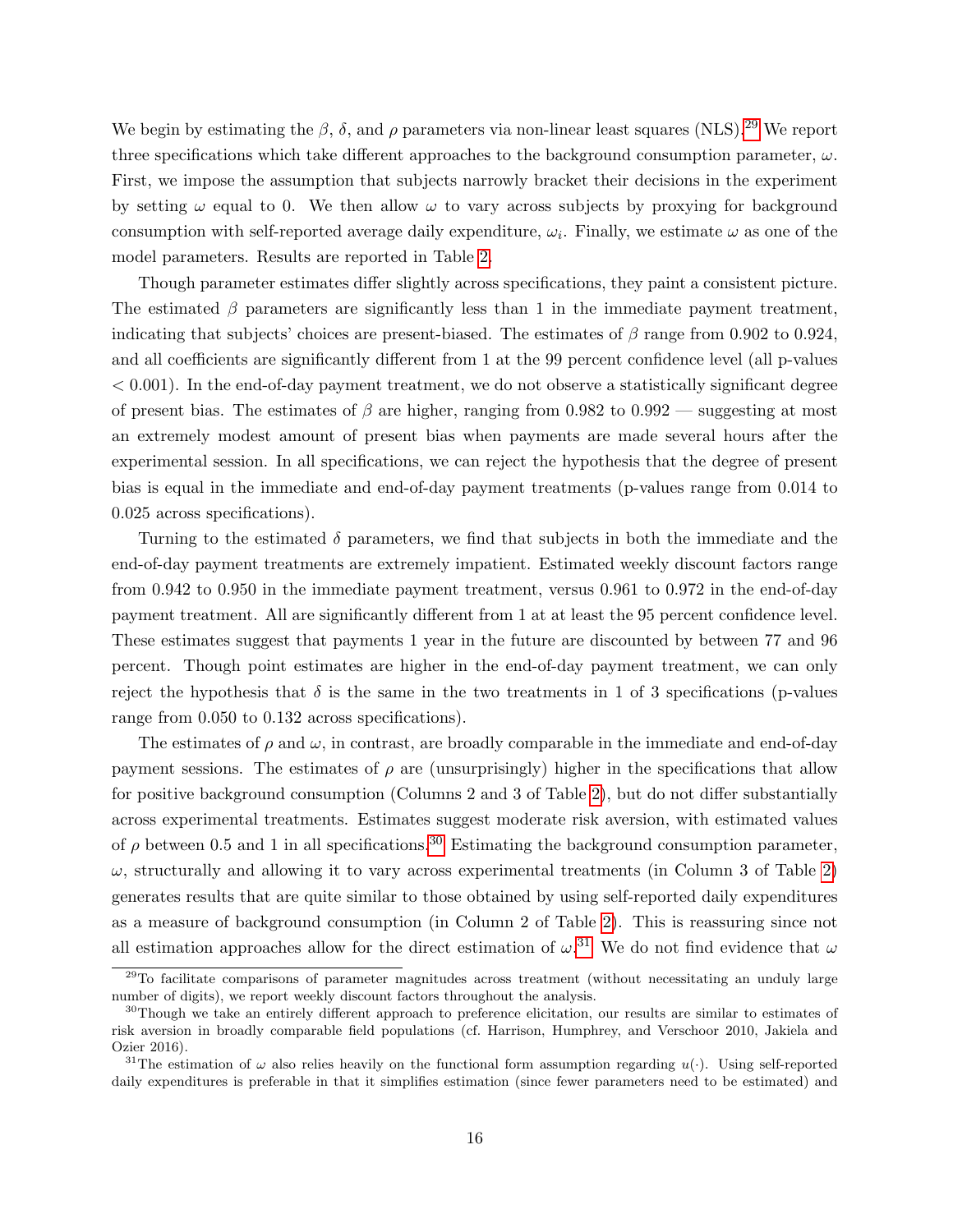differs significantly across treatments.

#### 4.3.1 Robustness Checks

Alternative Approaches to Parameter Estimation. A weakness of the NLS approach is that it does not adjust for censoring. This limitation could potentially bias parameter estimates in our context because allocations were constrained to  $[0, m]$  for the earlier payment date and to  $[0,(1+r)m]$  for the later payment date. In what follows, we report two alternative sets of parameter estimates that address this issue. First, we estimate  $\beta$ ,  $\delta$ , and  $\rho$  parameters for each experimental treatment via maximum likelihood. We assume an additively separable error term and let  $z_{in}$ denote subject i's observed allocation to the earlier payment date in decision problem  $n$ :

$$
z_{in} = c_t^* (m_n, k_n, r_n, \omega_i | \beta, \delta, \rho) + \varepsilon_{in}
$$
\n
$$
(9)
$$

where  $c_t^*$  is the optimal allocation to the earlier payment date, as defined by Equation [8,](#page-15-1) and  $\varepsilon_{in}$ is a normally-distributed error term with mean 0 and variance  $\sigma_{\varepsilon}$ .<sup>[32](#page-17-0)</sup> After adjusting for censoring of  $c_t^*$  at 0 and  $m$ , the log-likelihood function takes the standard form:

$$
\ell(\beta, \delta, \rho, \sigma) = \ln \left[ 1 - \Phi \left( \frac{c_t^*}{\sigma_{\varepsilon}} \right) \right] \times \mathbf{1}_{z_{in} = 0}
$$
  
+ 
$$
\ln \left[ \phi \left( \frac{c_t^*}{\sigma_{\varepsilon}} \right) / \sigma_{\varepsilon} \right] \times (1 - \mathbf{1}_{z_{in} = 0} - \mathbf{1}_{z_{in} = m_n})
$$
  
+ 
$$
\ln \left[ 1 - \Phi \left( \frac{m_n - c_t^*}{\sigma_{\varepsilon}} \right) \right] \times \mathbf{1}_{z_{in} = m_n}.
$$
 (10)

Results are reported in Table [3.](#page-35-0) We estimate two specifications: in Column 1, we set background consumption to 0 for all subjects; in Column 2, we use self-reported daily expenditures,  $\omega_i$ .

We find no major differences between our maximum likelihood estimates of the model parameters and the NLS estimates reported above. Most importantly, our estimates of  $\beta_{immediate}$  are significantly less than 1 in both specifications (p-values  $< 0.001$ ), indicating a significant degree of present bias in the immediate payment treatment. Our estimates of  $\beta_{eod}$  are consistently higher (though still less than 1), and we can never reject the hypothesis of no present bias in the end-ofday payment treatment (p-values 0.207 and 0.246). We can reject the hypothesis that the degree of present bias is equal across treatments (p-values 0.002 and 0.004).

As in our NLS specifications, we observe estimates of the  $\delta$  parameters that are well below 1, suggesting that subjects are quite impatient. Parameter estimates indicate that subjects in the immediate payment treatment reveal an annual discount rate of approximately 99 percent, while those in the end-of-day payment treatment reveal an annual discount rate of approximately 96

controls for potentially important variation in background consumption across subjects.

<span id="page-17-0"></span> $32$ See Andersen, Harrison, Lau, and Rutström (2008), Choi, Kariv, Müller, and Silverman (2014), and Fisman, Jakiela, and Kariv (2014) for related modeling approaches.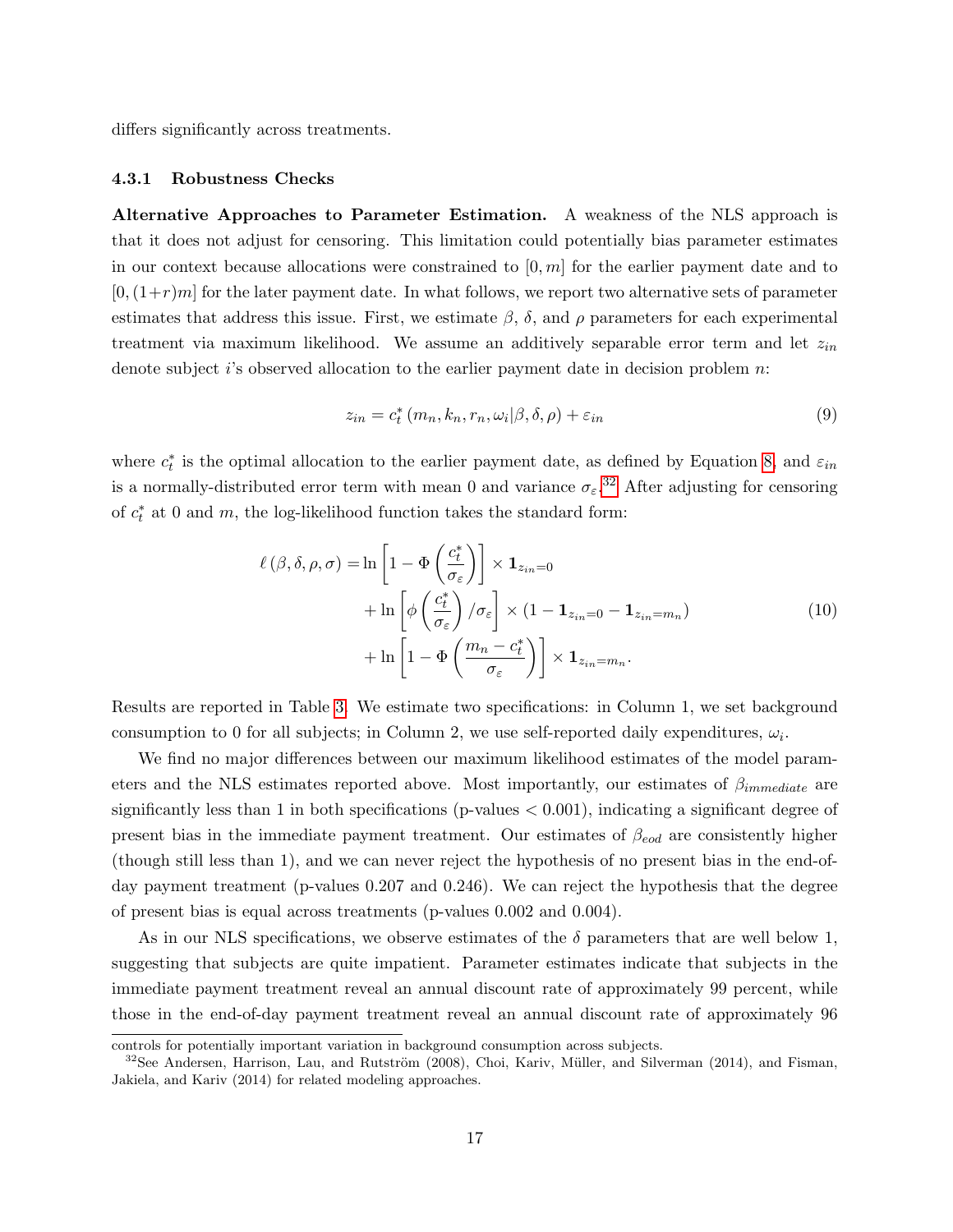percent. We also observe moderate risk aversion in both experimental treatments.

Following Andreoni and Sprenger (2012a), we also consider an alternative estimation approach to censoring: taking logs of the tangency condition characterizing the optimal interior solution. When consumption utility takes the CRRA form, Equation [11](#page-18-0) can be re-written as

<span id="page-18-0"></span>
$$
\frac{c_t^* + \omega}{c_{t+k}^* + \omega} = \left[\beta \delta^k (1+r)\right]^{-1/\rho};\tag{11}
$$

taking logs of both sides yields

$$
\ln\left(\frac{c_t^* + \omega}{c_{t+k}^* + \omega}\right) = \left(\frac{-1}{\rho}\right)\ln\beta + \left(\frac{-1}{\rho}\right)\ln\delta \times k + \left(\frac{-1}{\rho}\right)\ln\left(1+r\right) \tag{12}
$$

which can be re-written as

<span id="page-18-1"></span>
$$
\ln\left(\frac{c_t^* + \omega}{c_{t+k}^* + \omega}\right) = \left(\frac{-1}{\rho_{immediate}}\right) \ln \beta_{immediate} \times (1 - \mathbf{1}_{eod}) \times \mathbf{1}_{t=0} + \left(\frac{-1}{\rho_{eod}}\right) \ln \beta_{eod} \times \mathbf{1}_{eod} \times \mathbf{1}_{t=0}
$$

$$
+ \left(\frac{-1}{\rho_{immediate}}\right) \ln \delta_{immediate} \times k \times (1 - \mathbf{1}_{eod}) + \left(\frac{-1}{\rho_{eod}}\right) \ln \delta_{eod} \times k \times \mathbf{1}_{eod}
$$

$$
+ \left(\frac{-1}{\rho_{immediate}}\right) \ln (1 + r) \times (1 - \mathbf{1}_{eod}) + \left(\frac{-1}{\rho_{eod}}\right) \ln (1 + r) \times \mathbf{1}_{eod}.
$$
(13)

We estimate Equation [13](#page-18-1) via two-limit Tobit, adjusting for censoring of  $c_t^*$  at 0 and  $m^{33}$  $m^{33}$  $m^{33}$  Results are reported in Table [4.](#page-36-0)

Tobit estimates are consistent with our earlier findings. Again, we find a significant degree of present bias in the immediate payment treatment; again, estimated  $\beta$  parameters are higher and are not significantly less than 1 — in the end-of-day payment treatment (though, in the Tobit specifications reported in Table [4,](#page-36-0) we cannot reject the hypothesis that the degree of present bias is comparable across treatments). Our Tobit results differ from our NLS and ML estimates in that the estimated β parameters are lower in the Tobit specifications, while the estimated δ and  $\rho$ parameters are somewhat higher. Nonetheless, the overall pattern of findings remains unchanged: we observe a statistically significant degree of present bias in the immediate payment treatment, but not in the end-of-day payment treatment.

Sample Restrictions. As an additional robustness check, we replicate our NLS estimation in sub-samples of subjects who showed high levels of comprehension and consistency: those subjects who never violated GARP and those with basic consistency indices above 0.85 (i.e. those who display a degree of adherence to the law of demand that is never observed among simulated subjects

<span id="page-18-2"></span><sup>&</sup>lt;sup>33</sup>The key distinction between this approach and the maximum likelihood strategy described above is that we implicitly assume a multiplicative (rather than an additive) error term in the latter.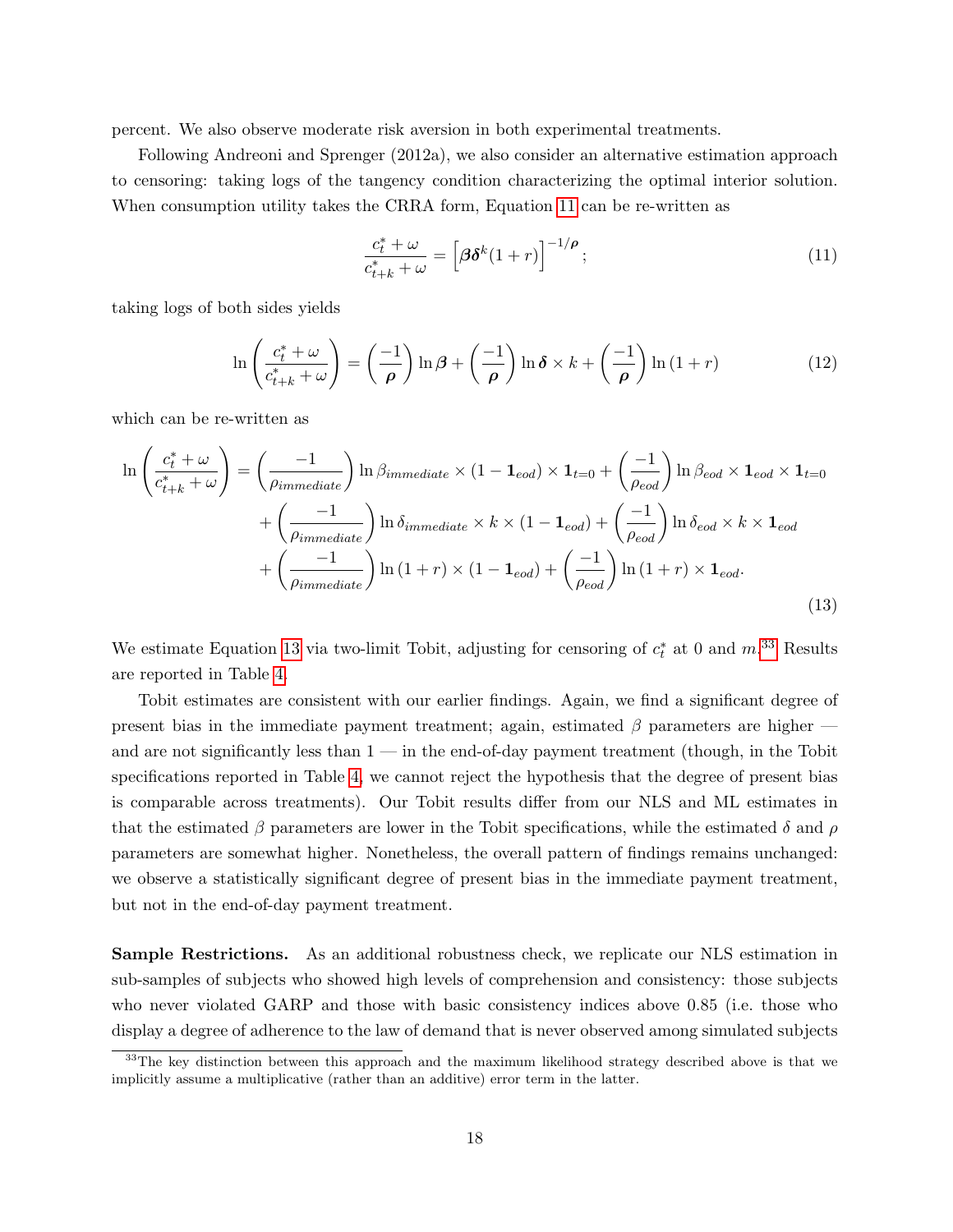who choose random points on each budget line). Results (which are reported in Online Appendix Tables A3 and A4) are consistent with those observed in the unrestricted sample. Specifically, we can always reject the hypothesis that  $\beta_{immediate}$  equals 1; the estimates of  $\beta_{eod}$  are consistently higher (though still typically less than 1), and we can never reject the hypothesis that  $\beta_{eod}$  equals 1. We can also typically reject the hypothesis that  $\beta_{immediate}$  equals  $\beta_{eod}$ <sup>[34](#page-19-0)</sup> Thus, our results are robust to the exclusion of those subjects who might have misunderstood the experiment; our findings hold in a restricted sample of individuals who appear to make unambiguously rational and consistent choices.

CARA Utility. To address concerns that our results might be driven by our assumption that consumption utility takes the CRRA form, we also report NLS estimates of  $\beta$  and  $\delta$  derived under the assumption that utility takes the constant absolute risk aversion (CARA) form:

$$
u(c_t) = -e^{-\alpha c_t}.\tag{14}
$$

Under CARA utility, the optimal allocation to the earlier payment date is:

$$
c_t^* = \frac{1}{(2+r)} \left[ \frac{\ln(\beta)}{-\alpha} + \frac{k \ln(\delta)}{-\alpha} + \frac{\ln(1+r)}{-\alpha} + m(1+r) \right].
$$
 (15)

The optimal allocation to the earlier payment date does not depend on background consumption when utility takes the CARA form, so we report only one set of results (in Table [5\)](#page-37-0).

Our results are, again, consistent with our earlier findings:  $\beta_{immediate}$  is significantly less than 1 (p-value  $\langle 0.001 \rangle$ , while  $\beta_{eod}$  is significantly higher than  $\beta_{immediate}$  (p-value 0.038) and not significantly less than 1 (p-value 0.542). The assumption of CARA utility also does not impact our conclusion that subjects are fairly impatient, with estimated  $\delta$  parameters well below 1. Thus, our results appear to hold across specifications and functional form assumptions: choices in our immediate payment treatment provide strong evidence of present bias over money, but present bias appears to be attenuated substantially when payments occur at the end of the day.

### 4.4 Individual-Level Analysis

We next examine decisions in our experiment at the individual level. An advantage of our experimental design is that it allows us to estimate  $\beta$  and  $\delta$  at the subject level without needing to assume that the distribution of individual-level parameters takes a specific functional form.<sup>[35](#page-19-1)</sup> We

<span id="page-19-0"></span><sup>&</sup>lt;sup>34</sup>Across the 6 specifications reported, the p-values associated with the hypothesis that  $\beta_{immediate} = \beta_{eod}$  are 0.019, 0.026, 0.029 (twice), 0.032, 0.045, and 0.115.

<span id="page-19-1"></span> $35$ In other words, our functional form assumptions impose restrictions on individual preferences (most notably, we assume that discounting is either quasi-hyperbolic or exponential), but we impose no restrictions on the relationship between individual preference parameters (across subjects). See Choi, Fisman, Gale, and Kariv (2007a), Fisman, Kariv, and Markovits (2007), Choi, Kariv, M¨uller, and Silverman (2014), and Fisman, Jakiela, and Kariv (2014) for examples of similar estimation approaches that estimate preference parameters at the individual level. This approach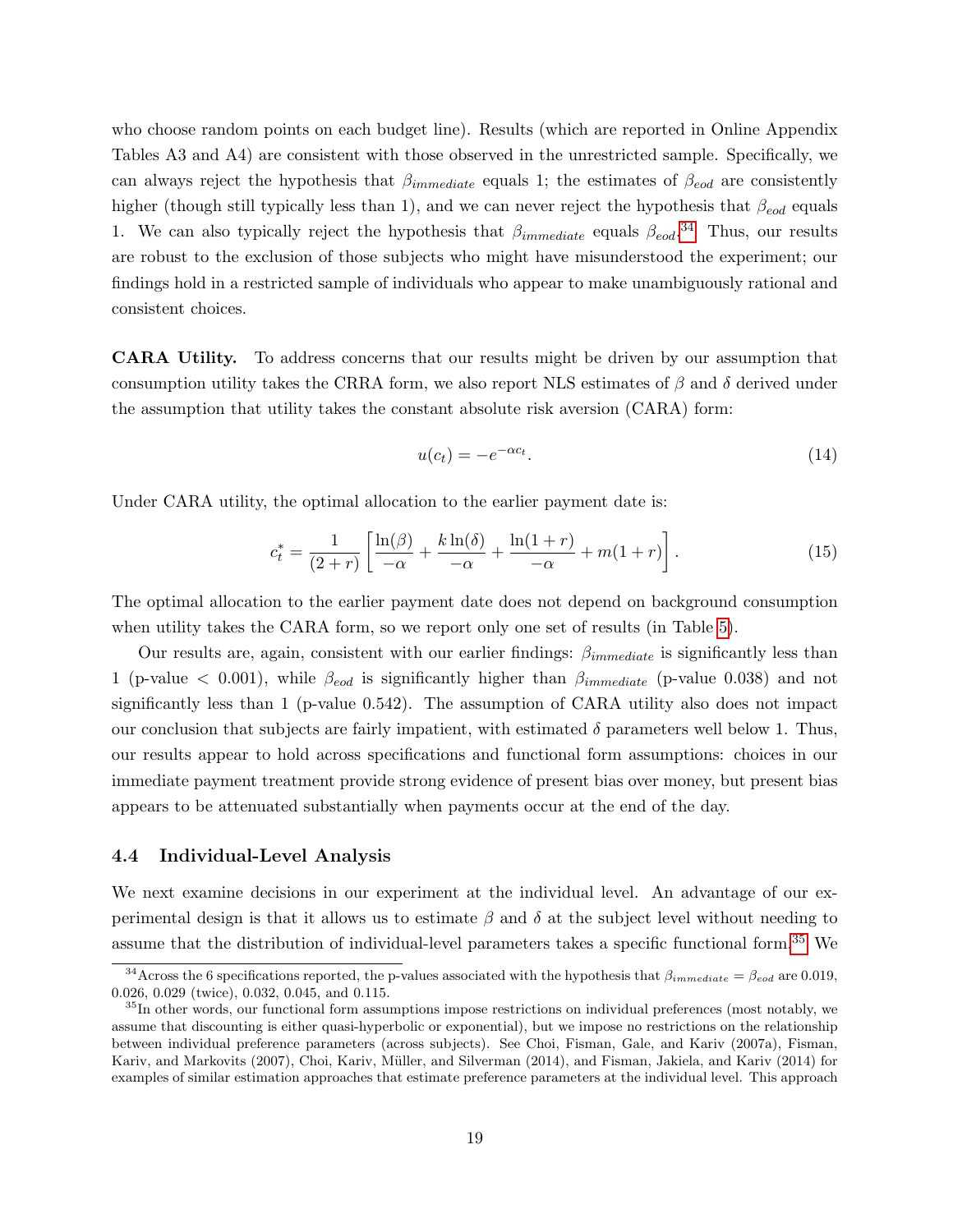estimate subject-level  $\hat{\beta}_i$ ,  $\hat{\delta}_i$ , and  $\hat{\rho}_i$  parameters via non-linear least squares while controlling for self-reported background consumption (average daily expenditure).<sup>[36](#page-20-0)</sup>

CDFs of the estimated individual-level  $\hat{\beta}_i$ ,  $\hat{\delta}_i$ , and  $\hat{\rho}_i$  parameters are presented in Figure [4.](#page-44-0)<sup>[37](#page-20-1)</sup> The distribution of individual-level  $\hat{\beta}_i$  parameters in the immediate payment treatment is consistently to the left of the distribution the end-of-day payment treatment, suggesting greater present bias when payments are truly immediate. Indeed, the median individual-level  $\hat{\beta}_i$  in the immediate payment treatment is 0.938, versus 0.978 in the end-of-day payment treatment, and we can reject the hypothesis that the medians are equal in the two treatments (p-value 0.059). 61 percent of subjects in the immediate payment treatment have estimated  $\hat{\beta}_i$  parameters below 1, versus 55 percent of those in the end-of-day payment treatment.<sup>[38](#page-20-2),[39](#page-20-3)</sup> Thus, subjects who show some degree of present bias outnumber those who tend toward future bias by a wide margin, though present bias is far from universal.[40](#page-20-4)

Panel A of Figure [5](#page-45-0) compares the proportion of subjects displaying a statistically significant degree of present bias across treatments.<sup>[41](#page-20-5)</sup> 26 percent of subjects assigned to the immediate payment treatment have estimated  $\hat{\beta}_i$  parameters that are significantly less than 1, versus 17 percent of subjects assigned to the end-of-day payment treatment. In contrast, only 8 percent of subjects assigned to the immediate payment treatment and 9 percent of those assigned to the endof-day payment treatment are future-biased (in the sense of having  $\beta_i$  significantly greater than 1). Thus, (statistically significant) present bias is more common than (statistically significant) future bias — suggesting that the former does not only result from subjects' tendency to implement their choices with error — and it is more common in the immediate payment treatment than in the

contrasts with the estimation strategies used in Andersen, Harrison, Lau, and Rutström (2008), Von Gaudecker, van Soest, and Wengström (2011), and Jakiela and Ozier (2016), who estimate mixed logit models of individual choices.

<span id="page-20-0"></span><sup>&</sup>lt;sup>36</sup>We are unable to estimate individual parameters for 17 of our 494 subjects. 6 subjects always allocated their entire endowment to the earlier payment date, and 9 always allocated their entire endowment to the later payment date. Estimation does not converge for 2 of the remaining subjects.

<span id="page-20-1"></span> $37$ Like other recent studies of individual preferences (cf. Choi, Fisman, Gale, and Kariv 2007a, Fisman, Kariv, and Markovits 2007, Andersen, Harrison, Lau, and Rutström 2008, Fisman, Jakiela, and Kariv 2014), we observe tremendous individual heterogeneity in preferences, much of which is not explained by demographic and socioeconomic characteristics. The  $5^{t\bar{h}}$  percentile of  $\hat{\beta}_i$  is 0.164, and the 95<sup>th</sup> percentile is 1.598. The  $5^{th}$  percentile of  $\hat{\delta}_i$  is 0.473, and the 95<sup>th</sup> percentile is 1.388. The 5<sup>th</sup> percentile of  $\hat{\rho}_i$  is 0.243, and the 95<sup>th</sup> percentile is 17.878.

<span id="page-20-2"></span><sup>&</sup>lt;sup>38</sup>We cannot reject the hypothesis that the proportion of subjects with estimated  $\hat{\beta}_i$  parameters below 1 is equal in the immediate and end-of-day payment treatments (p-value 0.211).

<span id="page-20-3"></span><sup>&</sup>lt;sup>39</sup>For comparison, when Augenblick, Niederle, and Sprenger (2015) estimate individual level  $\hat{\beta}_i$  parameters using data from effort choices, they find that 56 percent of subjects have estimated  $\hat{\beta}_i$  parameters below 0.99. When parameters are estimated using data from CTB decisions over money payments, only 33 percent of subjects have estimated  $\beta_i$  parameters below 0.99.

<span id="page-20-4"></span><sup>&</sup>lt;sup>40</sup>Moreover, as the CDF presented in Figure [4](#page-44-0) makes clear, the distribution of  $\hat{\beta}_i$  is smooth and steep in the neighborhood of 1 in both treatments; thus, quite a few subjects have estimated  $\hat{\beta}_i$  parameters that suggest an extremely weak tendency toward either present or future bias.

<span id="page-20-5"></span><sup>&</sup>lt;sup>41</sup>We classify a subject as displaying a significant degree of present (resp. future) bias if  $\hat{\beta}_i$  is less (resp. greater) than 1 and we can reject the hypothesis that  $\hat{\beta}_i$  equals 1 at the 90 percent confidence level. Since subjects made only 48 CTB decisions, these individual-level statistical tests are, to some extent, under-powered — we may fail to reject the hypothesis that  $\beta_i$  equals 1 when subjects implement their (present-biased or future-biased) preferences with error.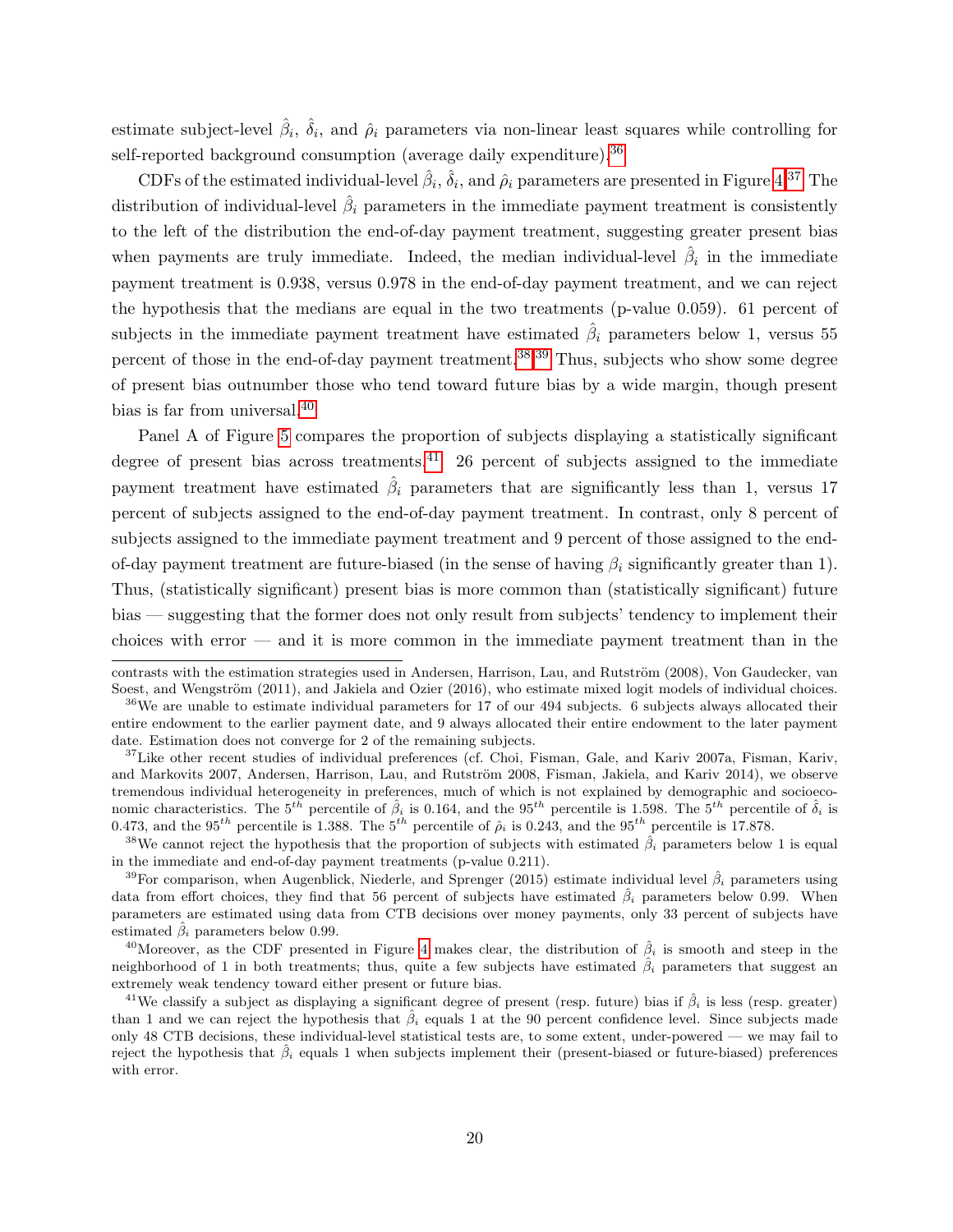end-of-day payment treatment.<sup>[42](#page-21-0)</sup>

Next, we examine our estimated  $\hat{\delta}_i$  parameters. We observe considerable variation in patience, though — as the aggregate estimates suggest — most subjects tend to discount the future sharply. The median  $\hat{\delta}_i$  in the immediate payment treatment is 0.938, versus 0.958 in the end-of-day pay-ment treatment.<sup>[43](#page-21-1)</sup> These weekly discount factors suggest that subjects in the immediate payment treatment discount payments 1 year in the future by 96 percent, versus 89 percent for the endof-day payment treatment. Though the CDFs presented in Panel B of Figure [4](#page-44-0) do not suggest a consistent difference in  $\hat{\delta}_i$  across treatments, Panel B of Figure [5](#page-45-0) shows that subjects are somewhat more likely to display a statistically significant degree of impatience in the immediate payment treatment.[44](#page-21-2) Our results also suggest that present bias and impatience are positively correlated (Spearman's  $\rho = 0.176$ ).<sup>[45](#page-21-3)</sup>

To further test whether delaying experimental payments attenuates present bias, we report OLS regressions of the estimated individual-level  $\hat{\beta}_i$ ,  $\hat{\delta}_i$ , and  $\hat{\rho}_i$  parameters on an indicator for the end-of-day payment treatment (Table [6\)](#page-38-0). When no controls are included, coefficient estimates suggest that  $\hat{\beta}_i$  is significantly higher in the immediate payment treatment than in the end-of-day payment treatment (p-value 0.044).[46](#page-21-4) In contrast, assignment to the end-of-day payment treatment does not impact patience  $(\hat{\delta}_i)$  or risk aversion  $(\hat{\rho}_i)$ .<sup>[47](#page-21-5)</sup> Results are similar when we include controls for individual characteristics such as age, gender, and education level (in Columns 4 through 6 of Table [6\)](#page-38-0). Thus, though we observe substantial heterogeneity in individual preference parameters, our individual-level analysis confirms the main conclusion of our aggregate analysis: present bias is reduced when payments are not made immediately after the experimental session.

<span id="page-21-0"></span> $42$ We can reject the hypothesis that the likelihood of displaying a statistically significant degree of present bias is comparable across treatments (p-value 0.030), but we cannot reject the hypothesis that the likelihood of displaying a significant degree of future bias is the same in the immediate and end-of-day payment treatments (p-value 0.724).

<span id="page-21-2"></span><span id="page-21-1"></span> $43\,\text{We can just reject the hypothesis that the medians are equal in the two treatments (p-value 0.090).}$ 

<sup>&</sup>lt;sup>44</sup>47 percent of subjects in the immediate payment treatment have estimated  $\hat{\delta}_i$  parameters that are significantly less than 1, versus 40 percent in the end-of-day payment treatment. We also find that 10 percent of subjects in the immediate payment treatment have estimated  $\delta_i$  parameters that are significantly greater than 1, versus 14 percent in the end-of-day payment treatment. We cannot reject the hypothesis that the probability of having a  $\hat{\delta}_i$  that is significantly below 1 is equal across treatments (p-value 0.139); nor can we reject the hypothesis that having a  $\delta_i$ significantly above 1 is equal across treatments (p-value 0.170).

<span id="page-21-3"></span> $^{45}$ We also observe substantial heterogeneity in risk aversion, though — as the CDFs present in Panel C of Figure [4](#page-44-0) indicate — this does not differ across treatments. The median individual-level CRRA coefficient is 0.935 in the immediate payment treatment, versus 0.941 in the end-of-day payment treatment. We cannot reject the hypothesis that the median  $\hat{\rho}_i$  is the same in the immediate and end-of-day payment treatments (p-value 0.897).

<span id="page-21-4"></span><sup>&</sup>lt;sup>46</sup>We can reject the hypothesis that the average individual-level  $\hat{\beta}_i$  parameter in the immediate payment treatment (i.e. the constant in the OLS regression reported in Column 1 of Table [6\)](#page-38-0) is equal to 1 (p-value < 0.001). We cannot reject the hypothesis that the average individual-level  $\hat{\beta}_i$  parameter in the end-of-day payment treatment is equal to 1 (p-value 0.389).

<span id="page-21-5"></span><sup>&</sup>lt;sup>47</sup>We can reject the hypothesis that the mean  $\hat{\delta}_i$  parameter is equal to 1 for both the immediate and the end-of-day payment treatments ( $p$ -values  $< 0.001$ ).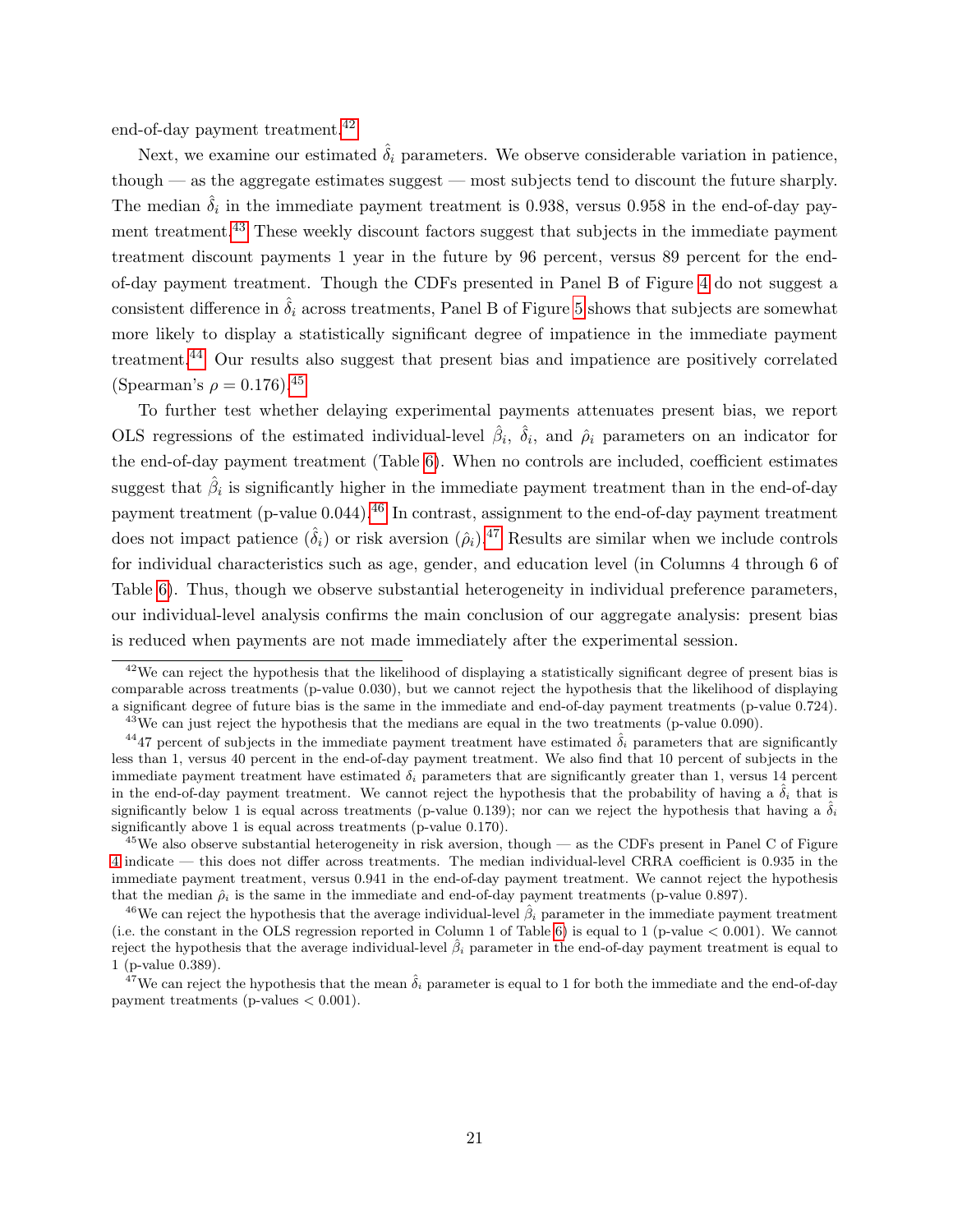## <span id="page-22-0"></span>5 Discussion

Over the last few years, several theoretically sophisticated, technically rigorous experiments have sparked a lively debate about the use of lab experimental methods to measure intertemporal tradeoffs (cf. Andreoni and Sprenger 2012a, Augenblick, Niederle, and Sprenger 2015, Dean and Sautmann 2016, Halevy 2015, Epper 2015, Carvalho, Meier, and Wang 2016, Giné, Goldberg, Silverman, and Yang 2017, Janssens, Kramer, and Swart 2017). This body of work raises two critical questions. First, do lab experiments with money payments measure time preferences? Utility is defined over consumption, not money, and subjects have access to a range of credit products. So, sophisticated subjects may treat dated experimental payments as a(nother) form of credit, integrating their (present-discounted) experimental income into an optimal forward-looking consumption plan — in which case, choices in the lab will reflect market interest rates and (perhaps) individual liquidity constraints, but not individual preferences (Coller and Williams 1999, Dean and Sautmann 2016, Carvalho, Meier, and Wang 2016). Second, even if one assumes that tradeoffs in experiments with money payments are driven by time preferences, should static preference reversals be interpreted as evidence of present bias? As discussed at length in Halevy (2015) and Giné, Goldberg, Silverman, and Yang (2017), this interpretation assumes that subjects have stable utility functions and discount rates — that one's willingness to make tradeoffs between dated payments that arrive 1, 2, or 3 (or 100, 200, or 300) days from "now" does not depend on the calendar date upon which one is asked. Of course, the assumption that preferences are stable is standard in economics; however, even subjects with stable preferences may seek to shift money toward points in time when they expect the marginal utility of money to be high (because, for example, they anticipate needing to make a large payment or being short of income), particularly if credit markets are imperfect.[48](#page-22-1)

Providing definitive answers to these questions is beyond the scope of this paper. However, our experiment does allow for explicit tests of a number of the hypotheses under scrutiny. Moreover, it is incumbent upon us to show that phenomena other than present bias cannot explain the observed tendency to shift money toward immediate payments. In what follows, we compare our results to those of other recent studies and present several additional pieces of analysis that speak to these questions. First, we test whether subjects behave in the manner predicted by standard models of

<span id="page-22-1"></span><sup>48</sup>Stigler and Becker (1977) argue that economists should not accept heterogeneity in preferences ("tastes") as an explanation for differences in choice behavior across individuals or periods; instead, they suggest that human beings are homogeneous, and that economists should seek price and income based explanations for differences in behavior. However, the hypothesis that individual preferences are heterogeneous (across individuals) has now been confirmed in a large number of controlled lab experiments (cf. Andreoni and Miller 2002, Choi, Fisman, Gale, and Kariv 2007a, Fisman, Kariv, and Markovits 2007, Andersen, Harrison, Lau, and Rutström 2008, Von Gaudecker, van Soest, and Wengström 2011, Choi, Kariv, Müller, and Silverman 2014, Fisman, Jakiela, and Kariv 2014). Whether future work will also rule out the hypothesis that preferences are stable over time  $-$  at least after one properly controls for variation in income, prices, and other arguments that enter into the utility function — remains to be seen; however, we take this assumption as a natural point of departure for economic research, and focus on explanations for variation in revealed preferences (within individual over time) that are related to predictable variation in income and anticipated expenditures.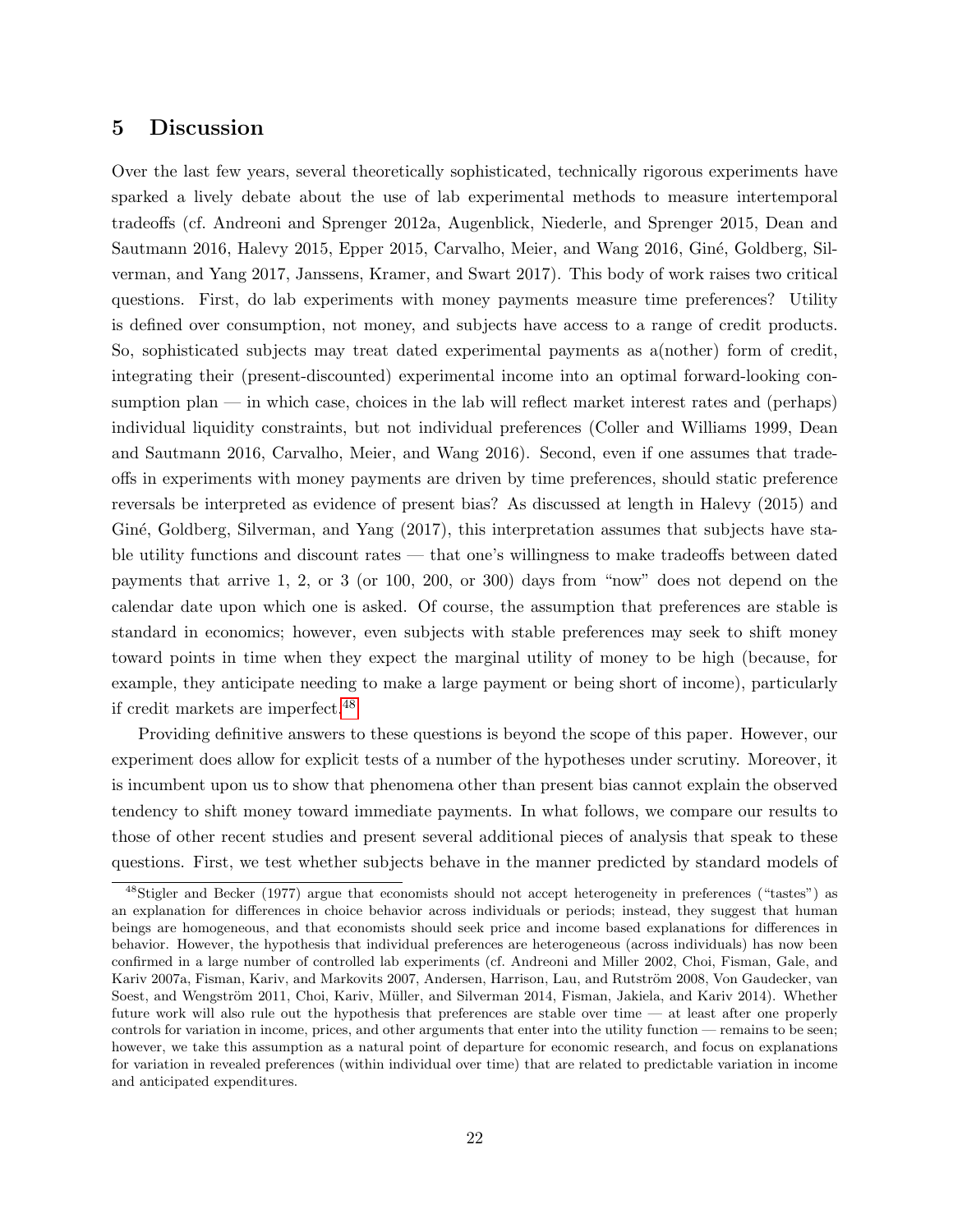intertemporal optimization, exploiting the high interest rates offered through the experiment to increase their present-discounted income stream. Second, we test whether subjects shift experimental payments toward dates when they expect to have limited liquidity. After presenting evidence against these alternative explanations for our main results, we examine our structural estimates of time preference parameters and discuss their policy implications.

#### 5.1 Do Subjects Engage in Arbitrage?

Economists typically assume that people have access to perfect credit markets, and that their intertemporal tradeoffs are part of an optimal forward-looking consumption plan characterized by a set of Euler equations. However, most experimental economists — including those using lab experimental methods to study discounting — assume that subjects engage in narrow bracketing, viewing their dated lab experimental payments in isolation, as though they were consumption plans (Andersen, Harrison, Lau, and Rutström 2008, Rabin and Weizsacker 2009). Coller and Williams (1999) were some of the first to question this assumption, highlighting the fact that experimental subjects with access to credit should engage in arbitrage, choosing immediate payments when the gross interest rate within the experiment is lower than their return on savings, and choosing delayed payments when the experimental return is lower than their cost of borrowing. More recently, Dean and Sautmann (2016) provide evidence that the intertemporal tradeoffs made by subjects in their (lab-in-the-field) experiment are related to liquidity constraints and accumulated savings outside of the lab — suggesting that the narrow bracketing assumption fails in their data. Building on Harris and Laibson (2001), Dean and Sautmann (2016) propose a model in which sophisticated, potentially credit-constrained consumers make optimal forward-looking plans that integrate their experimental payments into their consumption streams. If the assumptions of their model hold, then lab experiments cannot be used to measure individual time preferences; instead, they measure marginal rates of substitution across periods, which depend on market interest rates and subjects' anticipated income and expenditures in all future periods.[49](#page-23-0)

CTB experiments allow for explicit tests of the extent to which subjects engage in these types of arbitrage between lab and non-lab savings vehicles (Giné, Goldberg, Silverman, and Yang 2017): because (many of) the implicit interest rates offered in experiments are typically well above those available through the credit market, subjects who integrate lab payments into fully-optimal forward-looking consumption plans should only choose immediate consumption if

<span id="page-23-0"></span> $^{49}$ Of course, it is entirely possible that both of these extreme modeling assumptions — narrow bracketing with 0 background consumption and full dynamic optimization — fail to provide a psychologically realistic description of the ways human beings actually make financial decisions (both inside and outside the lab). If savings are illiquid or there are substantial transaction costs to borrowing or lending, people are unlikely to engage in the types of arbitrage proposed by Coller and Williams (1999), and the tradeoffs made in the lab (over moderate amounts of money) are likely to have little to do with the market interest rate. The same may be true if there are large cognitive costs in forming an optimal forward-looking consumption and savings plan (or re-optimizing in response to a moderately-sized shock). Moreover, even outside the lab, there is ample evidence that people do not smooth moderately-sized one-off payments over their lifetimes (cf. Halevy 2014).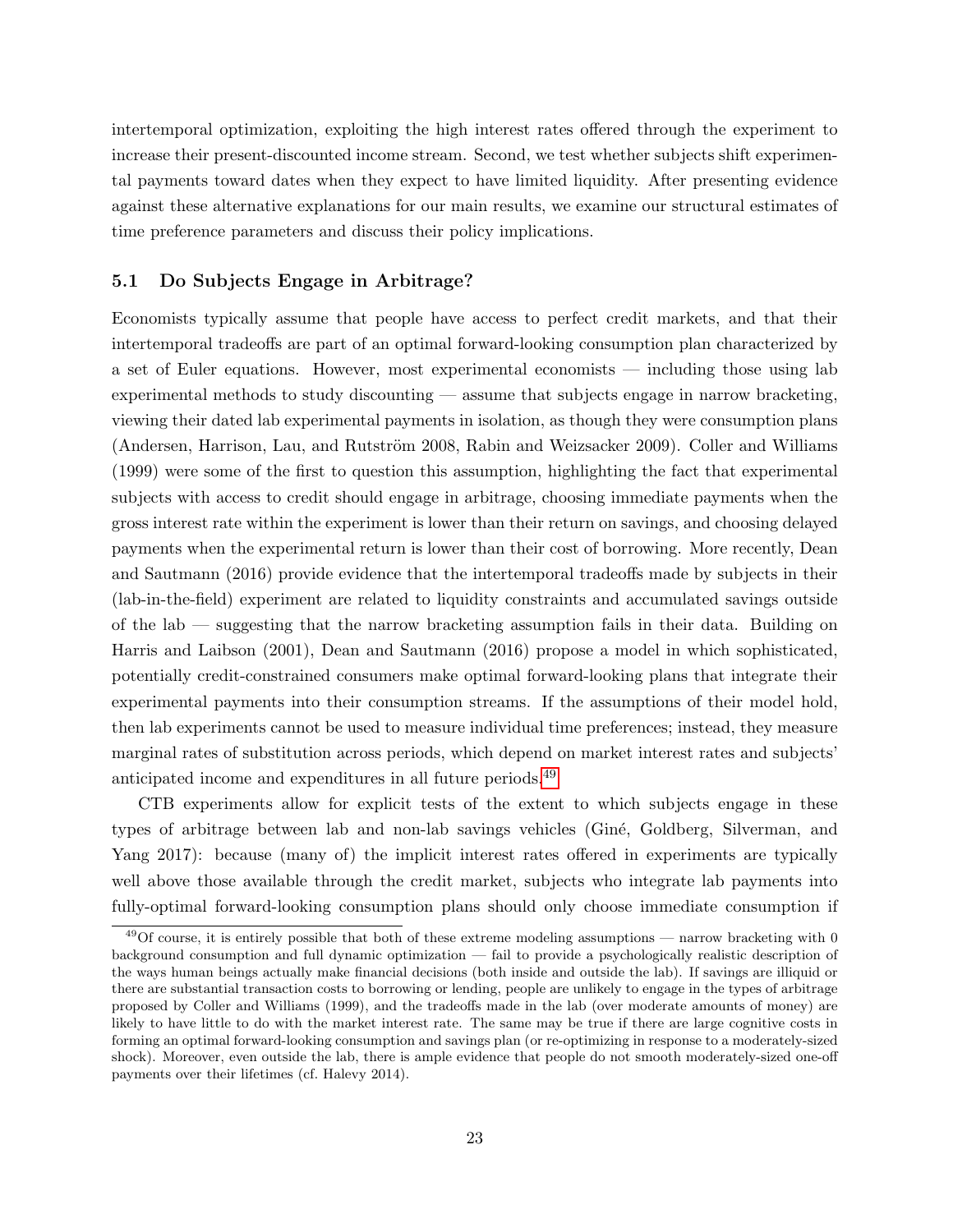they are liquidity-constrained; those who hold liquid savings should allocate their entire endowment to the later payment date when the (implicit) lab interest rate exceeds the return on their savings (because this maximizes the net present value of their income stream).<sup>[50](#page-24-0)</sup>

We test this prediction in our data by dividing the sample into subjects known to have liquid savings in excess of the maximum early payment (the 28 percent of subjects who have more than 1,000 Kenyan shillings, or 10.20 USD, in a savings account) and those who might be liquidityconstrained (those who do not have 1,000 Kenyan shillings in a savings account). Figure [6](#page-46-0) plots the proportion of subjects within each category who always allocate their entire endowment to the later payment date. The figure makes it clear that, though corner solutions are common, those subjects who are not liquidity-constrained do not appear to be engaging in arbitrage by consistently cashing in on the extremely high interest rates offered in the experiment. Across all interest rates, only 2.6 percent of subjects with liquid savings in the bank always allocate their entire endowment to the later payment date, versus 1.7 percent of those without 1,000 shillings in the bank.[51](#page-24-1) Focusing on extremely high gross interest rates of at least 2 (i.e. guaranteed returns of at least 100 percent over a 2 to 4 week time horizon), which are very unlikely to be available outside the lab, we find that 13.8 percent of those who are not liquidity-constrained always allocate the entire endowment to the later payment date, versus 7.8 percent of those without 1,000 shillings in the bank. We can reject that the proportion of subjects engaging in such behavior is equal across groups (those who are not liquidity-constrained versus those who may be liquidity-constrained). Nonetheless, our data make it clear that most subjects are not engaging in the types of arbitrage that we would expect if lab payments were integrated into an optimal forward-looking consumption and savings plan.<sup>[52](#page-24-2),[53](#page-24-3),[54](#page-24-4),[55](#page-24-5)</sup>

<span id="page-24-0"></span> $50$ In addition, those who can borrow at an interest rate below that offered by the experiment should also allocate their entire endowment to the later payment date. However, it is difficult to collect reliable information on subjects' access to credit (and the interest rates that they would face) outside of the lab — particularly if borrowing would take place outside of the formal credit market. We therefore focus on the subset of subjects who hold moderate amounts of money in savings accounts since it is apparent that these individual are not liquidity-constrained.

<span id="page-24-1"></span><sup>&</sup>lt;sup>51</sup>We cannot reject the hypothesis that the proportions of not liquidity-constrained and potentially liquidityconstrained subjects are equal (p-value 0.523).

<span id="page-24-2"></span> $52$ Across all subjects, only 1.8 percent always allocate their entire endowment to the later payment date, and only 8.9 percent always do so at the higher interest rates.

<span id="page-24-3"></span><sup>&</sup>lt;sup>53</sup>Interestingly, our results differ from those of Andreoni and Sprenger (2012a) in this regard: 70 percent of the CTB decisions observed in their experiment are corner solutions, suggesting that arbitrage may be a more reasonable explanation of behavior in that context. In our experiment, subjects who are not liquidity-constrained choose corner solutions 46.5 percent of the time; those who are potentially liquidity-constrained choose corner solutions 38.5 percent of the time.

<span id="page-24-4"></span><sup>&</sup>lt;sup>54</sup>One possible concern with this test is that subjects might choose allocations near the middle of the choice set for reasons that are not related to intertemporal preferences. Though we cannot entirely rule out this possibility, it is unlikely to explain our main results (on the difference in present bias across experimental treatments). Any tendency to choose points near the middle of the choice set would impact the estimated level of risk aversion, but should not have differential impacts on time preferences across treatments. Importantly, we do not observe an association between assignment to the end-of-day payment treatment and our individual-level measure of risk aversion  $(\hat{\rho}_i)$ , so any tendency to choose allocations near the center of the choice set does not differ across treatments and cannot explain the effect of the immediate payment treatment on present bias.

<span id="page-24-5"></span><sup>&</sup>lt;sup>55</sup>We cannot reject the hypothesis that the proportion of subjects who always allocate their entire endowment to the later payment date is equal across treatments (p-value 0.941), nor can we reject the hypothesis that the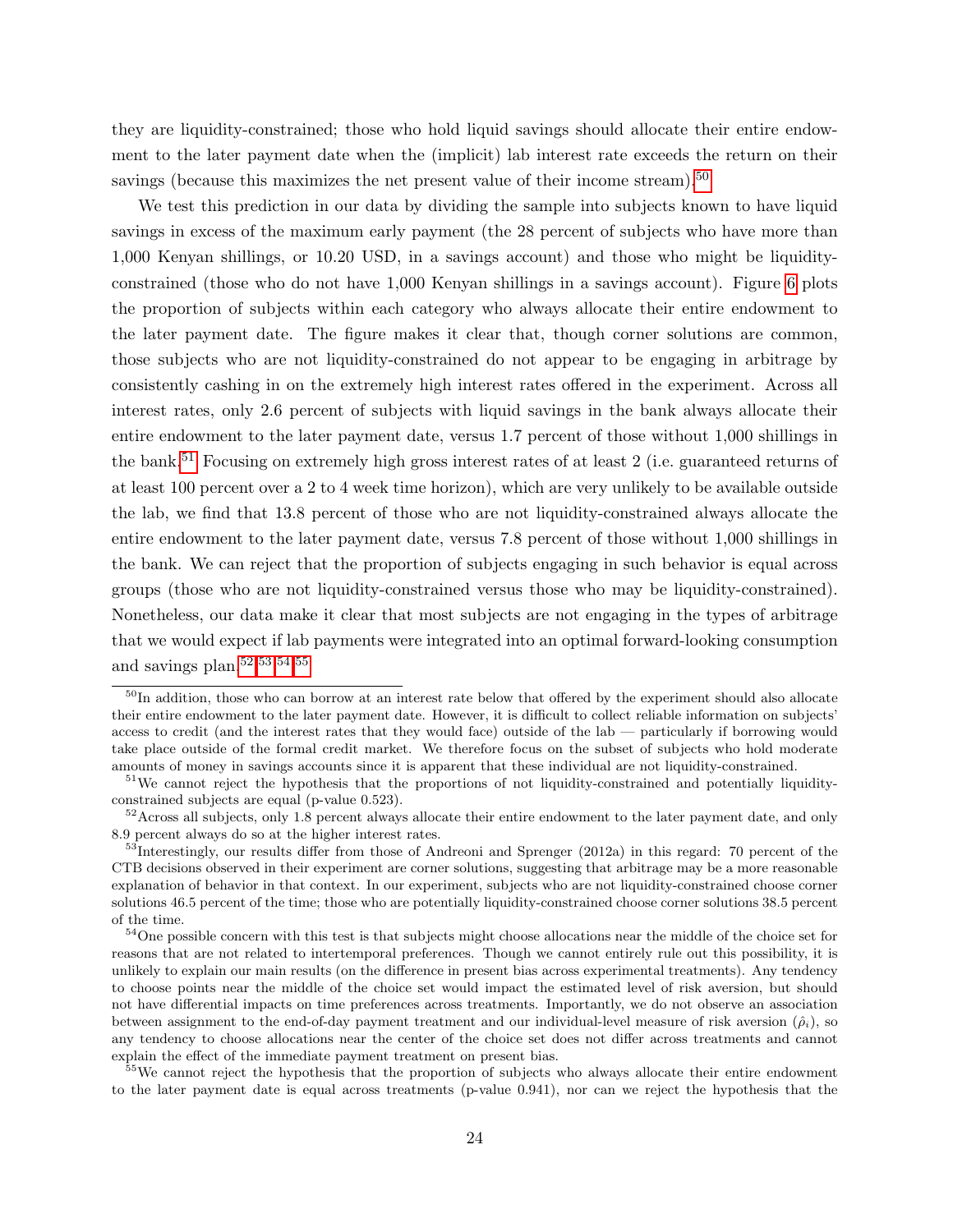The results presented above demonstrate that most subjects who are not liquidity-constrained make choices that appear to reflect their preferences rather than their arbitrage opportunities. A related question is whether our main finding (of present bias when payments are truly immediate, but not when payments occur at the end of the day) might be explained by liquidity constraints, which could cause (liquidity-constrained) subjects to take immediate payments whenever possible. If our results were driven by liquidity constraints, we would expect our indicator of liquidity constraints to be correlated with the estimated individual-level  $\hat{\beta}_i$  parameter. However, the individual-level regressions presented in Table [6](#page-38-0) do not suggest that this is the case: the point estimate associated with the indicator for having at least 1,000 Kenyan shillings in a liquid savings account is close to 0 and not statistically significant.<sup>[56](#page-25-0)</sup> Moreover, it is not clear why liquidity constraints would have a differential impact on allocation decisions that depends on the timing of the experimental payments within the space of a few hours (i.e. whether payments arrive immediately after the experimental session and not at the end of the day).<sup>[57](#page-25-1)</sup> Thus, neither liquidity constraints nor arbitrage opportunities can explain our overall pattern of results.

#### 5.2 Real and Perceived Changes in Background Consumption

A more general mis-specification concern, suggested by Halevy (2015), is that consumption utility may not be stable over time. Though our main finding (the existence of present bias over money when payments are immediate) is robust to a range of assumptions about the background consumption parameter  $(\omega_i)$ , our estimates of the magnitude of the present bias parameter  $(\beta_i)$  vary across specifications. Moreover, we have assumed that background consumption does not vary across payment dates. If background consumption is systematically higher in the future relative to the present (for example, because of optimism or overconfidence), subjects might appear presentbiased when in fact they are not. Alternatively, if background consumption reflects beliefs about future cash flow or liquidity (which might vary across payment dates), choice patterns that appear present-biased might result from subjects' attempts to shift payments toward dates when they anticipate that the marginal utility of consumption will be higher (for example, because they will have relatively little income or cash on hand), as suggested by Dean and Sautmann (2016), Halevy (2015), and Ambrus, Asgeirsdottir, Noor, and Sándor (2015). If subjects are shifting payments

proportion of subjects who always allocate their entire endowment to the later payment date when the interest rate is at least 2 is equal across treatments (p-value 0.956).

<span id="page-25-0"></span><sup>56</sup>This finding is in line with earlier work by Meier and Sprenger (2010): in a sample of low-income tax-filers in the U.S., they find that "time preference measures are generally uncorrelated with credit constraints, future liquidity, or credit experience. This indicates that differential credit access, liquidity, and experience are unlikely to be drivers of experimental responses, and cannot explain the observed heterogeneity of present bias" (Meier and Sprenger 2010, pp. 202–203). In contrast, Carvalho, Meier, and Wang (2016) and Dean and Sautmann (2016) present evidence that liquidity constraints may explain the observed tendency toward present observed in their experimental data. Recent work by Ambrus, Asgeirsdottir, Noor, and Sándor (2015) shows that individuals with incomes that are stable over time do not display present bias over money.

<span id="page-25-1"></span><sup>&</sup>lt;sup>57</sup>Interestingly, subjects assigned to the immediate payment treatment are somewhat less likely to be liquidityconstrained than those assigned to the end-of-day payment treatment. If our results were driven by expectations of liquidity constraints, we would expect precisely the opposite.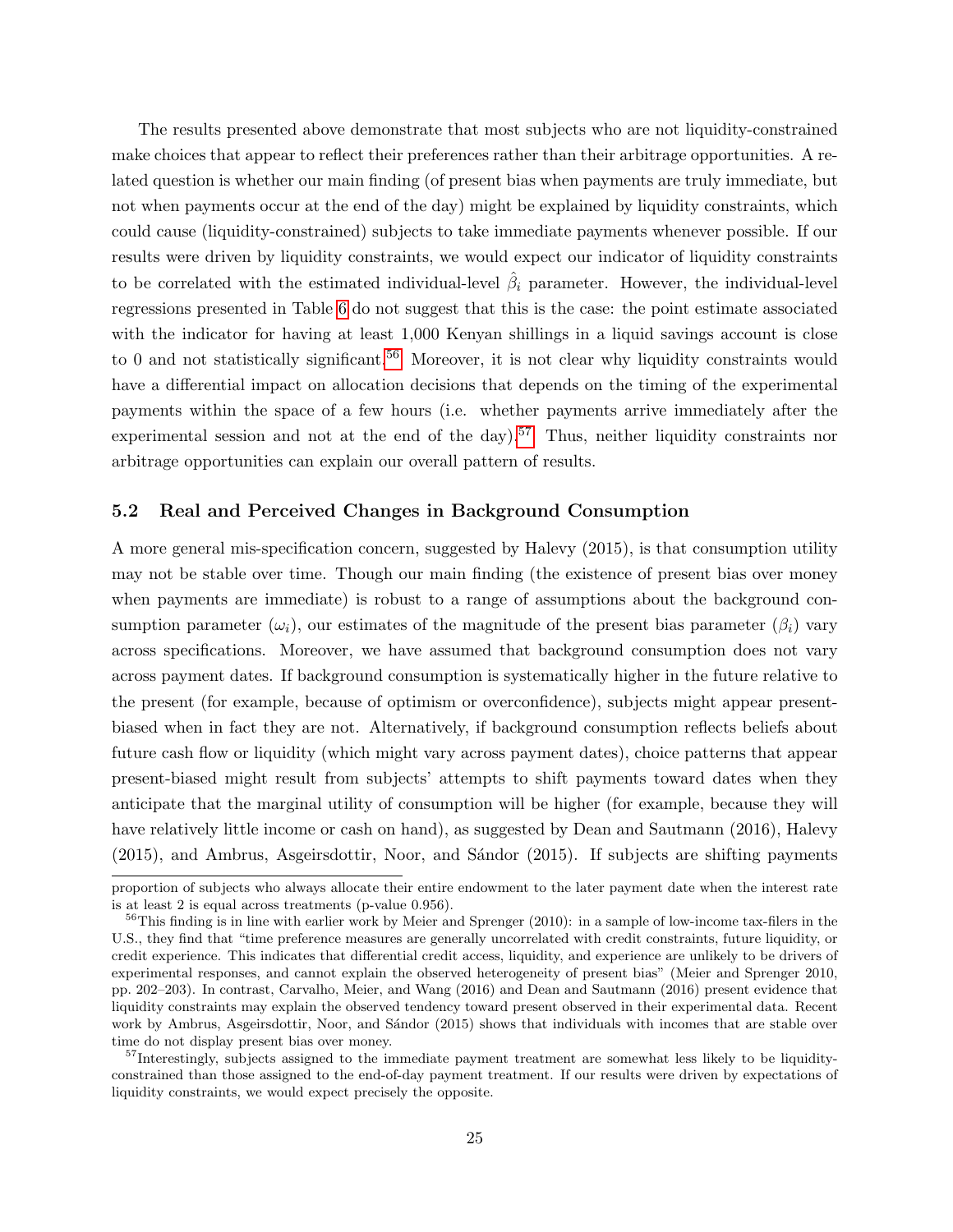toward days when they expect the marginal utility of income to be high (because of actual or perceived variation in  $\omega_i$  over time, static preferences reversals may or may not constitute evidence of dynamic inconsistency (Halevy 2015).

We present two pieces of evidence that our results are not driven by intertemporal variation in background consumption or the perceived marginal utility of income. First, we expand our main NLS specification to allow background consumption to differ between the earlier and later payment dates. This would, for example, capture any optimism about future income streams relative to the present. For each treatment, we estimate separate parameters  $\omega_{treatment}^{earlier}$  and  $\omega_{treatment}^{later}$ .<sup>[58](#page-26-0)</sup> Results are reported in Table [7.](#page-39-0) Importantly, allowing background consumption to differ across earlier vs. later payment dates does not impact our main result: we still observe present bias in the immediate payment treatment but not in the end-of-day payment treatment, and we can still reject the hypothesis that the degree of present bias is equal across treatments. Turning to the estimated background consumption parameters, we can never reject the hypothesis that background consumption is equal across treatments. However, we do find some qualified support for differences in background consumption across payment dates. The estimated level of background consumption is higher at the later payment date in both treatments, though the (within-treatment) difference is only significant in the immediate payment treatment. This suggests that optimism about future income may play some role in intertemporal choices, but controlling for it does not eliminate present bias.

To further explore this issue, we added a series of questions about anticipated liquidity to the post-experiment survey. For each of the five possible payment dates in the experiment, we asked subjects whether they expected to have more cash-on-hand than normal, less than normal, or approximately the typical amount. These questions were only administered during the last 20 experimental sessions, so we have data from 324 of our 494 subjects. We observe substantial within-subject variation in anticipated liquidity: only 31.2 percent of subjects showed no variation in expected cash-on-hand across payment dates. As a result, we can use this self-reported measure of expected liquidity to test whether subjects shift income from the experiment toward dates when they expect to have relatively little cash-on-hand.

In Table [8,](#page-40-0) we replicate the reduced form regressions reported in Table [1](#page-33-0) in the sample of subjects who answered our liquidity questions, regressing the fraction of the endowment allocated to the earlier payment date on an indicator for having a front-end delay of 0 days, an indicator for the end-of-day treatment, an interaction between the two, and controls for the delay between payments, the interest rate, and the endowment size. As expected, results are similar to those in the full sample (Table [8,](#page-40-0) Columns 1 and 4). In Columns 2 and 5, we add an indicator for having lower expected liquidity (cash-on-hand) at the later payment date, relative to the earlier payment date. If subjects were shifting their experimental payments toward periods of anticipated low liquidity, then the coefficient on our difference-in-liquidity variable should be negative and

<span id="page-26-0"></span><sup>&</sup>lt;sup>58</sup>We therefore estimate four parameters:  $\omega_{immediate}^{earlier}$ ,  $\omega_{immediate}^{later}$ ,  $\omega_{eod}^{earlier}$ , and  $\omega_{eod}^{later}$ .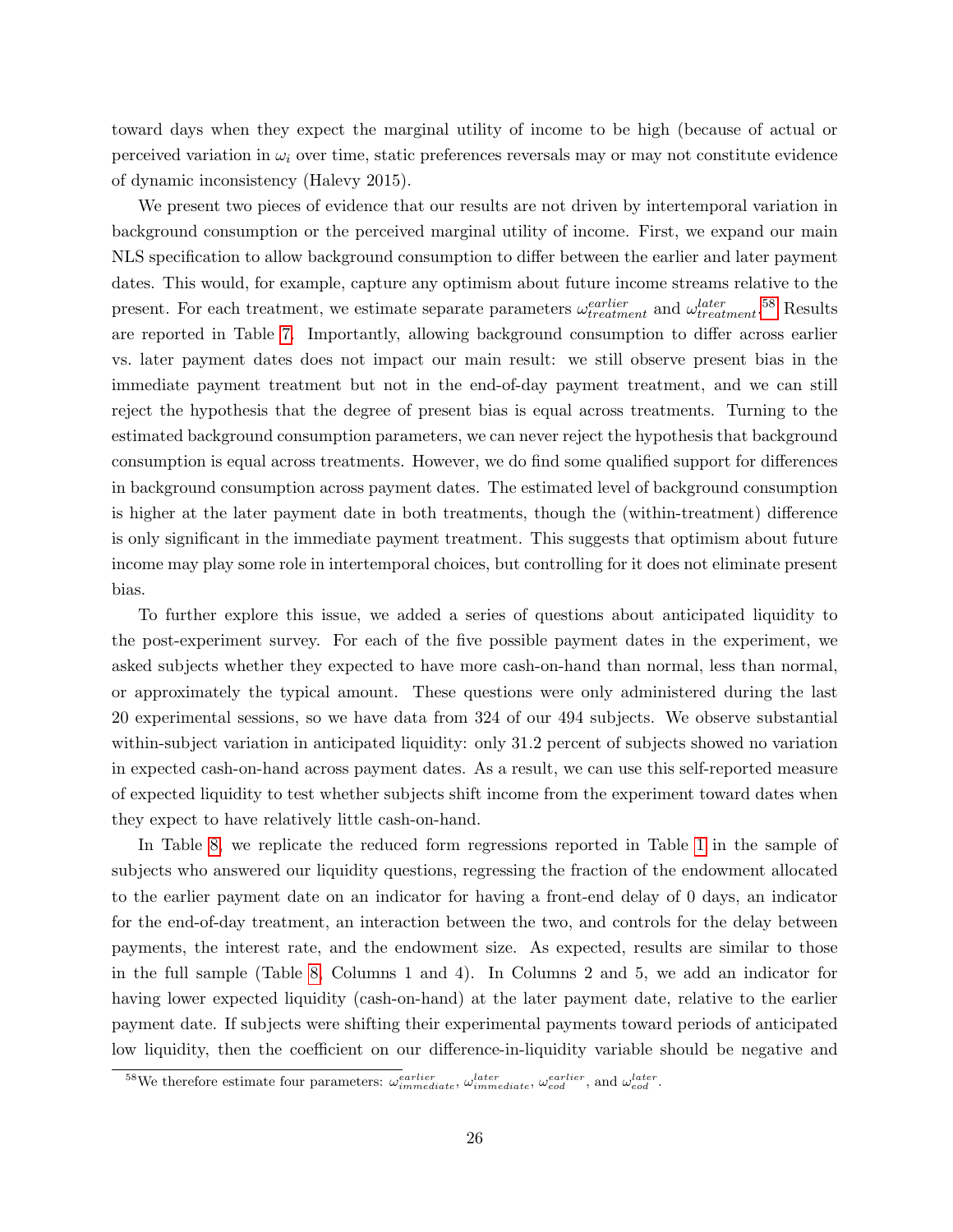significant (because subjects will allocate less to the earlier payment date when they anticipate having lower background consumption on the later payment date). In fact, we find the opposite: the coefficient on our difference-in-liquidity variable is positive and significant (Table [8,](#page-40-0) Columns 2 and 5). Moreover, including this variable has no impact on our main result: we continue to observe present bias in the immediate payment treatment (i.e. the amount allocated to the earlier payment date is higher when the front end delay is 0 days in the immediate payment treatment), and we do not observe present bias in the end-of-day payment treatment. Results are similar when we interact our difference-in-liquidity variable with the indicator for assignment to the end-of-day payment treatment (Table [8,](#page-40-0) Columns 3 and 6). Thus, we find no evidence that subjects reduce their allocation to the earlier payment date when they expect marginal utility to be higher at the later payment date, and we can rule out the possibility that such predictable changes in marginal utility explain our main results.

#### 5.3 Parameter Magnitudes and Policy Implications

In our final piece of analysis, we discuss the implications of our results for policy. Our results suggest a statistically significant level of present bias over money when payments are truly immediate. An important question is whether the degree of present bias that we observe is economically significant. Our parameter estimates also suggest lower levels of patience in the immediate payment treatment than in the end-of-day payment treatment, though the difference between treatments is only statistically significant in some specifications.

In Figure [7,](#page-47-0) we illustrate the minimum per-period return that would induce subjects with preference parameters consistent with our NLS estimates (from Column 1 of Table [2\)](#page-34-0) to make investments, comparing the results of our immediate payment and end-of-day payment treatments. The figure highlights several important implications of our results. First, though our structural estimate of  $\beta$  in the immediate payment treatment (0.902) is not unusually low, it has a dramatic impact on the willingness to make short-term investments: a subject with  $\beta = 0.902$ ,  $\delta = 0.950$ ,  $\rho = 0.581$ , and  $\omega = 0$  would like to commit her future self to invest whenever the per-period return exceeds 13 percent, but in reality she is only willing to invest today in a project that yields a return of 45 percent next week. Moreover, the difference in the estimated  $\beta$  and  $\delta$  parameters across treatments leads to large differences in the willingness to make short-term investments; in the short-term, most of this difference is explained by the higher estimated level of present bias in the immediate payment treatment. This suggests that policy instruments that introduce extremely short delays between decisions and "immediate" costs can lead to large increases in investment levels — increases that could increase long-run welfare.<sup>[59](#page-27-0)</sup>

For longer-term investments, of course, the impact of present bias is much less important:

<span id="page-27-0"></span><sup>&</sup>lt;sup>59</sup>See O'Donoghue and Rabin (1999) for discussion of the difficulties of characterizing welfare when preferences are not dynamically consistent. We use the term "long-run welfare" in the sense of the long-run welfare criterion that they propose.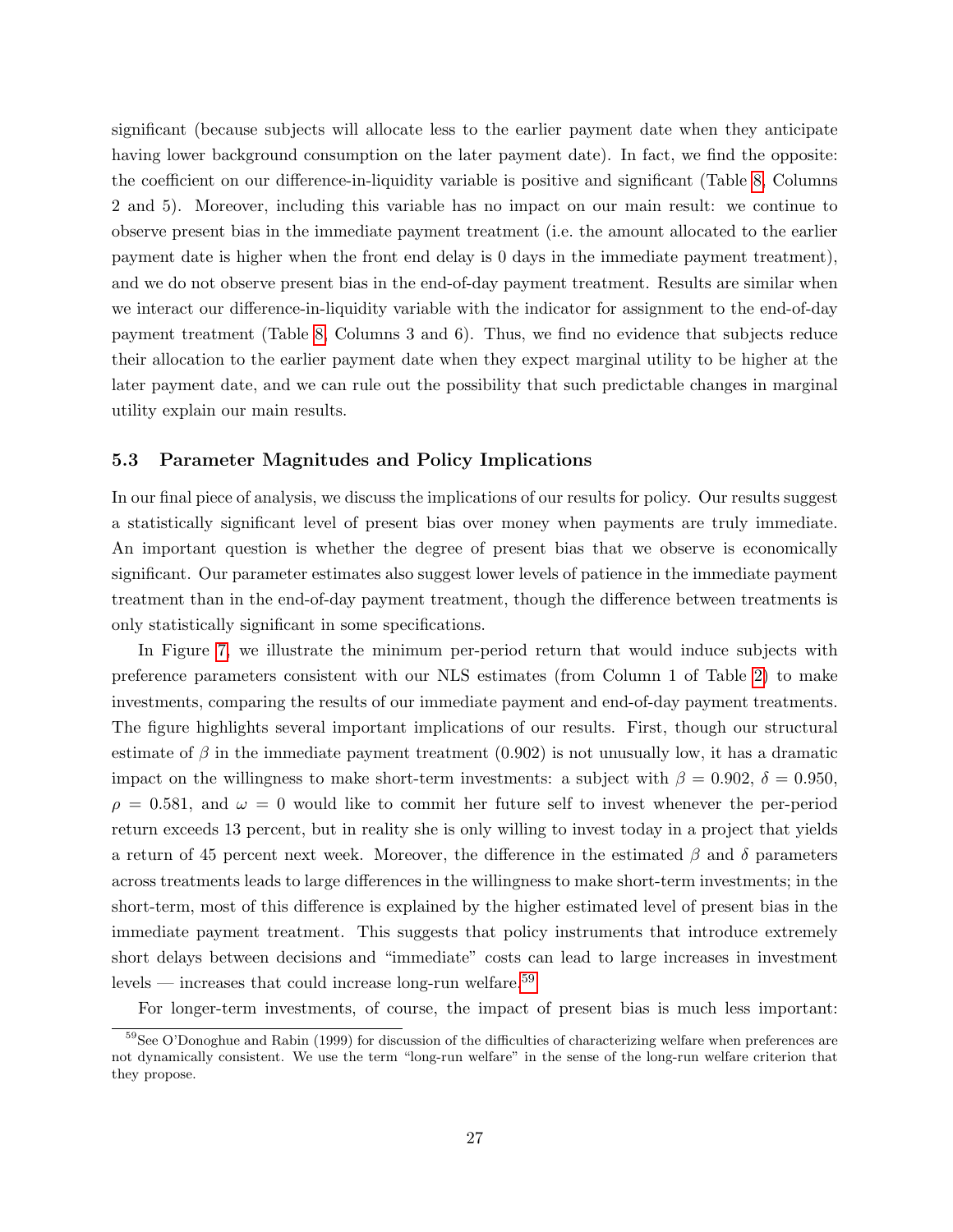when considering investments that yield benefits 1 year from now, present bias raises the minimum required return by less than 1 percentage point.<sup>[60](#page-28-1)</sup> This highlights the second conclusion suggested in the figure: the differences in estimated  $\delta$  parameters appear at least as important, in terms of explaining the low willingness to make long-term investments, as the differences in the present bias across treatments (though they are less precisely estimated). As discussed above, our results suggest that subjects are quite impatient, and we find suggestive evidence of greater impatience in the immediate payment treatment than in the end-of-day payment treatment. When considering investment horizons of a month or a year, the differences in patience translate into large differences in the willingness to invest in the future. From a policy perspective, the key distinction between investment decisions driven by present bias and those driven by impatience are that low levels of investment explained by  $\delta$  are unambiguously optimal from the perspective of individual welfare. Our results suggest that those who appear present-biased may also be quite impatient, so low observed willingness to invest may or may not be suboptimal from a welfare perspective. It is therefore critical that policymakers determine which structural parameters are driving investment decisions within a particular context before designing policy instruments, since interventions that increase investments may reduce welfare when low investment levels result from impatience rather than present bias. Moreover, the fact that small differences in payment timing appear to generate large differences in the willingness to invest (including economically meaningful differences in  $\delta$ ) suggests that structural estimates of time preference parameters should be used with caution.

## <span id="page-28-0"></span>6 Conclusion

We conducted convex time budget experiments with truly immediate repayment to test whether small delays of less than a day attenuate present bias. We exploited Kenya's mobile money technology M-Pesa to equalize transaction costs and uncertainty across all payment times and dates; we also introduced experimental variation in whether same-day payments were available immediately after the experiment or at the end of the day.

We find substantial evidence of present bias over money, but only when payments are truly immediate. Parameter estimates suggest that all delayed payments are discounted by between 7.6 and 9.8 percent in our immediate payment treatments. In sessions where the earliest possible payments arrive at the end of the day, we do not observe a statistically significant level of present bias (and we can formally reject the hypothesis that the degree of present bias is the same in both treatments). We also observe substantial heterogeneity in time preferences across subjects. However, variables associated with likely liquidity constraints (or the lack thereof) do not predict individual-level time preference parameters.

<span id="page-28-1"></span>Our results — and, in our view, the results of many of the related studies listed above — point

<sup>&</sup>lt;sup>60</sup>Though present-biased agents may put off making long-term investments when they (erroneously) expect to invest tomorrow.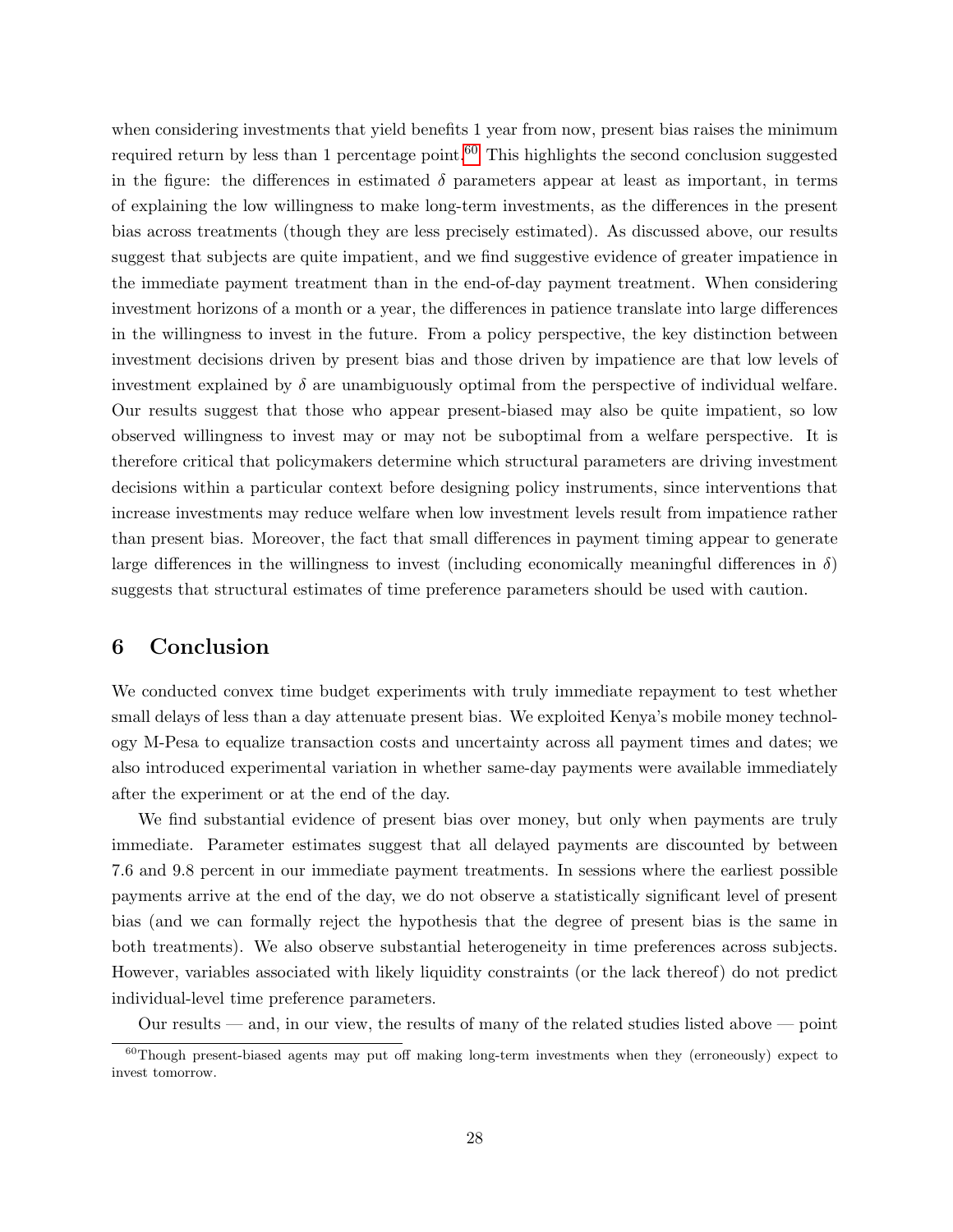to a few broad conclusions. First, neither the standard model of intertemporal tradeoffs (in which lab payments are integrated into an optimal forward-looking consumption and savings plan) nor the simplest form of narrow bracketing (with background consumption equal to 0) provides an adequate description of the ways subjects make intertemporal tradeoffs in the lab. This suggests that researchers should devote greater attention to the development of experiments explicitly designed to test potential refinements of existing models, in order to build a more accurate positive description of the decision-making process. $61$  Experiments intended to better understand the way humans use mental accounting and heuristics to simplify the process of organizing their financial lives seem likely to be particularly fruitful.

Second, our results suggest that (at least in some populations) present bias over money is important when the earliest payments are truly immediate; our findings are consistent with models such as the quasi-hyperbolic model (Laibson 1997, O'Donoghue and Rabin 1999) that predict a sharp distinction between immediate and slightly delayed payments. However, our experiment is not intended to trace out the relationship between individual discount factors and the level of the front-end delay over the minutes and hours after decisions are made. As such, we are unable to fully distinguish between the quasi-hyperbolic model and alternatives that do not suggest a clear discontinuity between immediate and nearly immediate payments (cf. Kirby 1997). We leave that to future work. It is also important to note that some other experiments involving immediate payments — most notably, Augenblick, Niederle, and Sprenger (2015) — find little evidence of present bias over money in university student samples. The differences between these findings and our work suggest that some socioeconomic groups may be more prone to arbitraging between lab and non-lab savings vehicles.

The development of the quasi-hyperbolic model of time preferences was motivated by the desire to provide a better positive explanation of the ways humans actually make intertemporal tradeoffs. However, since the advent of this tractable model of present bias, much of the energy has shifted toward exploring its predictions in field settings and testing between the quasi-hyperbolic model and the standard model. The new wave of theoretically-motivated time preference experiments, and the controversies generated by the conflicting results of these studies, highlights the need for more experimental work directed towards testing and refining the behavioral economic model of intertemporal decisionmaking, with a specific focus on not only the extent of present bias, but the ways subjects do or do not integrate controlled choices in the lab — or isolated decisions outside of the lab — into a larger, long-term optimization problem. Such an integrated framework has the potential to allow for a more complete reconciliation of existing results, and will also help policymakers seeking to nudge citizens and consumers toward achieving their long-term savings and consumption goals.

<span id="page-29-0"></span> $61$ Ambrus, Asgeirsdottir, Noor, and Sándor (2015) is an excellent example of work in this vein.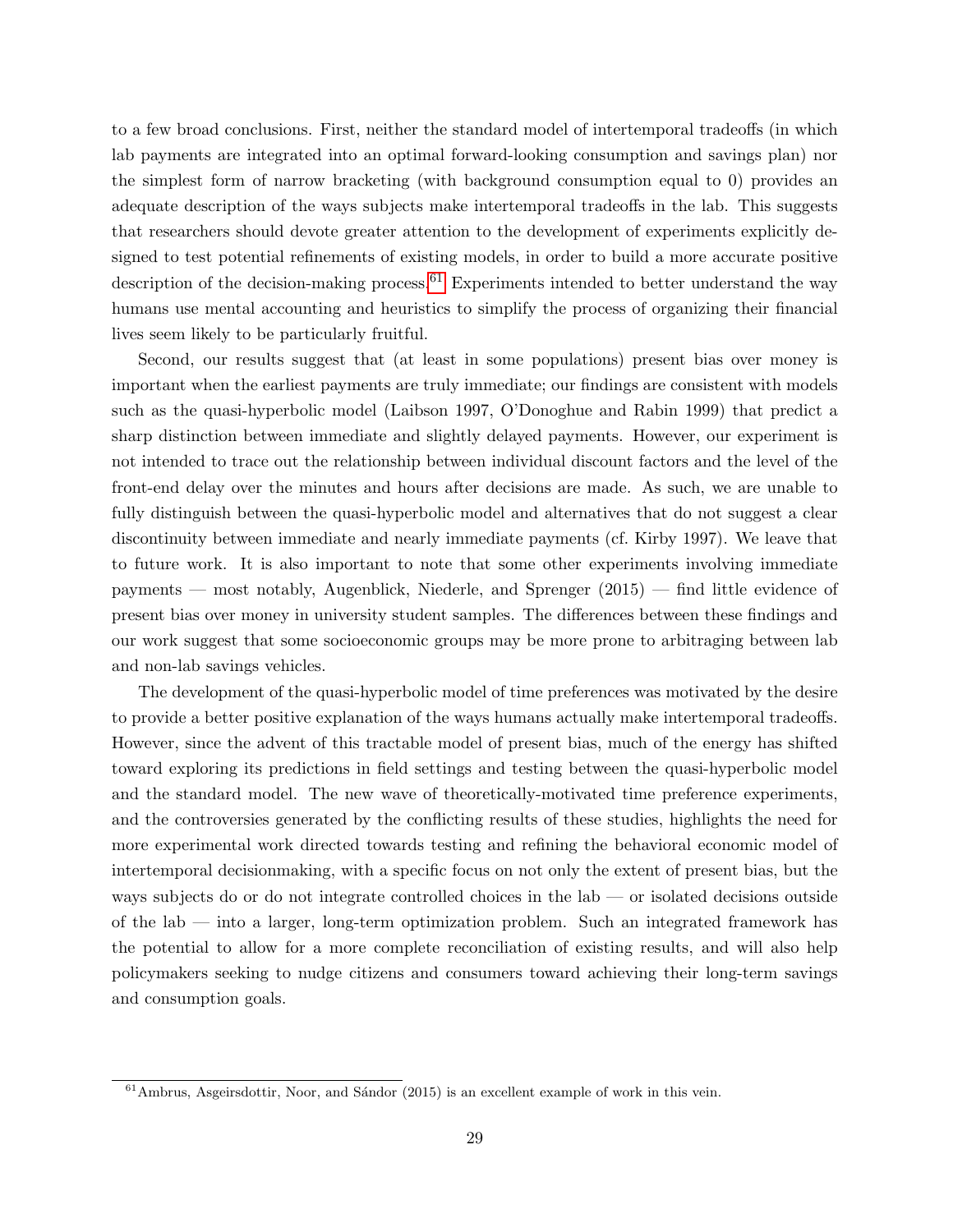## References

- Acland, D., and M. R. Levy (2015): "Naivete, Projection Bias, and Habit Formation in Gym Attendance," Management Science, 61(1), 146–160.
- AFRIAT, S. N. (1967): "The Construction of Utility Functions from Expenditure Data," International Economic Review, 8(1), 67–77.
- Ainslie, G. (1975): "Specious Reward: A Behavioral Theory of Impulsiveness and Impulse Control," Psychological Bulletin, 82(4), 463–496.
- AMBRUS, A., T. L. ASGEIRSDOTTIR, J. NOOR, AND L. SANDOR (2015): "Compensated Discount Functions: An Experiment on the Influence of Expected Income on Time Preference," .
- ANDERSEN, S., G. W. HARRISON, M. I. LAU, AND E. E. RUTSTRÖM (2008): "Eliciting Risk and Time Preferences," *Econometrica*, 76(3), 583–618.
- Andreoni, J., B. Gillen, and W. Harbaugh (2013): "The Power of Revealed Preference Tests: Ex-Post Evaluation of Experimental Design," working paper.
- ANDREONI, J., AND J. MILLER (2002): "Giving According to GARP: An Experimental Test of the Consistency of Preferences for Altruism," Econometrica, 70(2), 737-753.
- ANDREONI, J., AND C. SPRENGER (2012a): "Estimating Time Preferences from Convex Budgets," American Economic Review, 102(7), 3333–56.
- (2012b): "Risk Preferences Are Not Time Preferences," American Economic Review, 102(7), 3357– 3376.
- Augenblick, N., M. Niederle, and C. Sprenger (2015): "Working Over Time: Dynamic Inconsistency in Real Effort Tasks," Quarterly Journal of Economics, 130(3), 1067–1115.
- BECKER, G. S. (1962): "Irrational Behavior and Economic Theory," Journal of Political Economy, 70(1), 1–13.
- Bronars, S. G. (1987): "The Power of Nonparametric Tests of Preference Maximization," Econometrica: Journal of the Econometric Society, 55(3), 693–698.
- CAMERON, C., AND D. MILLER (2015): "A Practitioner's Guide to Cluster-Robust Inference," Journal of Human Resources, 50(2), 317–372.
- Carvalho, L. S., S. Meier, and S. W. Wang (2016): "Poverty and Economic Decision-Making: Evidence from Changes in Financial Resources at Payday," American Economic Review, 106(2), 260–284.
- Choi, S., R. Fisman, D. Gale, and S. Kariv (2007a): "Consistency and Heterogeneity of Individual Behavior under Uncertainty," American Economic Review, 97(5), 1921–1938.
	- (2007b): "Revealing Preferences Graphically: An Old Method Gets a New Toolkit," American Economic Review, 97(2), 153–158.
- CHOI, S., S. KARIV, W. MÜLLER, AND D. SILVERMAN (2014): "Who Is (More) Rational?," American Economic Review, 104(6), 1518–1550.
- Coller, M., and M. Williams (1999): "Eliciting Individual Discount Rates," Experimental Economics, 2(2), 107–127.
- DEAN, M., AND A. SAUTMANN (2016): "Credit Constraints and the Measurement of Time Preferences," working paper.
- DELLAVIGNA, S., AND U. MALMENDIER (2006): "Paying Not to Go to the Gym," American Economic Review, pp. 694–719.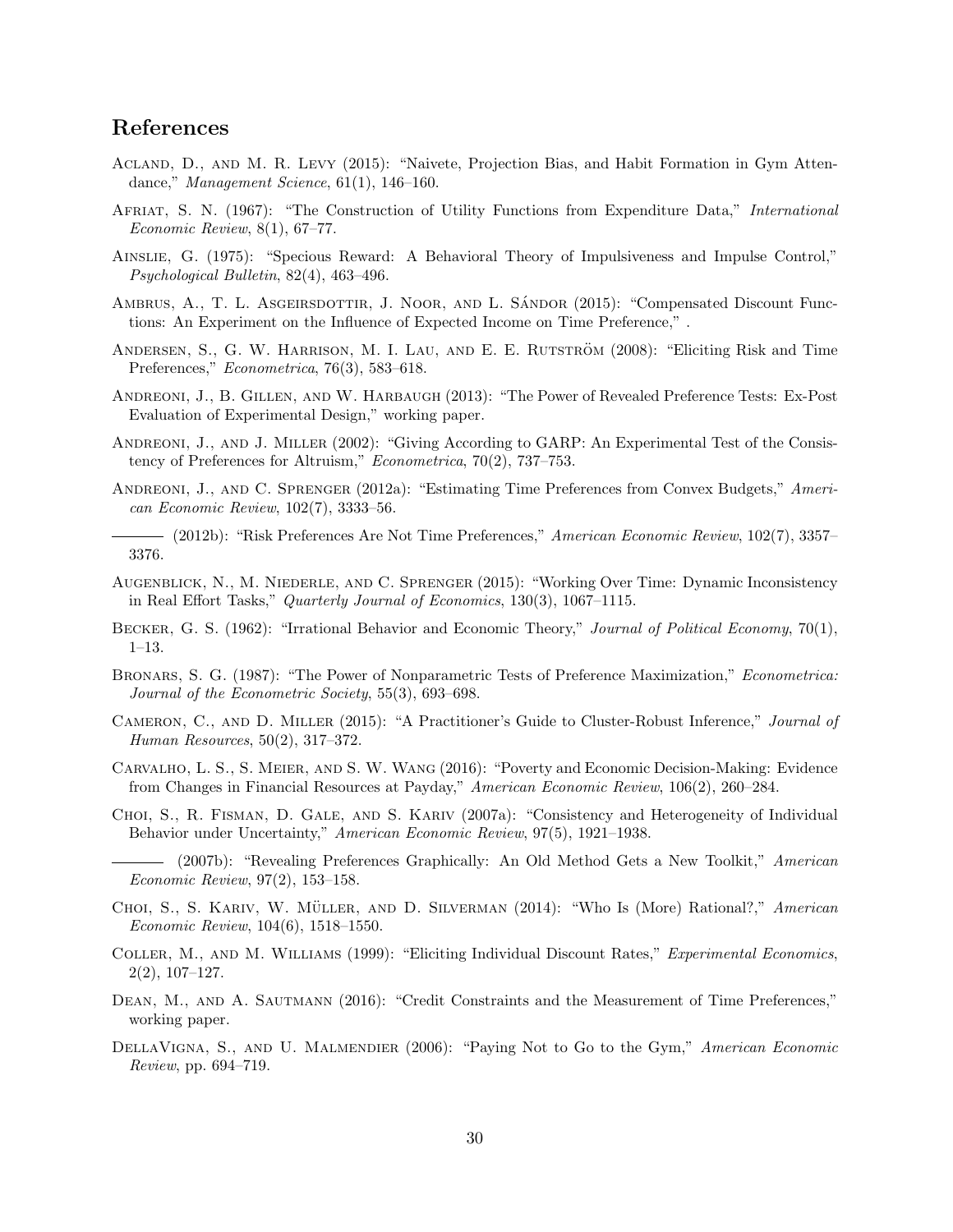- EPPER, T. (2015): "Income Expectations, Limited Liquidity, and Anomalies in Intertemporal Choice," Universitat st. gallen discussion paper 2015-19.
- Fischbacher, U. (2007): "z-Tree: Zurich Toolbox for Ready-made Economic Experiments," Experimental Economics, 10(2), 171–178.
- Fisher, I. (1930): The Theory of Interest. Augustus M. Kelley Publishers.
- Fisman, R., P. Jakiela, and S. Kariv (2014): "The Distributional Preferences of Americans," National bureau of economic research working paper no. 20145.
- Fisman, R., P. Jakiela, S. Kariv, and D. Markovits (2015): "The Distributional Preferences of an Elite," Science, 349(5254), aab0096.
- FISMAN, R., S. KARIV, AND D. MARKOVITS (2007): "Individual Preferences for Giving," American Economic Review, 97(5), 1858–1876.
- FREDERICK, S., G. LOEWENSTEIN, AND T. O'DONOGHUE (2002): "Time Discounting and Time Preference: A Critical Review," Journal of Economic Literature, pp. 351–401.
- Gabaix, X., and D. Laibson (2017): "Myopia and Discounting," National bureau of economic research working paper no. 23254.
- GINÉ, X., J. GOLDBERG, D. SILVERMAN, AND D. YANG (2017): "Revising Commitments: Field Evidence on the Adjustment of Prior Choices," Economic Journal, [doi:10.1111/ecoj.12378](doi: 10.1111/ecoj.12378).
- Halevy, Y. (2008): "Strotz Meets Allais: Diminishing Impatience and the Certainty Effect," American Economic Review, 98(3), 1145–1162.
- (2014): "Some Comments on the Use of Monetary and Primary Rewards in the Measurement of Time Preferences," working paper.
- (2015): "Time Consistency: Stationarity and Time Invariance," Econometrica, 83(1), 335–352.
- HARRIS, C., AND D. LAIBSON (2001): "Dynamic Choices of Hyperbolic Consumers," Econometrica, 69(4), 935–957.
- Harrison, G. W., S. J. Humphrey, and A. Verschoor (2010): "Choice under Uncertainty: Evidence from Ethiopia, India and Uganda," Economic Journal, 120(543), 80–104.
- HAUSHOFER, J. (2014): "The Cost of Keeping Track," working paper.
- Haushofer, J., and J. Shapiro (2016): "The Short-Term Impact of Unconditional Cash Transfers to the Poor: Experimental Evidence from Kenya," Quarterly Journal of Economics, 131(4), 1973–2042.
- Jakiela, P., and O. Ozier (2016): "Does Africa Need a Rotten Kin Theorem? Experimental Evidence from Village Economies," Review of Economic Studies, 83(1), 231–268.
- JANSSENS, W., B. KRAMER, AND L. SWART (2017): "Be Patient when Measuring Hyperbolic Discounting: Stationarity, Time Consistency and Time Invariance in a Field Experiment," Journal of Development Economics, 126, 77–90.
- Kirby, K. N. (1997): "Bidding on the Future: Evidence Against Normative Discounting of Delayed Rewards.," Journal of Experimental Psychology: General, 126(1), 54.
- LAIBSON, D. (1997): "Golden Eggs and Hyperbolic Discounting," Quarterly Journal of Economics, 112(2), 443–478.
- LAIBSON, D., A. REPETTO, J. TOBACMAN, R. E. HALL, W. G. GALE, AND G. A. AKERLOF (1998): "Self-Control and Saving for Retirement," Quarterly Journal of Economics, 1998(1), 91–196.
- Meier, S., and C. Sprenger (2010): "Present-Biased Preferences and Credit Card Borrowing," American Economic Journal: Applied Economics, 2(1), 193–210.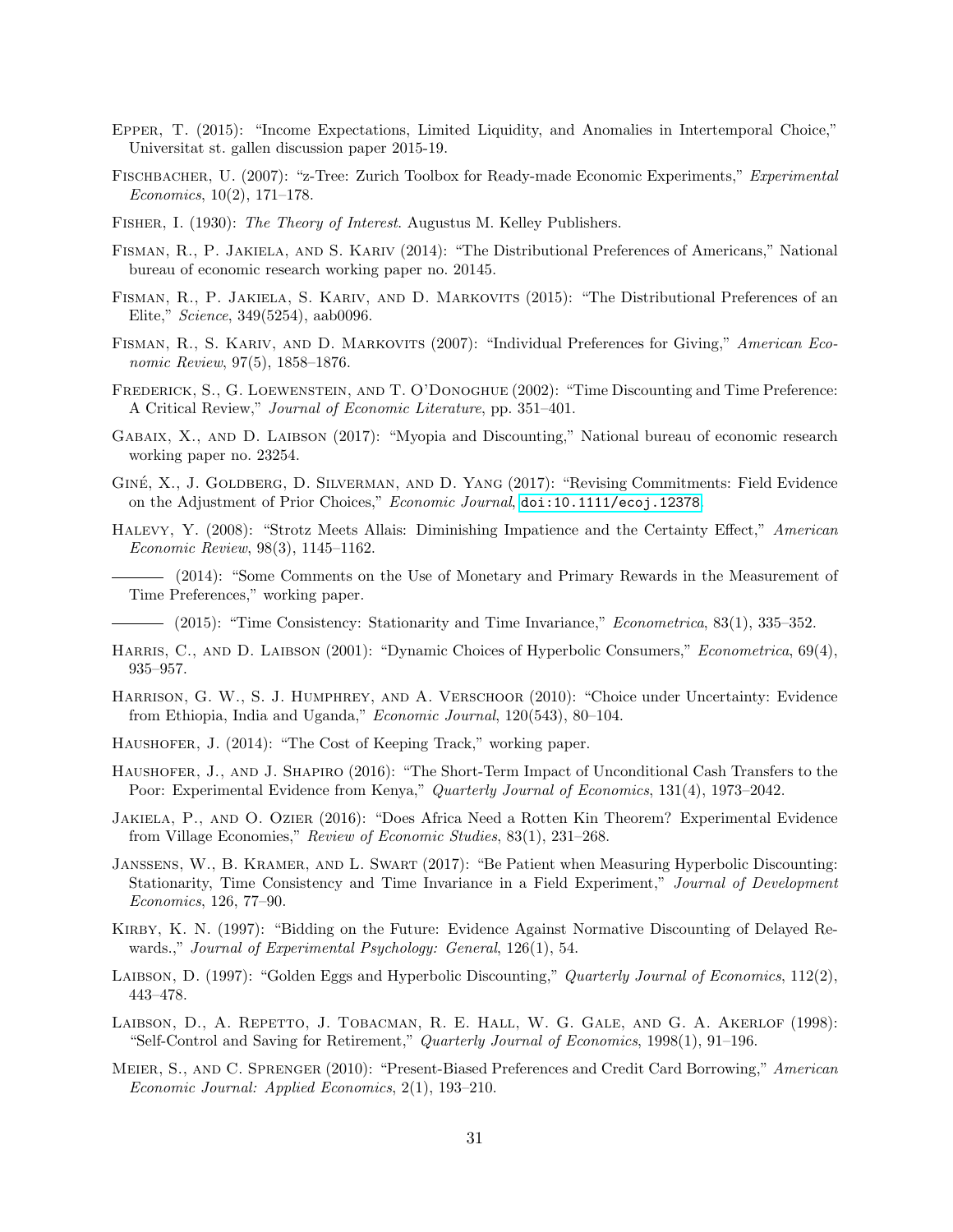- O'Donoghue, T., and M. Rabin (1999): "Doing It Now or Later," American Economic Review, 89(1), 103–124.
- PHELPS, E. S., AND R. A. POLLAK (1968): "On Second-Best National Saving and Game-Equilibrium Growth," Review of Economic Studies, 35(2), 185–199.
- Rabin, M., and G. Weizsacker (2009): "Narrow Bracketing and Dominated Choices," The American Economic Review, 99(4), 1508–1543.
- Samuelson, P. A. (1937): "A Note on Measurement of Utility," Review of Economic Studies, 4(2), 155–161.
- Stigler, G. J., and G. S. Becker (1977): "De Gustibus Non Est Disputandum," American Economic Review, 67(2), 76–90.
- Sun, C., and J. Potters (2016): "Magnitude Effect in Intertemporal Allocation Tasks," working paper.
- Thaler, R. (1981): "Some Empirical Evidence on Dynamic Inconsistency," Economics letters, 8(3), 201– 207.
- Varian, H. R. (1982): "The Nonparametric Approach to Demand Analysis," Econometrica, 50(4), 945–972.
- (1983): "Non-Parametric Tests of Consumer Behaviour," Review of Economic Studies, 50(1), 99– 110.
- von Böhm-Bawerk, E. (1890): *Capital and Interest: A Critical History of Economical Theory.* Macmillan and Company.
- VON GAUDECKER, H.-M., A. VAN SOEST, AND E. WENGSTRÖM (2011): "Heterogeneity in Risky Choice Behavior in a Broad Population," American Economic Review, 101(2), 664–694.
- World Bank (2015): "World Development Report 2015: Mind, Society, and Behavior," International Bank for Reconstruction and Development.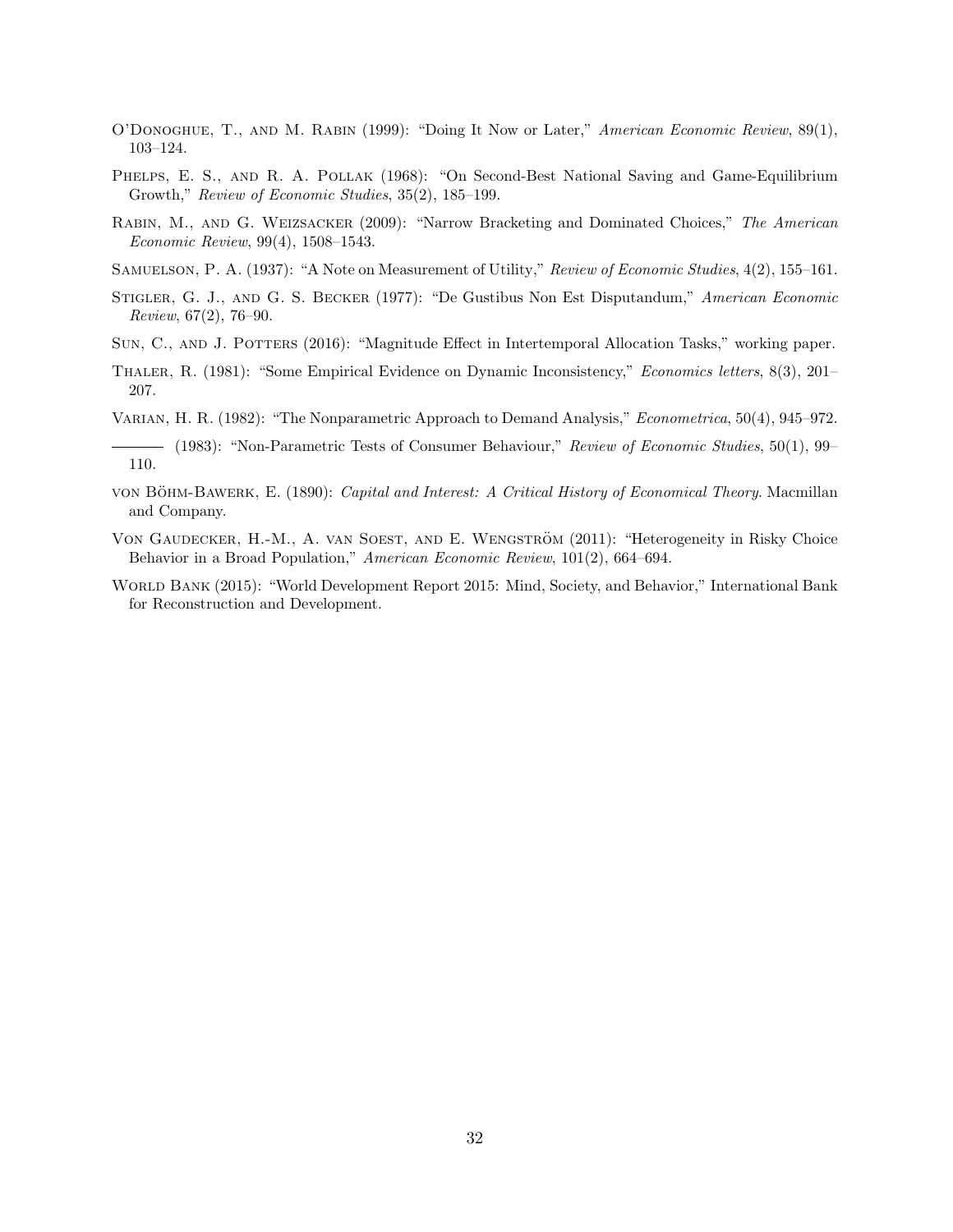| <i>Specification:</i>                                                                             | <b>OLS</b><br>(1)     | Товіт<br>$\left( 2\right)$ |
|---------------------------------------------------------------------------------------------------|-----------------------|----------------------------|
| Front-end delay $= 0$ days                                                                        | $0.029***$            | $0.043***$                 |
|                                                                                                   | (0.006)               | (0.01)                     |
| End-of-day payment treatment                                                                      | $-0.02$               | $-0.037$                   |
|                                                                                                   | (0.022)               | (0.036)                    |
| Front-end delay $= 0$ days $\times$ end-of-day treatment                                          | $-0.022**$            | $-0.037**$                 |
|                                                                                                   | (0.011)               | (0.018)                    |
| $H_0$ : no impact of front-end-delay = 0 days in end-of-day treatment<br>Observations<br>Subjects | 0.462<br>23712<br>494 | 0.693<br>23712<br>494      |
|                                                                                                   |                       |                            |

<span id="page-33-0"></span>Table 1: The Impact of Front-End Delays on Allocation Decisions

Robust standard errors clustered at the session level. The dependent variable in all specifications is the fraction of the early-valued budget allocated to the earlier payment date. Tobit regressions (in Columns 2 and 4) adjust for censoring of the dependent variable at 0 and 1. All regressions include controls for the size of the early-valued budget, the interest rate, and the delay between payments.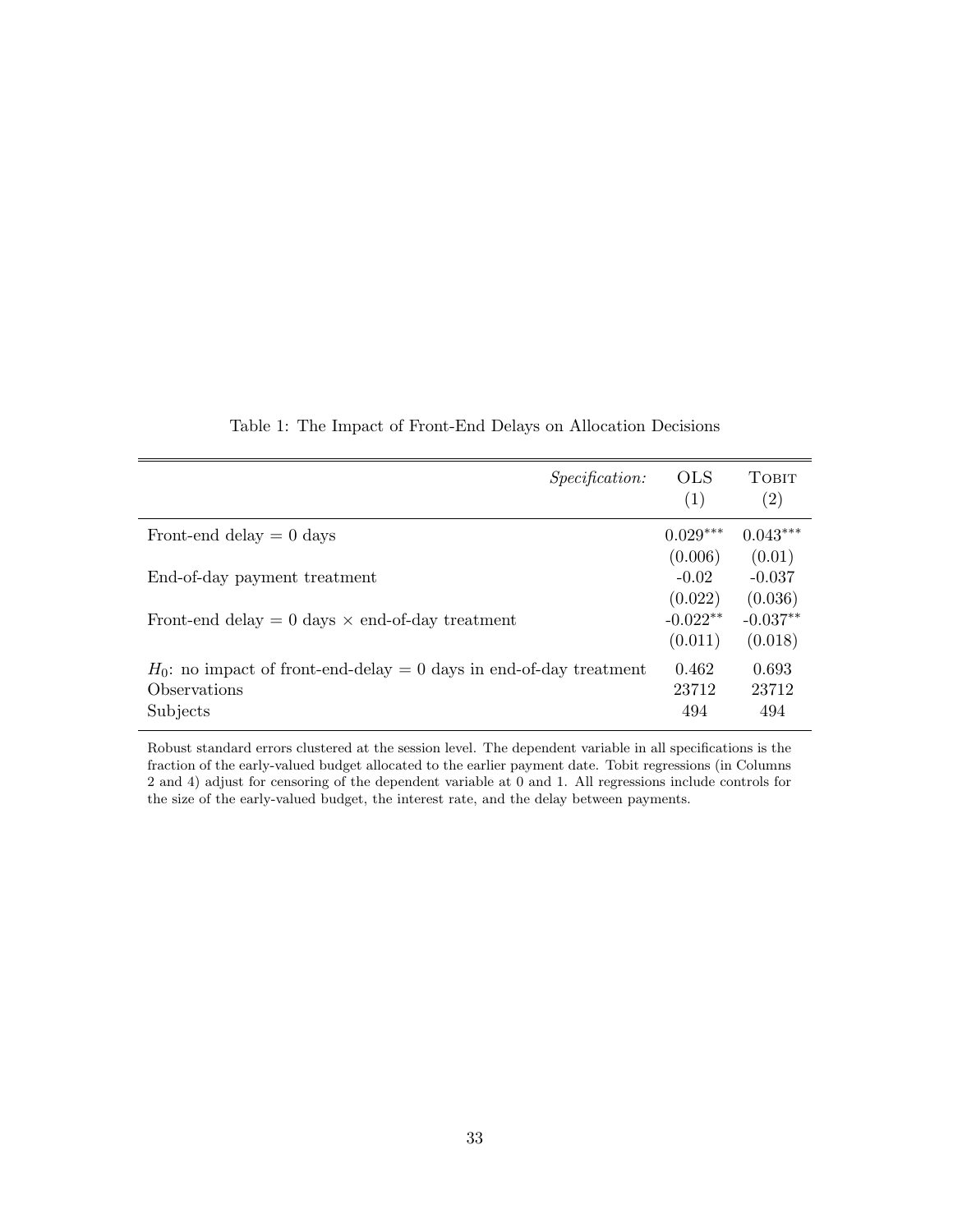| Specification:                                     | NLS            | <b>NLS</b> | <b>NLS</b> |
|----------------------------------------------------|----------------|------------|------------|
|                                                    | (1)            | (2)        | (3)        |
| $\beta_{immediate}$                                | $0.902***$     | $0.920***$ | $0.924***$ |
|                                                    | (0.014)        | (0.012)    | (0.012)    |
| $\beta_{eod}$                                      | $0.982***$     | $0.990***$ | $0.992***$ |
|                                                    | (0.029)        | (0.024)    | (0.026)    |
| $\delta_{immediate}$                               | $0.950***$     | $0.942***$ | $0.942***$ |
|                                                    | (0.008)        | (0.007)    | (0.006)    |
| $\delta_{eod}$                                     | $0.972***$     | $0.965***$ | $0.961***$ |
|                                                    | (0.012)        | (0.009)    | (0.010)    |
| $\rho_{immediate}$                                 | $0.581***$     | $0.887***$ | $0.945***$ |
|                                                    | (0.021)        | (0.031)    | (0.055)    |
| $\rho_{eod}$                                       | $0.619***$     | $0.920***$ | $0.904***$ |
|                                                    | (0.026)        | (0.042)    | (0.037)    |
| $\omega_{immediate}$                               | $\overline{0}$ | $\omega_i$ | 248.477*** |
|                                                    |                |            | (38.541)   |
| $\omega_{eod}$                                     | $\overline{0}$ | $\omega_i$ | 187.559*** |
|                                                    |                |            | (29.205)   |
| $H_0$ : $\beta_{immediate} = 1$                    | 0.000          | 0.000      | 0.000      |
| $H_0$ : $\beta_{eod} = 1$                          | 0.532          | 0.666      | 0.749      |
| $H_0$ : $\beta_{immediate} = \beta_{eod}$          | 0.017          | 0.014      | 0.025      |
| $H_0$ : $\delta_{immediate}=1$                     | 0.000          | 0.000      | 0.000      |
| $H_0$ : $\delta_{eod} = 1$                         | 0.032          | 0.001      | 0.000      |
| $H_0$ : $\delta_{immediate} = \delta_{eod}$        | 0.132          | 0.050      | 0.106      |
| $H_0$ : $\rho$ <sub>immediate</sub> = $\rho_{eod}$ | 0.253          | 0.523      | 0.544      |
| $H_0$ : $\omega_{immediate} = \omega_{eod}$        |                |            | 0.215      |
| Observations                                       | 23712          | 23712      | 23712      |
| Subjects                                           | 494            | 494        | 494        |
|                                                    |                |            |            |

<span id="page-34-0"></span>Table 2: NLS Estimates of Model Parameters in Immediate vs. End-of-Day Payment Treatments

Robust standard errors clustered at the session level.  $\omega_i$  indicates self-reported average daily expenditure, which varies across subjects.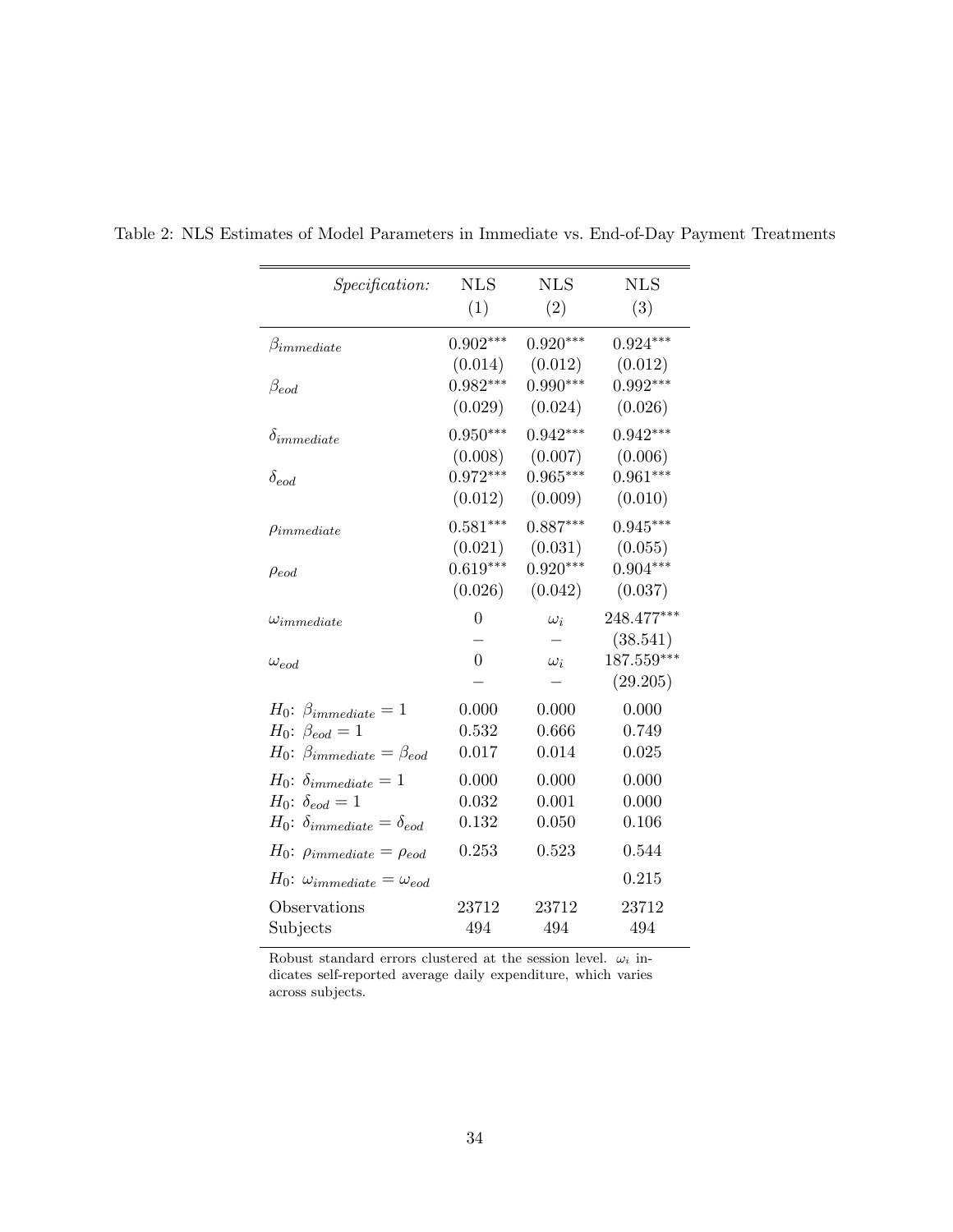| Specification:                              | МL         | ML         |
|---------------------------------------------|------------|------------|
|                                             | (1)        | (2)        |
| $\beta_{immediate}$                         | $0.890***$ | $0.905***$ |
|                                             | (0.013)    | (0.013)    |
| $\beta_{eod}$                               | $0.971***$ | $0.976***$ |
|                                             | (0.023)    | (0.021)    |
| $\delta_{immediate}$                        | $0.914***$ | $0.913***$ |
|                                             | (0.004)    | (0.003)    |
| $\delta_{eod}$                              | $0.940***$ | $0.940***$ |
|                                             | (0.006)    | (0.005)    |
| $\rho_{immediate}$                          | $0.543***$ | $0.840***$ |
|                                             | (0.009)    | (0.012)    |
| $\rho_{eod}$                                | $0.590***$ | $0.886***$ |
|                                             | (0.015)    | (0.020)    |
| $\omega$                                    | $\Omega$   | $\omega_i$ |
|                                             |            |            |
| $H_0$ : $\beta_{immediate}=1$               | 0.000      | 0.000      |
| $H_0$ : $\beta_{eod} = 1$                   | 0.207      | 0.246      |
| $H_0$ : $\beta_{immediate} = \beta_{eod}$   | 0.002      | 0.004      |
| $H_0$ : $\delta_{immediate} = 1$            | 0.000      | 0.000      |
| $H_0$ : $\delta_{eod} = 1$                  | 0.000      | 0.000      |
| $H_0$ : $\delta_{immediate} = \delta_{eod}$ | 0.000      | 0.000      |
| $H_0$ : $\rho_{immediate} = \rho_{eod}$     | 0.008      | 0.048      |
| Observations                                | 23712      | 23712      |
| Subjects                                    | 494        | 494        |

<span id="page-35-0"></span>Table 3: ML Estimates of Model Parameters in Immediate vs. End-of-Day Payment Treatments

Parameters estimated via maximum likelihood. Standard errors calculated using the inverse Hessian.  $\omega_i$  indicates self-reported average daily expenditure, which varies across subjects.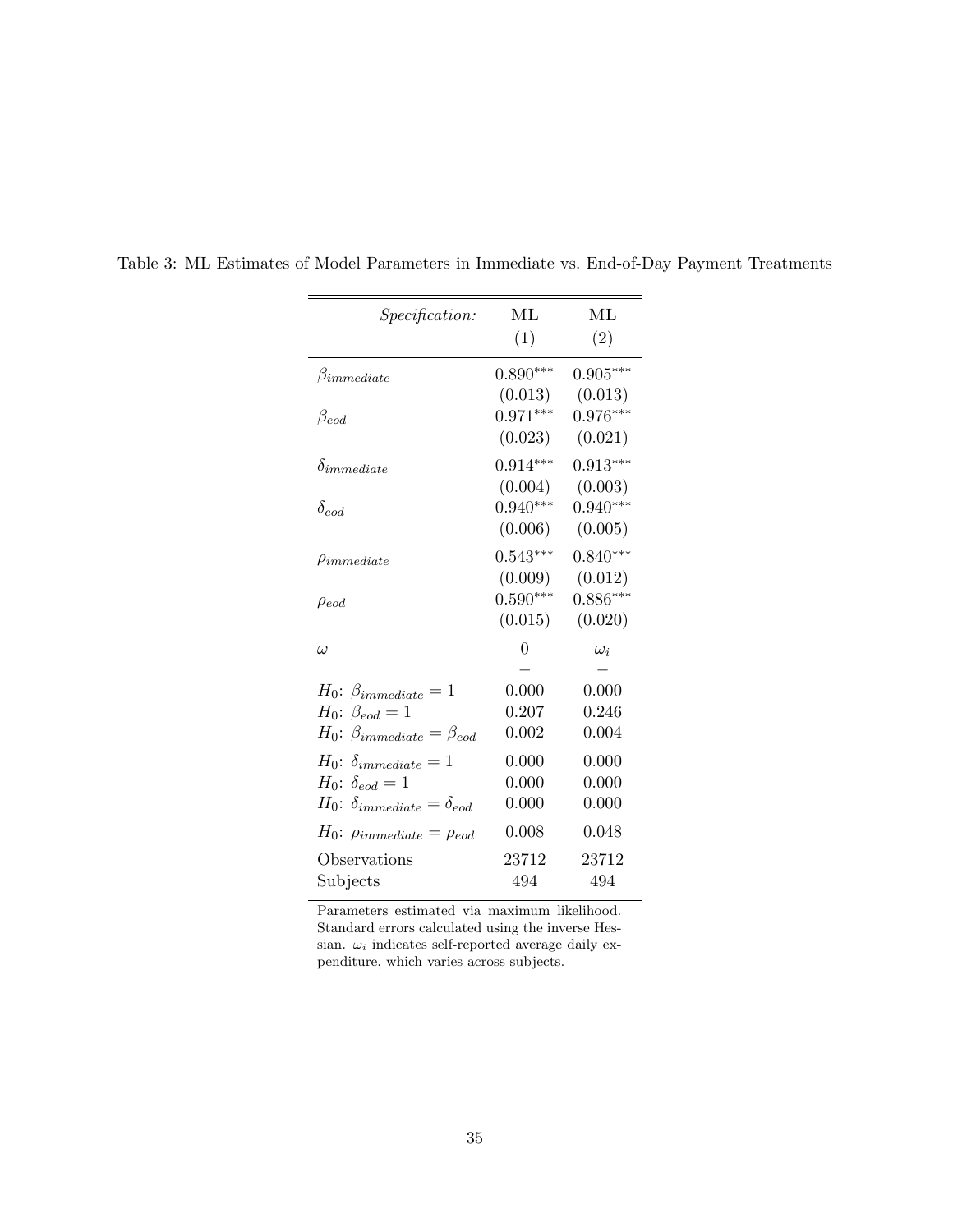| Specification:                                                                | <b>TOBIT</b><br>(1)              | Товіт<br>(2)                     |
|-------------------------------------------------------------------------------|----------------------------------|----------------------------------|
| $\beta_{immediate}$                                                           | $0.863***$                       | $0.902***$                       |
| $\beta_{eod}$                                                                 | (0.030)<br>$0.933***$<br>(0.046) | (0.028)<br>$0.958***$<br>(0.036) |
| $\delta_{immediate}$                                                          | $0.991***$                       | $0.998***$                       |
| $\delta_{eod}$                                                                | (0.016)<br>$0.980***$            | (0.014)<br>$0.960***$            |
| $\rho_{immediate}$                                                            | (0.018)<br>$0.739***$            | (0.010)<br>$1.417***$            |
| $\rho_{eod}$                                                                  | (0.031)<br>$0.759***$            | (0.055)<br>$1.321***$            |
| $\omega$                                                                      | (0.055)<br>0                     | (0.110)<br>$\bar{\omega}_i$      |
| $H_0$ : $\beta_{immediate}=1$                                                 | 0.000                            | 0.001                            |
| $H_0$ : $\beta_{eod} = 1$                                                     | 0.145<br>0.208                   | 0.233<br>0.221                   |
| $H_0$ : $\beta_{immediate} = \beta_{eod}$<br>$H_0$ : $\delta_{immediate} = 1$ | 0.556                            | 0.883                            |
| $H_0$ : $\delta_{eod} = 1$<br>$H_0$ : $\delta_{immediate} = \delta_{eod}$     | 0.257<br>0.662                   | 0.000<br>0.031                   |
| $H_0$ : $\rho$ <sub>immediate</sub> = $\rho$ <sub>eod</sub>                   | 0.750                            | 0.484                            |
| Observations<br>Subjects                                                      | 23712<br>494                     | 23712<br>494                     |

<span id="page-36-0"></span>Table 4: Tobit Estimates of Model Parameters in Immediate vs. End-of-Day Payment Treatments

Robust standard errors clustered at the session level.  $\omega_i$  indicates self-reported average daily expenditure, which varies across subjects.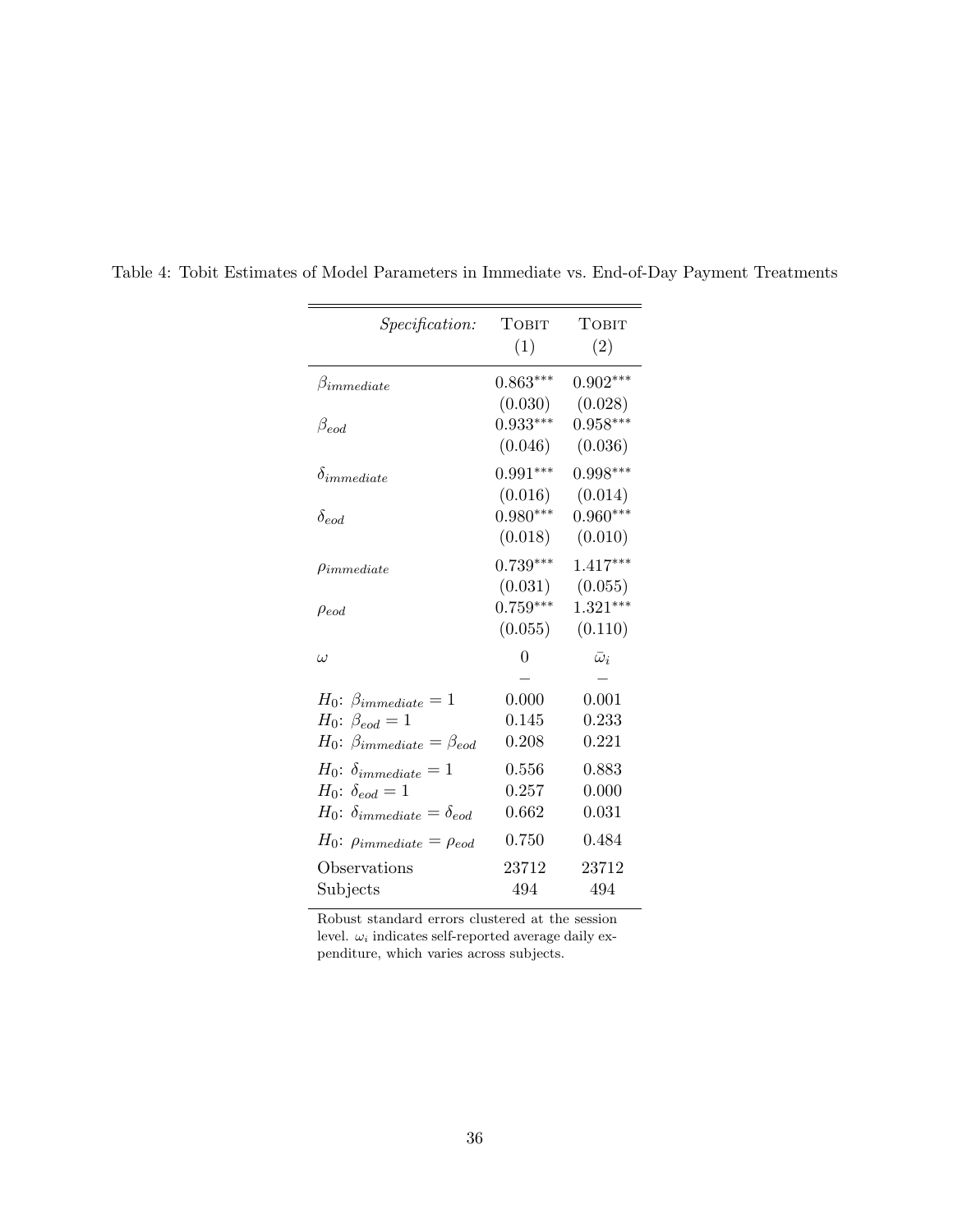<span id="page-37-0"></span>

| <b>NLS</b> |                                                                                                |
|------------|------------------------------------------------------------------------------------------------|
|            |                                                                                                |
| (1)        | Specification:                                                                                 |
| $0.941***$ | $\beta_{immediate}$                                                                            |
| (0.010)    |                                                                                                |
| $0.988***$ | $\beta_{eod}$                                                                                  |
| (0.020)    |                                                                                                |
| $0.937***$ | $\delta_{immediate}$                                                                           |
| (0.004)    |                                                                                                |
| $0.949***$ | $\delta_{eod}$                                                                                 |
| (0.006)    |                                                                                                |
| $0.001***$ | $\alpha_{immediate}$                                                                           |
| (0.000)    |                                                                                                |
| $0.001***$ | $\alpha_{eod}$                                                                                 |
| (0.000)    |                                                                                                |
| 0.000      |                                                                                                |
| 0.542      |                                                                                                |
| 0.038      | $H_0$ : $\beta_{immediate} = \beta_{eod}$                                                      |
| 0.000      |                                                                                                |
| 0.000      | $H_0$ : $\delta_{eod} = 1$                                                                     |
| 0.092      | $H_0$ : $\delta_{immediate} = \delta_{eod}$                                                    |
| 0.670      | $H_0$ : $\rho_{immediate} = \rho_{eod}$                                                        |
| 23712      | Observations                                                                                   |
| 494        | Subjects                                                                                       |
|            | $H_0$ : $\beta_{immediate}=1$<br>$H_0$ : $\beta_{eod} = 1$<br>$H_0$ : $\delta_{immediate} = 1$ |

Table 5: NLS Estimates of Model Parameters Assuming CARA Utility

Robust standard errors clustered at the session level.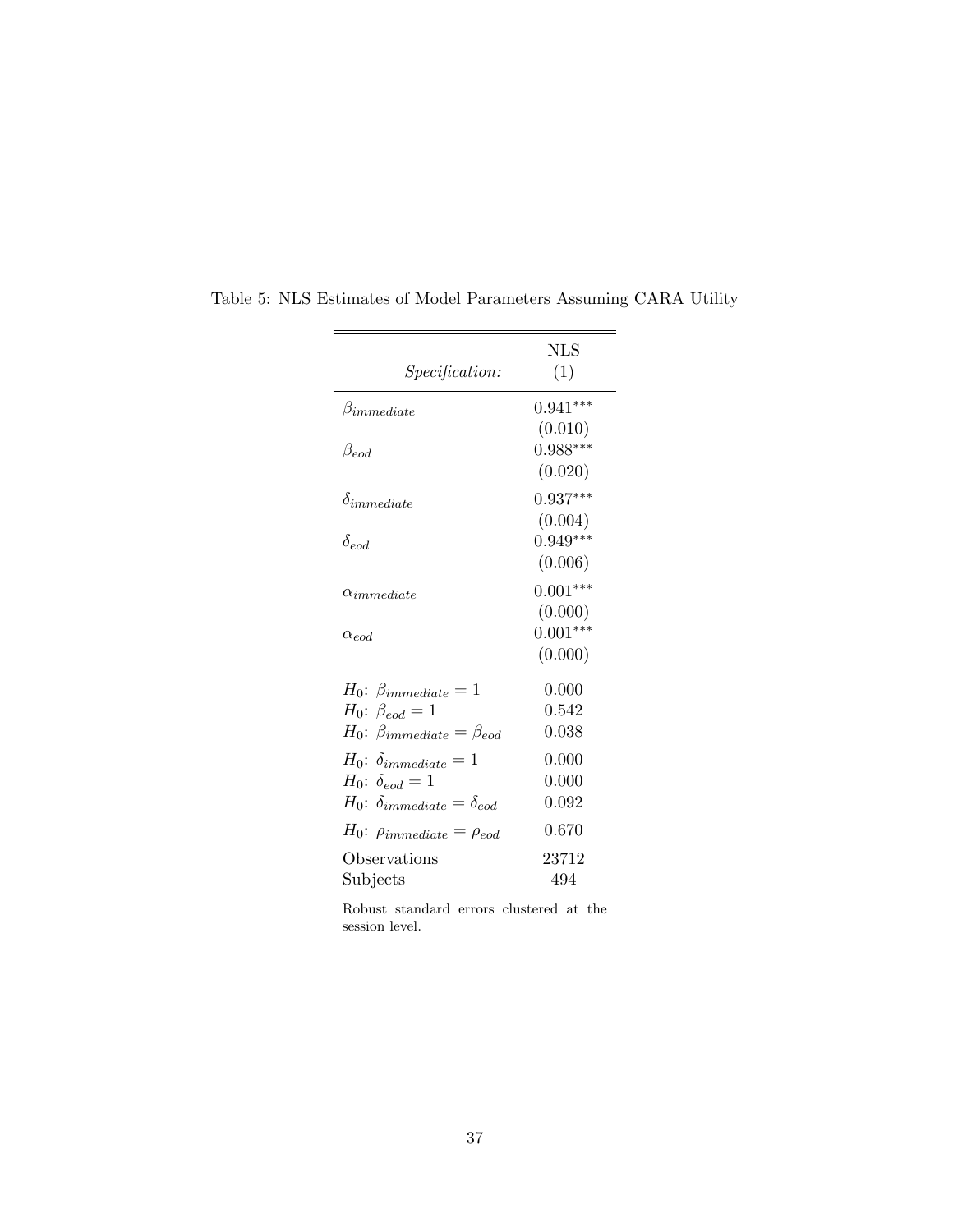| Estimated parameter:                     | $\beta_i$  | $\delta_i$ | $\rho_i$   | $\beta_i$   | $\delta_i$ | $\rho_i$   |
|------------------------------------------|------------|------------|------------|-------------|------------|------------|
| Specification:                           | <b>OLS</b> | <b>OLS</b> | <b>OLS</b> | <b>OLS</b>  | <b>OLS</b> | <b>OLS</b> |
|                                          | (1)        | (2)        | (3)        | (4)         | (5)        | (6)        |
| End of day payout treatment              | $0.061**$  | $-0.009$   | 0.22       | $0.074***$  | $-0.011$   | 0.288      |
|                                          | (0.029)    | (0.02)     | (0.333)    | (0.027)     | (0.023)    | (0.339)    |
| Female                                   |            |            |            | 0.022       | 0.026      | $0.671*$   |
|                                          |            |            |            | (0.03)      | (0.024)    | (0.342)    |
| Age                                      |            |            |            | 0.003       | $0.002*$   | 0.011      |
|                                          |            |            |            | (0.002)     | (0.001)    | (0.018)    |
| Completed primary school                 |            |            |            | 0.074       | 0.133      | $-1.153$   |
|                                          |            |            |            | (0.12)      | (0.085)    | (0.819)    |
| Completed secondary school               |            |            |            | $-0.073**$  | $-0.024$   | 0.111      |
|                                          |            |            |            | (0.036)     | (0.025)    | (0.307)    |
| Married or cohabitating                  |            |            |            | $0.06^\ast$ | 0.013      | 0.175      |
|                                          |            |            |            | (0.032)     | (0.025)    | (0.255)    |
| Has a bank account                       |            |            |            | $-0.029$    | 0.017      | $-0.321$   |
|                                          |            |            |            | (0.033)     | (0.028)    | (0.362)    |
| Has 1000 KSH in a bank account           |            |            |            | $-0.012$    | $-0.034$   | 0.33       |
|                                          |            |            |            | (0.042)     | (0.031)    | (0.438)    |
| Average daily expenditure (in shillings) |            |            |            | $-0.0002$   | $-0.00002$ | $0.004**$  |
|                                          |            |            |            | (0.0001)    | (0.0001)   | (0.001)    |
| Describes self as very patient           |            |            | $\cdot$    | 0.037       | 0.005      | 0.049      |
|                                          |            |            |            | (0.039)     | (0.024)    | (0.299)    |
| Observations                             | 477        | 477        | 477        | 446         | 446        | 446        |
| $R^2$                                    | 0.007      | 0.0003     | 0.001      | 0.051       | 0.027      | 0.046      |

<span id="page-38-0"></span>Table 6: OLS Regressions of Individual-Level Parameter Estimates

Robust standard errors clustered at the session level. The top 5 percent of parameter estimates are winsorized so that results are not driven by outliers.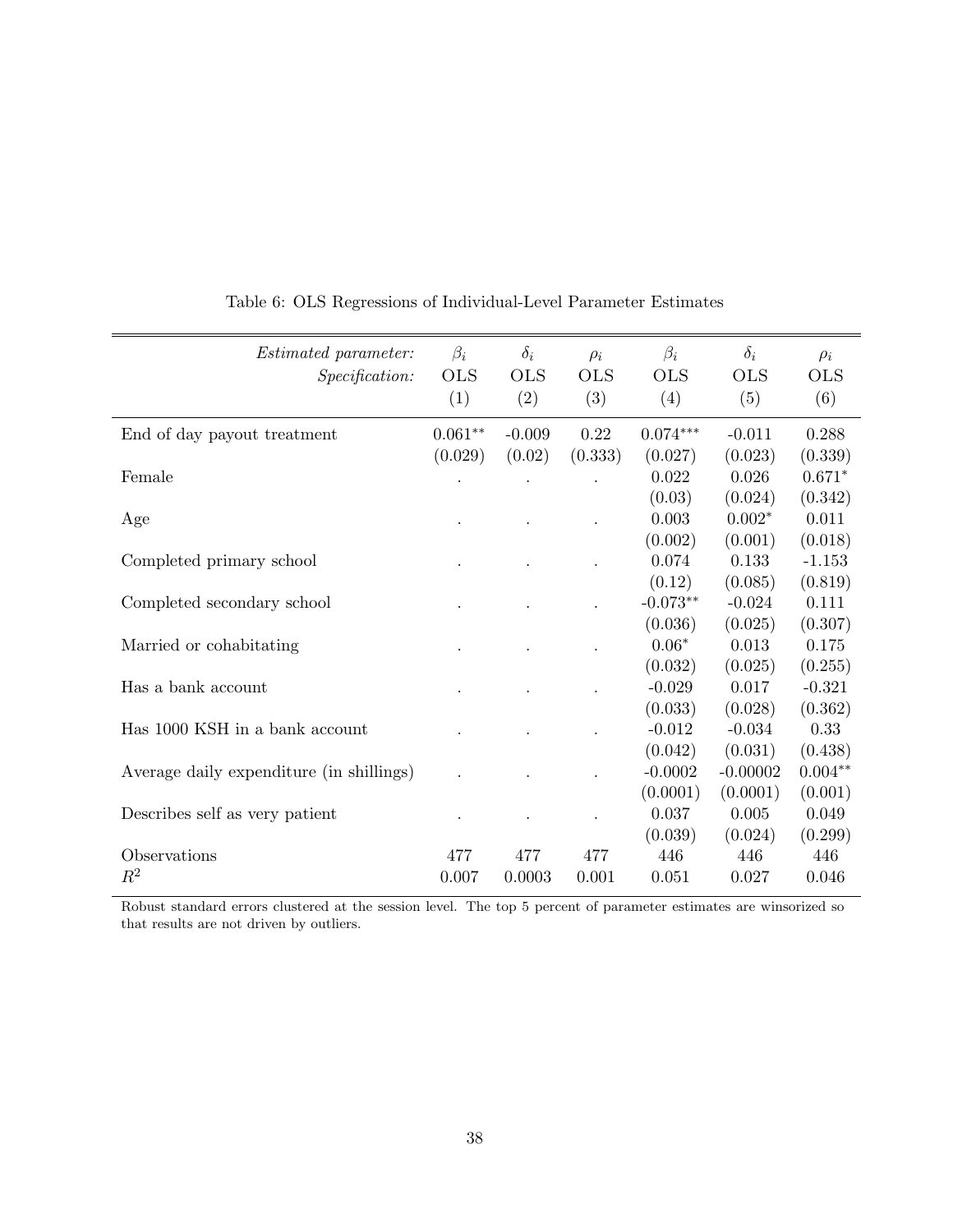| Specification:                                                      | NLS<br>(1)                       |
|---------------------------------------------------------------------|----------------------------------|
| $\beta_{immediate}$                                                 | $0.941***$                       |
| $\beta_{eod}$                                                       | (0.013)<br>$0.998***$<br>(0.023) |
| $\delta_{immediate}$                                                | $0.978***$<br>(0.005)            |
| $\delta_{eod}$                                                      | $0.976***$<br>(0.006)            |
| $\rho_{immediate}$                                                  | $0.942***$<br>(0.052)            |
| $\rho_{eod}$                                                        | $0.907***$<br>(0.045)            |
| $\omega^{earlier}_{immediate}$                                      | 218.304***<br>(36.074)           |
| $\omega_{eod}^{earlier}$                                            | 178.914***<br>(29.058)           |
| $\omega_{immediate}^{later}$                                        | 287.427***<br>(38.907)           |
| $\omega_{eod}^{later}$                                              | $204.220***$<br>(38.343)         |
| $H_0$ : $\beta_{immediate}=1$<br>$H_0$ : $\beta_{eod} = 1$          | 0.000<br>0.939                   |
| $H_0$ : $\beta_{immediate} = \beta_{eod}$                           | 0.037                            |
| $H_0$ : $\delta_{immediate} = 1$<br>$H_0$ : $\delta_{eod} = 1$      | 0.000<br>0.000                   |
| $H_0$ : $\delta_{immediate} = \delta_{eod}$                         | 0.792                            |
| $H_0$ : $\rho$ <sub>immediate</sub> = $\rho_{eod}$                  | 0.613                            |
| $H_0$ : $\omega^{earlier}_{immediate} = \omega^{earlier}_{eod}$     | 0.400                            |
| $H_0$ : $\omega_{immediate}^{later} = \omega_{eod}^{later}$         | 0.135                            |
| $H_0$ : $\omega_{immediate}^{earlier} = \omega_{immediate}^{later}$ | 0.000                            |
| $H_0$ : $\omega_{eod}^{earlier} = \omega_{eod}^{later}$             | 0.278                            |
| Observations<br>Subjects                                            | 23712<br>494                     |

<span id="page-39-0"></span>Table 7: NLS Estimates Allowing Background Consumption to Differ across Dates

Robust standard errors clustered at the session level.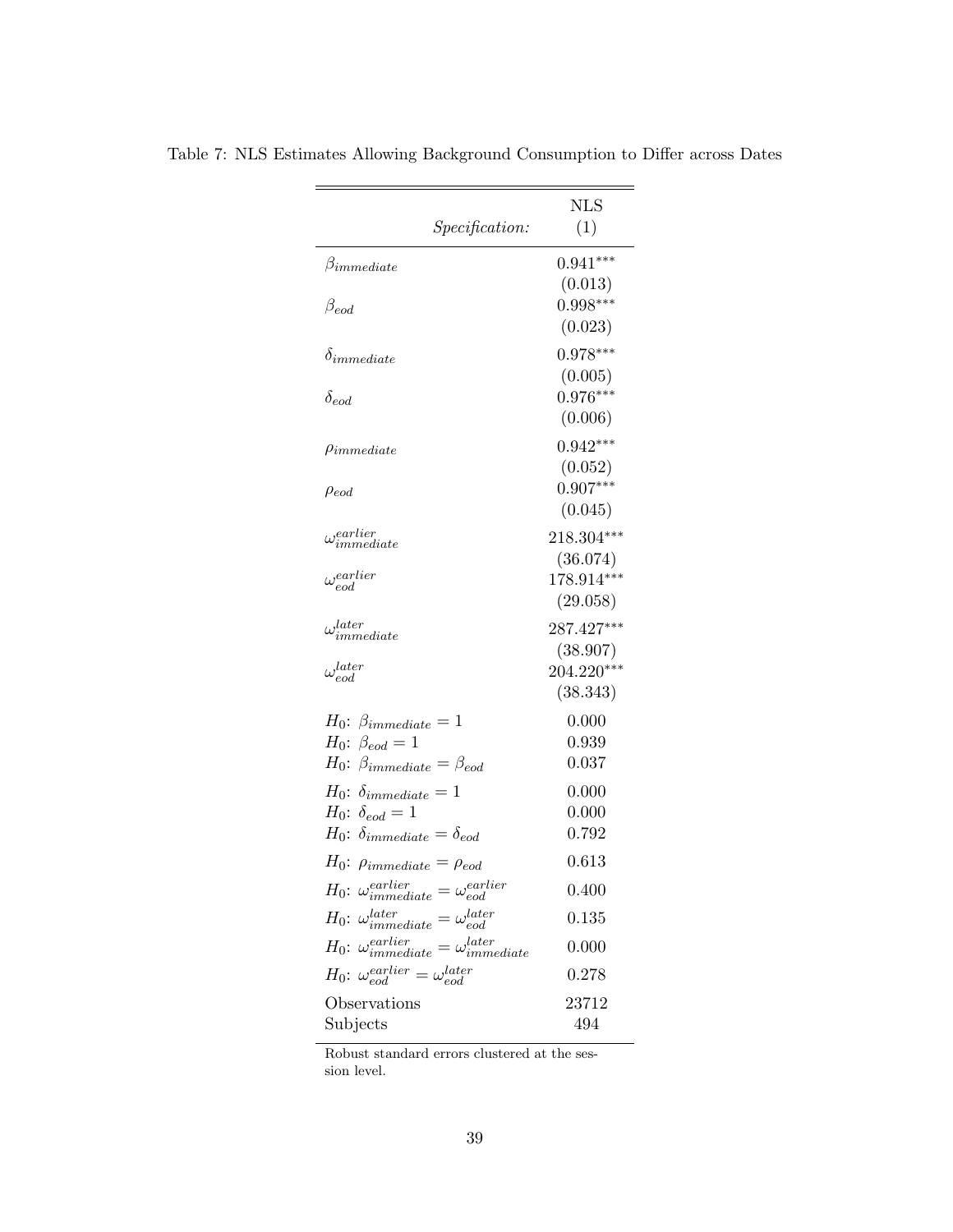| Specification:                                                        | <b>OLS</b>        | <b>OLS</b> | <b>OLS</b>                  | <b>TOBIT</b> | <b>TOBIT</b> | <b>TOBIT</b>                   |
|-----------------------------------------------------------------------|-------------------|------------|-----------------------------|--------------|--------------|--------------------------------|
|                                                                       | $\left( 1\right)$ | (2)        | (3)                         | (4)          | (5)          | (6)                            |
| Front-end delay $= 0$ days                                            | $0.031***$        | $0.034***$ | $0.034***$                  | $0.043***$   | $0.049***$   | $0.049***$                     |
|                                                                       | (0.006)           | (0.008)    | (0.008)                     | (0.011)      | (0.013)      | (0.013)                        |
| End-of-day payment treatment                                          | $-0.003$          | $-0.004$   | $-0.004$                    | $-0.007$     | $-0.008$     | $-0.008$                       |
|                                                                       | (0.025)           | (0.026)    | (0.026)                     | (0.042)      | (0.042)      | (0.043)                        |
| Front-end delay $= 0$ days $\times$ end-of-day treatment              | $-0.025**$        | $-0.025**$ | $-0.024*$                   | $-0.04**$    | $-0.04**$    | $-0.04*$                       |
|                                                                       | (0.012)           | (0.012)    | (0.013)                     | (0.019)      | (0.019)      | (0.021)                        |
| Lower expected liquidity at later payment date                        | $\cdot$           | $0.025***$ | $0.023*$                    |              | $0.04**$     | $0.041**$                      |
| End-of-day treatment $\times$ lower liquidity at later date           |                   | (0.011)    | (0.013)<br>0.004<br>(0.023) |              | (0.019)      | (0.021)<br>$-0.003$<br>(0.039) |
| $H_0$ : no impact of front-end-delay = 0 days in end-of-day treatment | 0.556             | 0.350      | 0.352                       | 0.853        | 0.595        | 0.627                          |
| Observations                                                          | 15552             | 15552      | 15552                       | 15552        | 15552        | 15552                          |
| Subjects                                                              | 324               | 324        | 324                         | 324          | 324          | 324                            |

<span id="page-40-0"></span>Table 8: Regressions of Fraction of Budget Allocated to Earlier Payment Date

Robust standard errors clustered at the session level. The dependent variable in all specifications is the fraction of the early-valued budget allocated to the earlier payment date. Tobit regressions (in Columns <sup>2</sup> and 4) adjust for censoring of the dependent variable at <sup>0</sup> and 1. All regressions includecontrols for the size of the early-valued budget, the interest rate, and the delay between payments.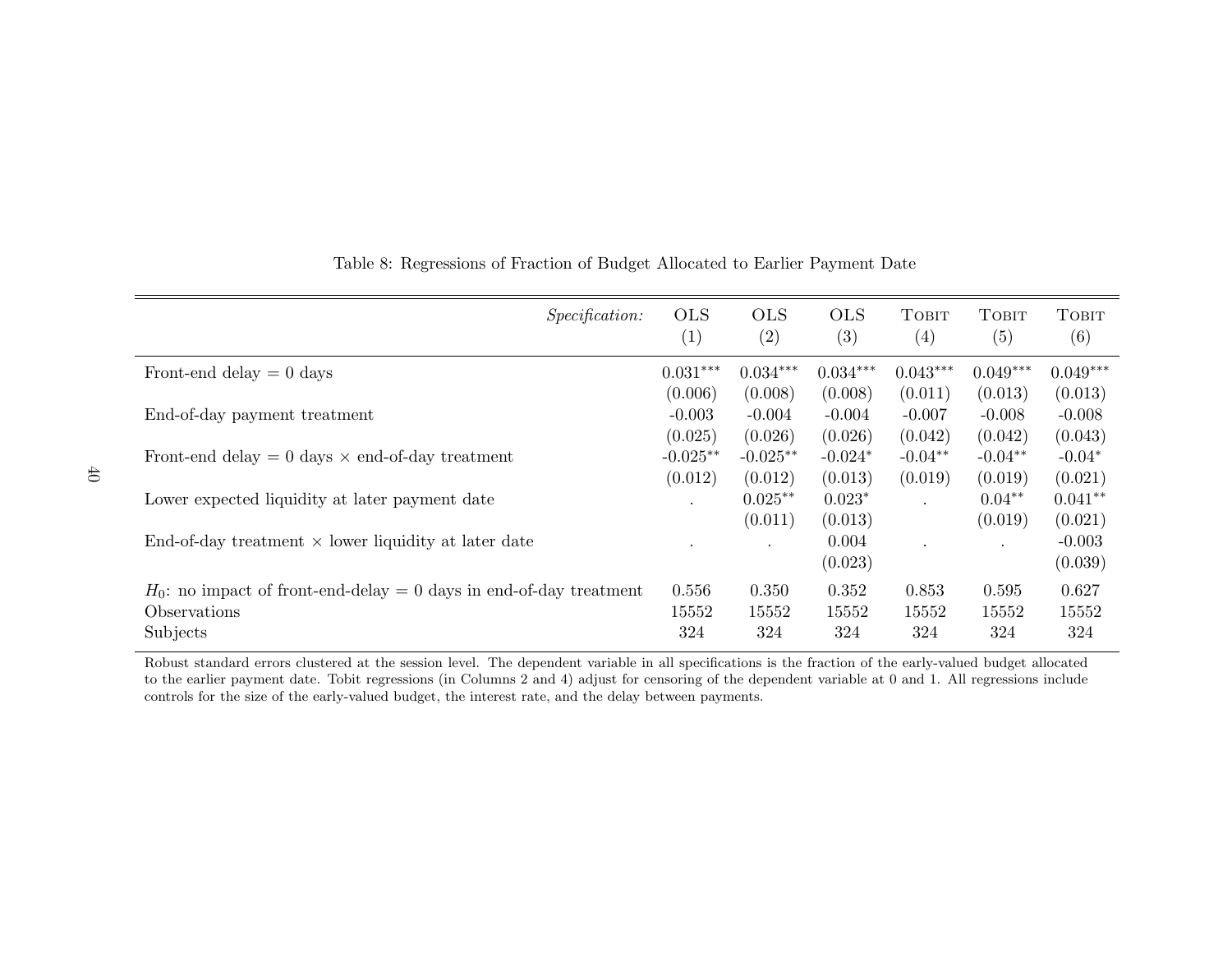

<span id="page-41-0"></span>Figure 1: Frequency of GARP Violations for Actual vs. Simulated Subjects

The figure reports the total number of violations of the Generalize Axiom of Revealed Preference for experimental subjects and for 1,000 thousand simulated subjects who randomize uniformly on each budget line. Violations are calculated for the two pairs of (earlier and later) dates that were presented at both the 400 shilling (early-valued) budget size and the 600 shilling (early-valued) budget size (i.e. decision sets 1, 3, 4, and 7 from the CTB experiment), creating intersecting budget lines that allow for revealed preference tests.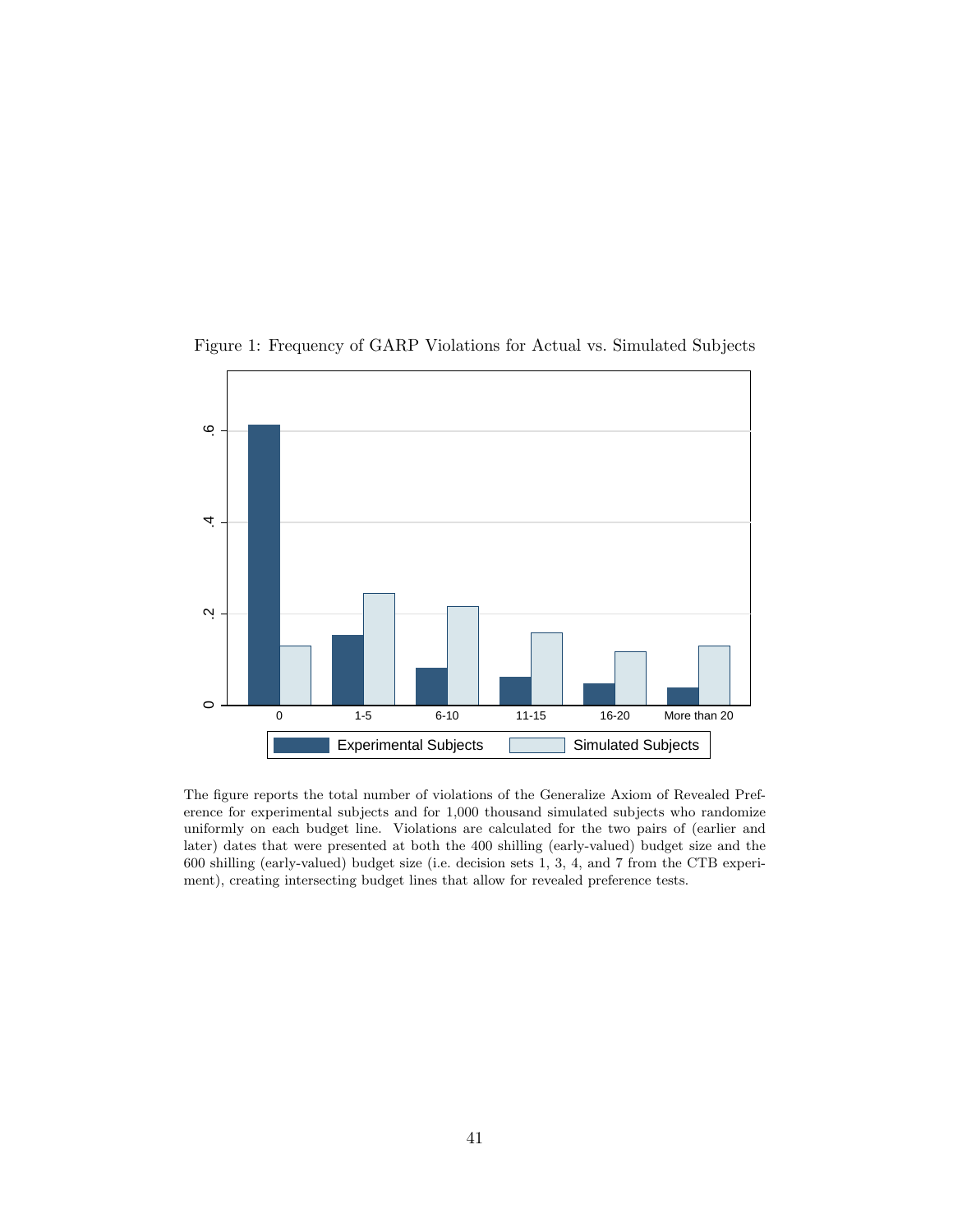

<span id="page-42-0"></span>Figure 2: The Basic Consistency Index for Actual vs. Simulated Subjects

To calculate the Basic Consistency Index (BCI), we consider all pairs of interest rates,  $r'$  and  $r''$ , such that  $r'' > r'$ ; a subject's decisions satisfy basic consistency if the amount allocated to the later period is at least at large under  $r''$  as under  $r'$ . The BCI is fraction of all possible pairs of choices that satisfy this property.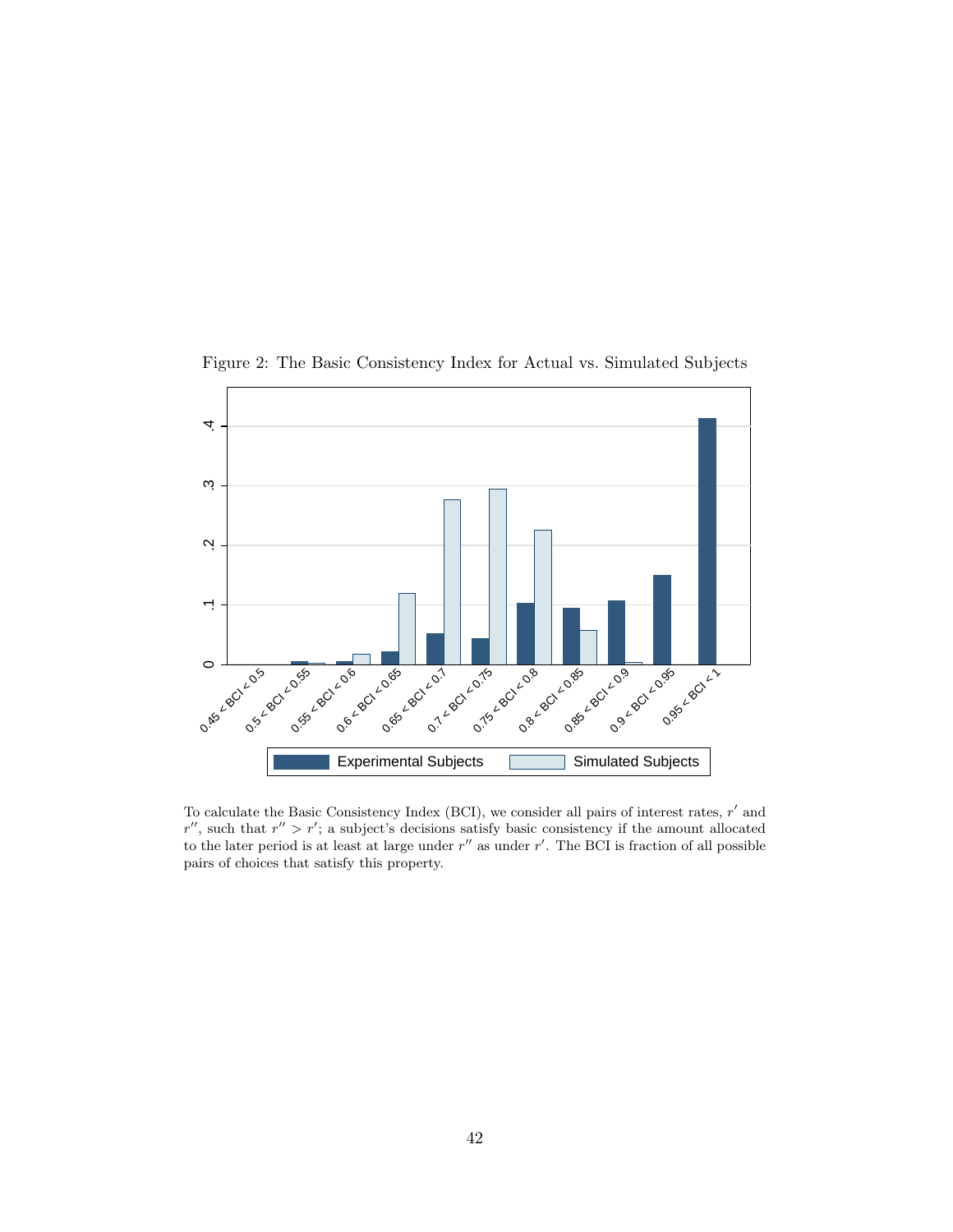<span id="page-43-0"></span>Figure 3: Fraction of Budget Allocated to Earlier Account, by Interest Rate



Panel A: Immediate Payouts

Panel B: End of Day Payouts

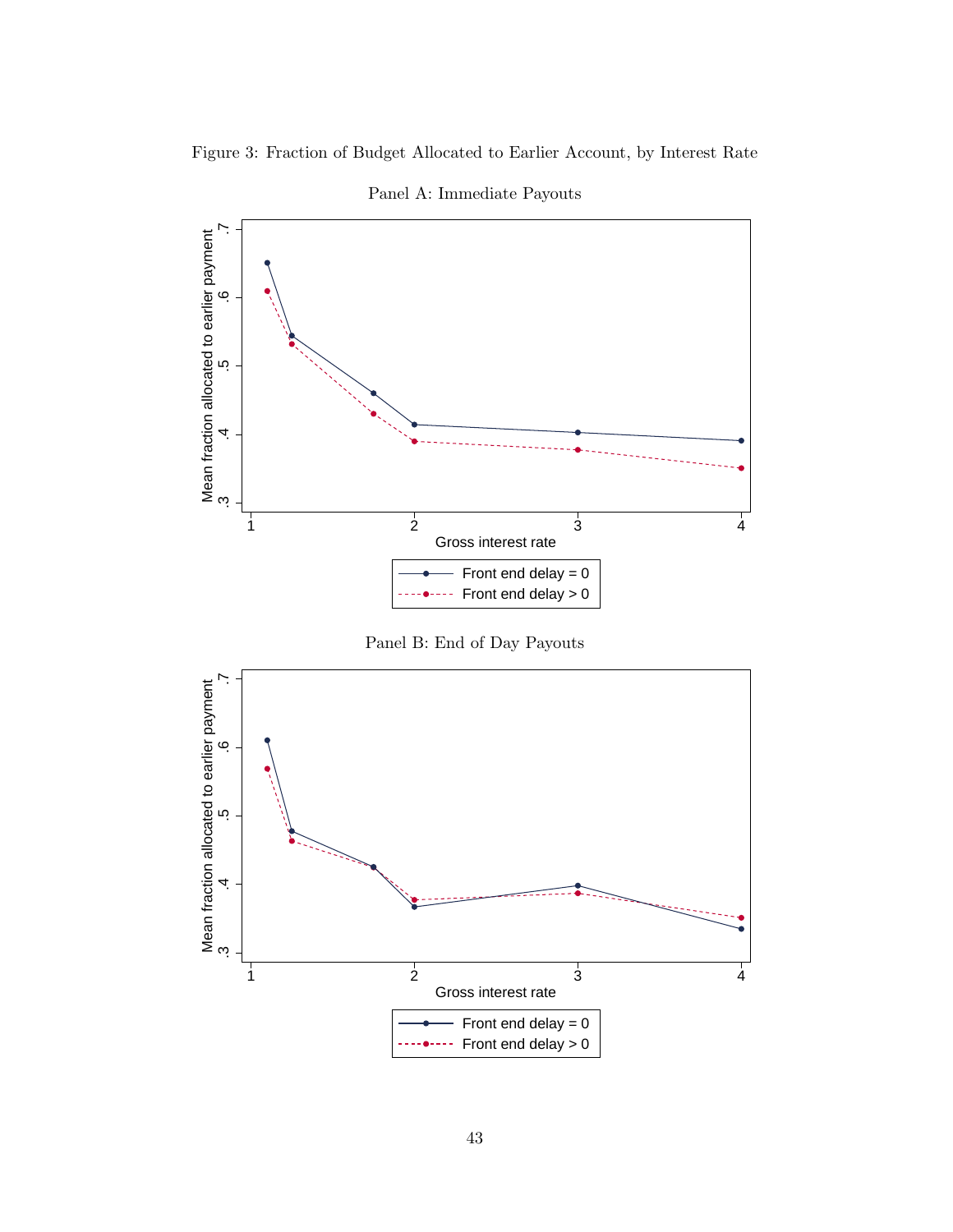

Figure 4: Individual-Level Parameter Estimates, by Treatment



<span id="page-44-0"></span>



Immediate payment treatment End-of-day payment treatment --------

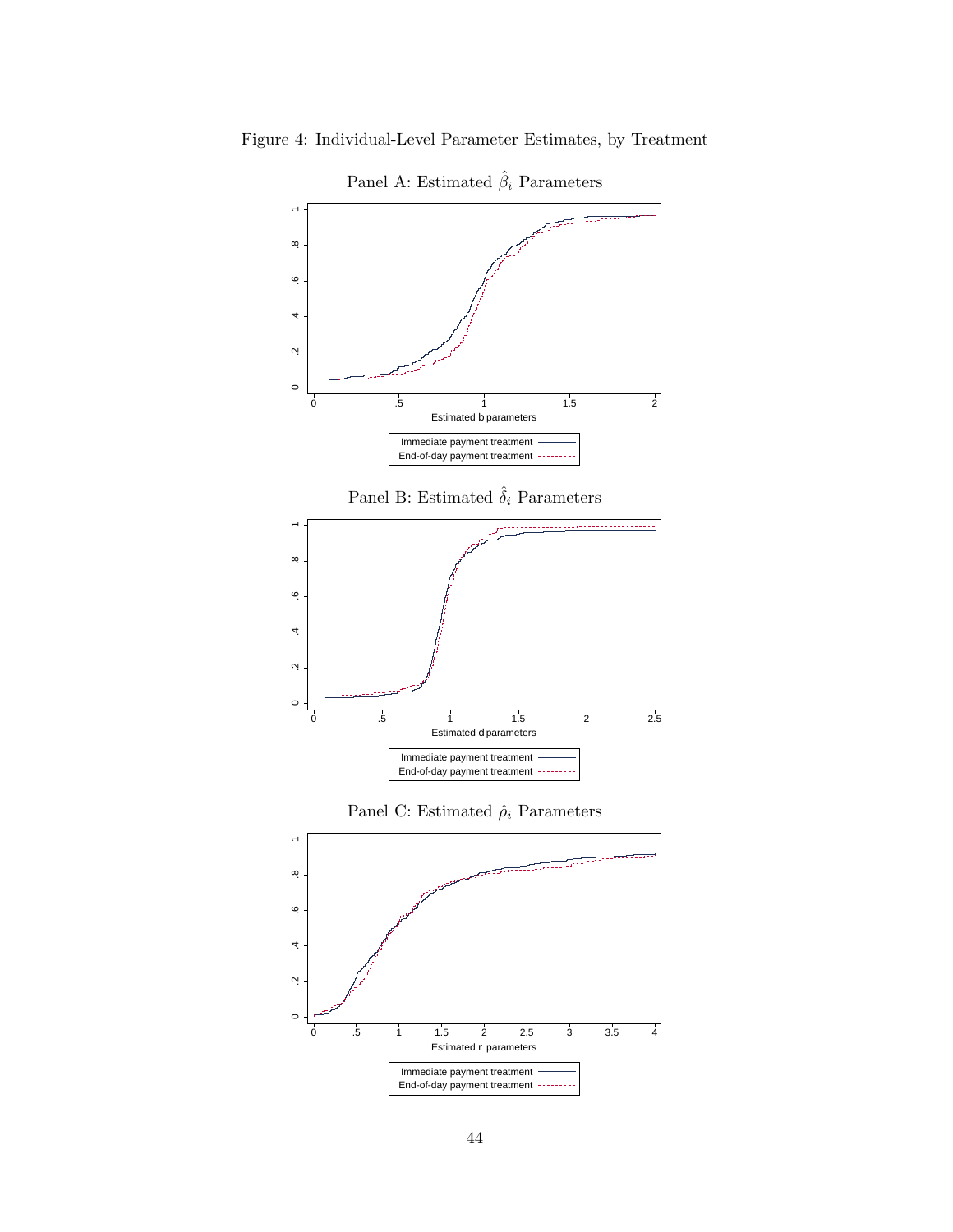Figure 5: Proportion of Subjects Displaying Significant Present Bias and Impatience

<span id="page-45-0"></span>

Panel A: Proportion of Subjects Displaying Significant Present or Future Bias

Panel B: Proportion of Subjects Displaying Significant Impatience or Patience

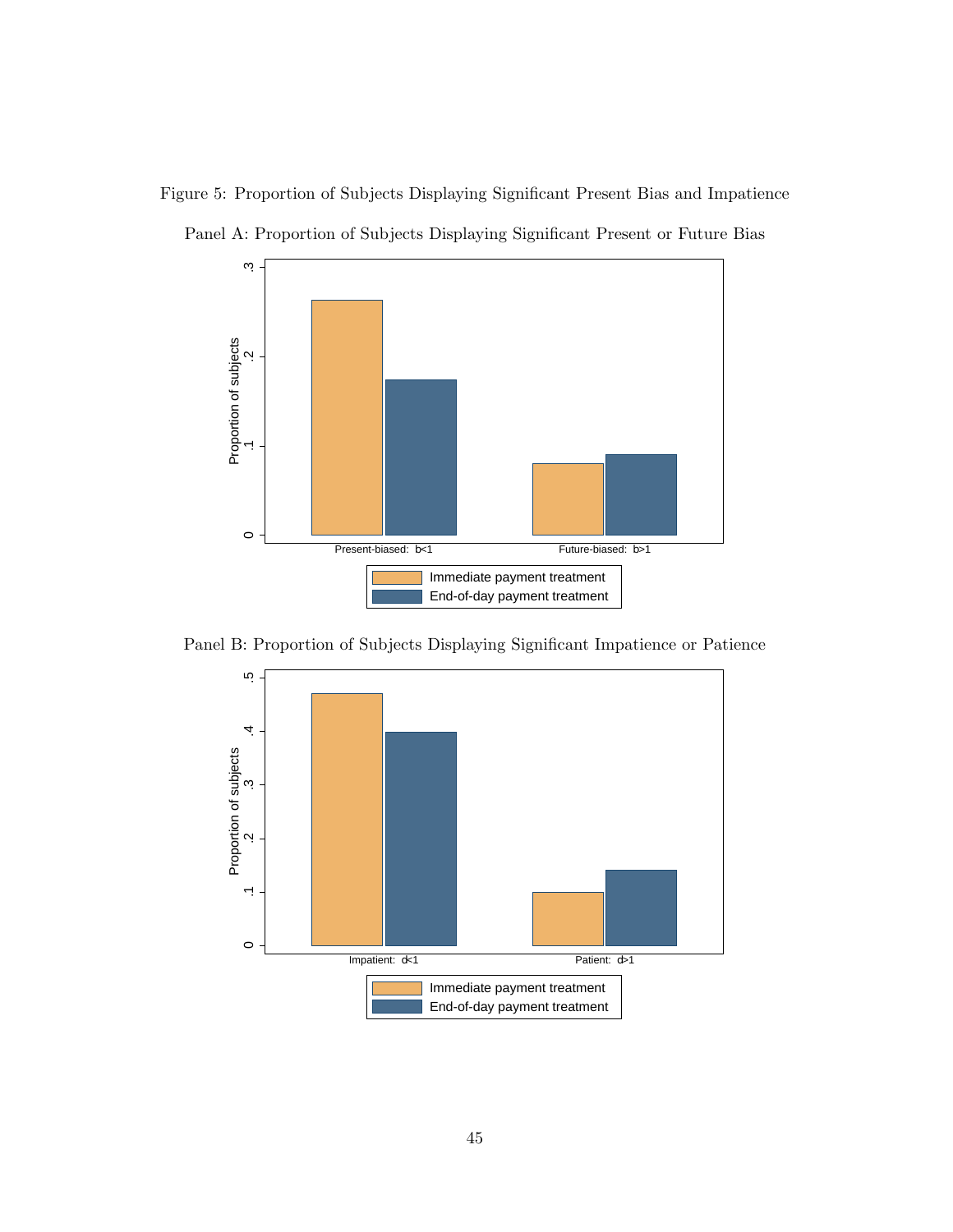<span id="page-46-0"></span>

The figure plots the proportion of subjects who always allocate their entire endowment to the later payment date at a given gross interest rate. Potentially liquidity-constrained subjects are those who do not have at least 1,000 Kenyan shillings (USD 10.20) in a bank savings account.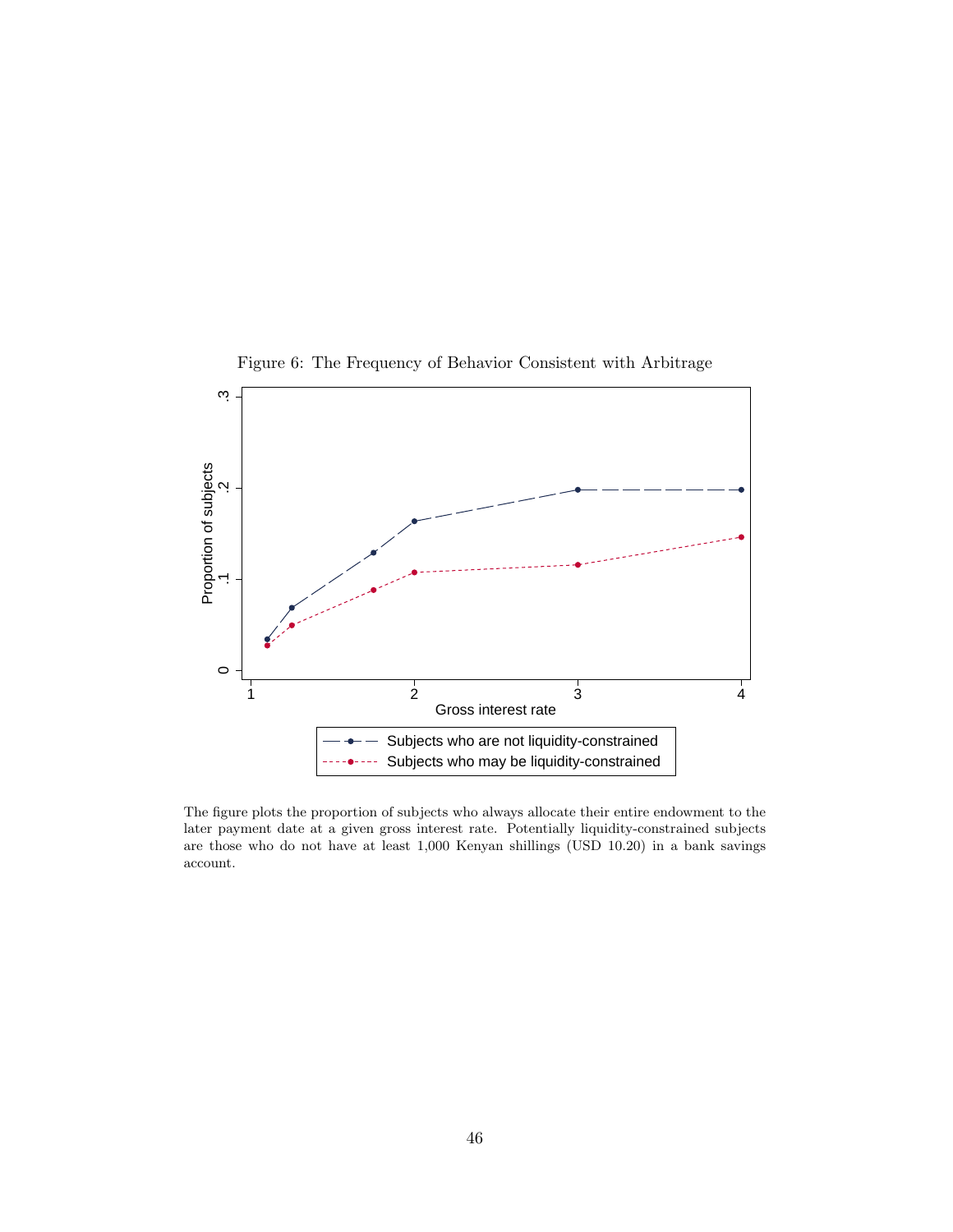

<span id="page-47-0"></span>Figure 7: Per-Period Return Required to Induce Investment

Bars indicate the minimum per-period return required to induce an agent to invest over three possible time horizons, given the  $\beta$  and  $\delta$  parameters estimated in Column 1 of Table [2.](#page-34-0) Bars labeled "without present bias" indicate the minimum required return that would induce a dynamically consistent agent with the estimated level of patience  $(\delta)$  to invest; this is also the level of return above which subjects would choose to invest if they were making commitments for their future selves. Bars labeled "with present bias" indicate the marginal increase in the per-period return required to induce present-biased agents (with the observed  $\beta$ ) to invest.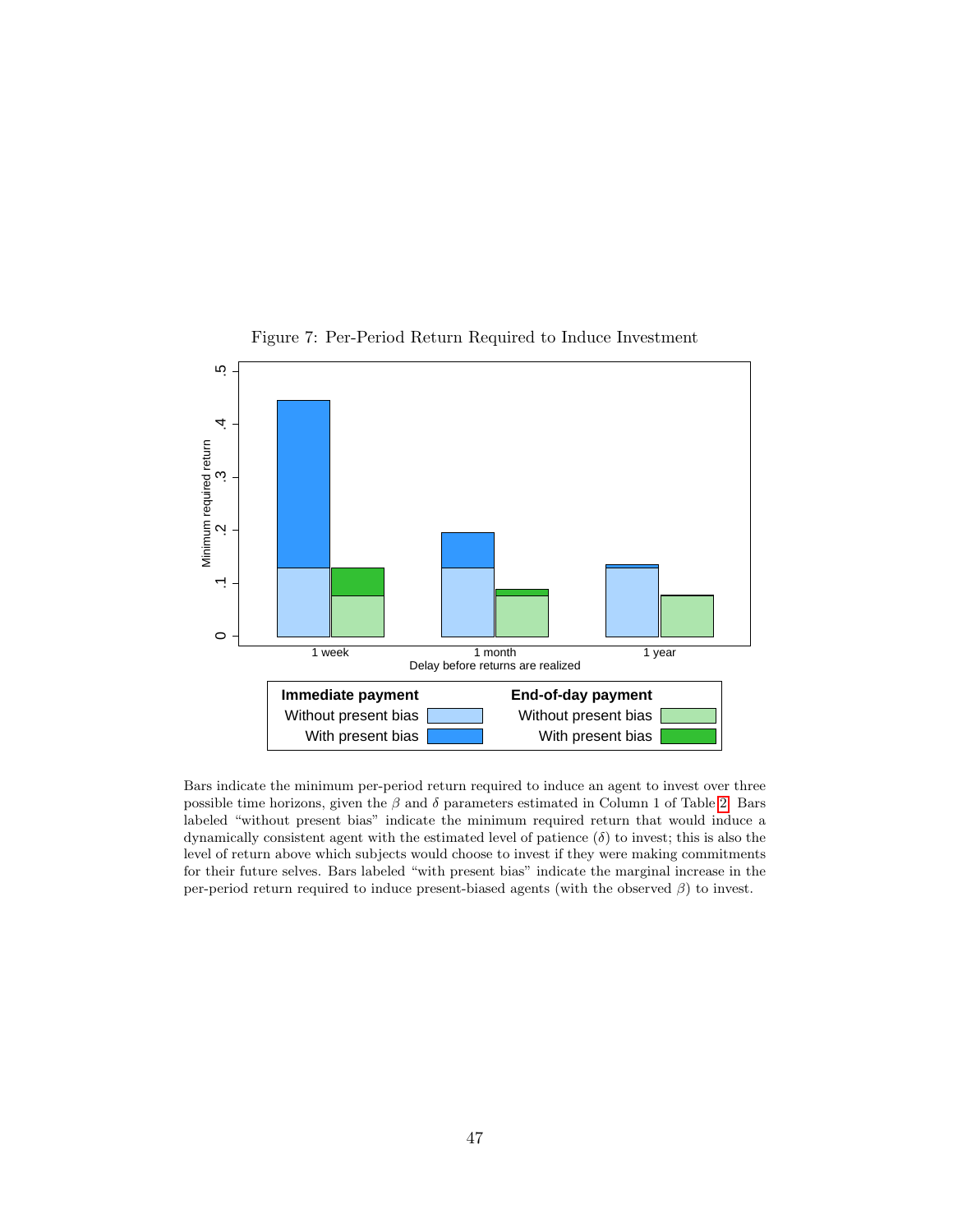# Online Appendix: not for print publication

## Appendix A: Additional Tables and Figures

| Variable:                                     | <b>MEAN</b> | S.D.   | <b>MEDIAN</b> | M <sub>IN</sub> . | MAX.    | O <sub>BS</sub> . |
|-----------------------------------------------|-------------|--------|---------------|-------------------|---------|-------------------|
| Panel A: Subject Characteristics              |             |        |               |                   |         |                   |
| Female                                        | 0.58        | 0.49   |               | $\Omega$          | 1       | 478               |
| Age                                           | 33.26       | 9.75   | 32            | 18                | 69      | 461               |
| Completed primary school                      | 0.95        | 0.23   | 1             | $\theta$          | 1       | 478               |
| Completed secondary school                    | 0.56        | 0.50   |               | $\Omega$          |         | 478               |
| Married or cohabitating                       | 0.57        | 0.50   |               | $\Omega$          | 1       | 478               |
| Has personal bank account                     | 0.52        | 0.50   | 1             | $\Omega$          | 1       | 478               |
| Has account with at least 1,000 shillings     | 0.24        | 0.43   | $\Omega$      | $\Omega$          |         | 478               |
| Average daily expenditure (in shillings)      | 201.49      | 198.53 | 146.43        | 0.14              | 2857.14 | 478               |
| Subject describes self as very-patient        | 0.64        | 0.48   | 1             | $\Omega$          | 1       | 494               |
| Trusts that lab payments will be sent on time | 0.97        | 0.16   | 1             | $\Omega$          |         | 478               |

Table A1: Summary Statistics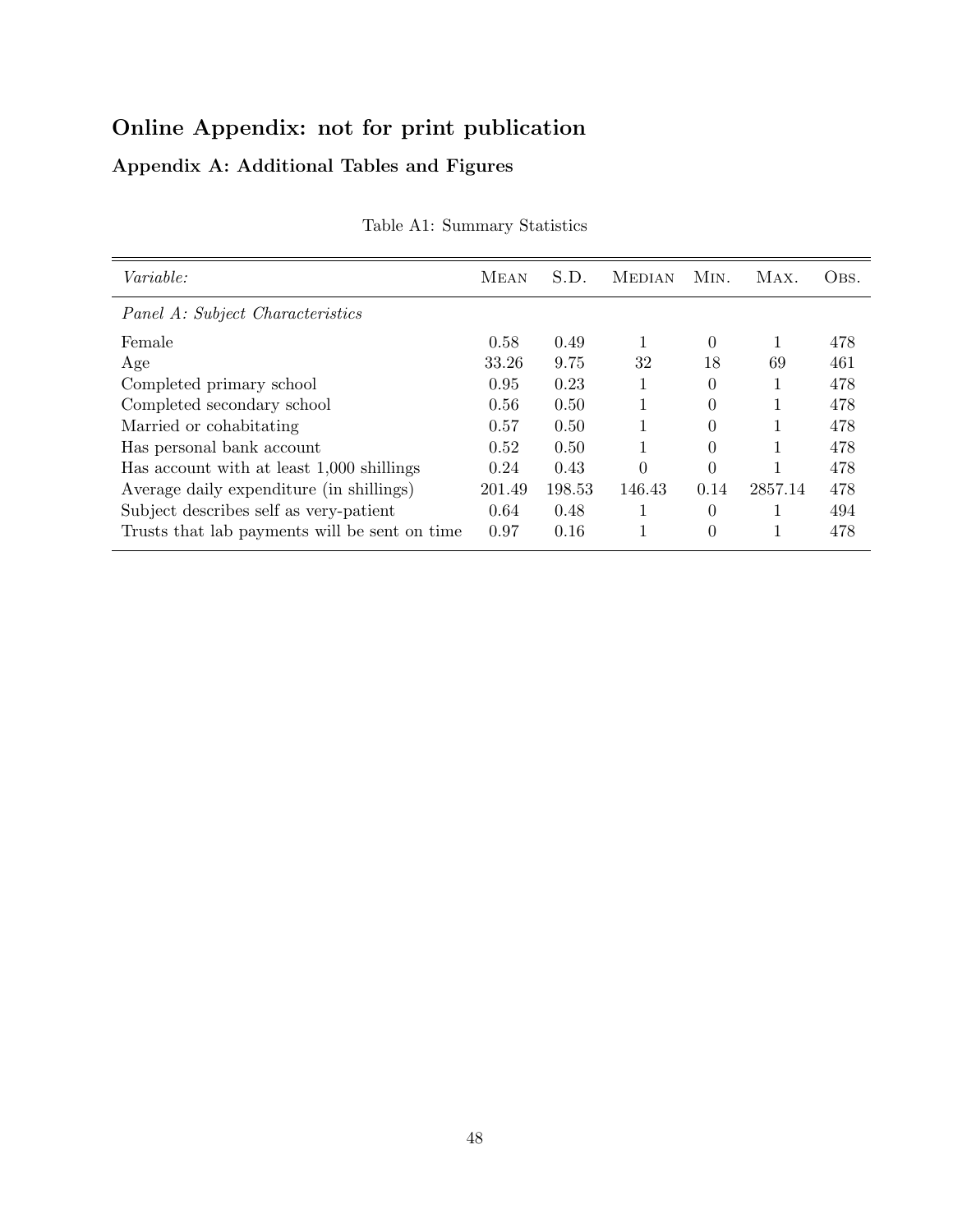|                                               |                                    | EXPERIMENTAL TREATMENT:      |                   |  |
|-----------------------------------------------|------------------------------------|------------------------------|-------------------|--|
|                                               | <b>IMMEDIATE</b><br><b>PAYOUTS</b> | END-OF-DAY<br><b>PAYOUTS</b> | <b>DIFFERENCE</b> |  |
| Female                                        | 0.60                               | 0.55                         | 0.04              |  |
| Age                                           | [0.49]                             | [0.50]                       | (0.05)            |  |
|                                               | 32.79                              | 34.35                        | $-1.56$           |  |
| Completed primary school                      | $[9.42]$                           | [10.43]                      | (0.99)            |  |
|                                               | 0.96                               | 0.92                         | $0.04*$           |  |
| Completed secondary school                    | [0.20]                             | [0.28]                       | (0.02)            |  |
|                                               | 0.55                               | 0.59                         | $-0.04$           |  |
| Married or cohabitating                       | [0.50]                             | [0.49]                       | (0.05)            |  |
|                                               | 0.58                               | 0.55                         | 0.02              |  |
| Has personal bank account                     | [0.49]                             | [0.50]                       | (0.05)            |  |
|                                               | 0.53                               | 0.51                         | 0.01              |  |
| Has account with at least 1,000 shillings     | [0.50]                             | [0.50]                       | (0.05)            |  |
|                                               | 0.27                               | 0.17                         | $0.10**$          |  |
| Average daily expenditure (in shillings)      | [0.45]                             | [0.38]                       | (0.04)            |  |
|                                               | 201.54                             | 201.37                       | 0.16              |  |
| Subject describes self as very-patient        | [217.31]                           | [146.00]                     | (19.85)           |  |
|                                               | 0.66                               | 0.58                         | 0.07              |  |
| Trusts that lab payments will be sent on time | [0.47]                             | [0.49]                       | (0.05)            |  |
|                                               | 0.98                               | 0.97                         | 0.01              |  |
|                                               | [0.15]                             | [0.18]                       | (0.02)            |  |

## Table A2: Summary Statistics by Experimental Treatment

Standard deviations in square brackets; standard errors in parentheses.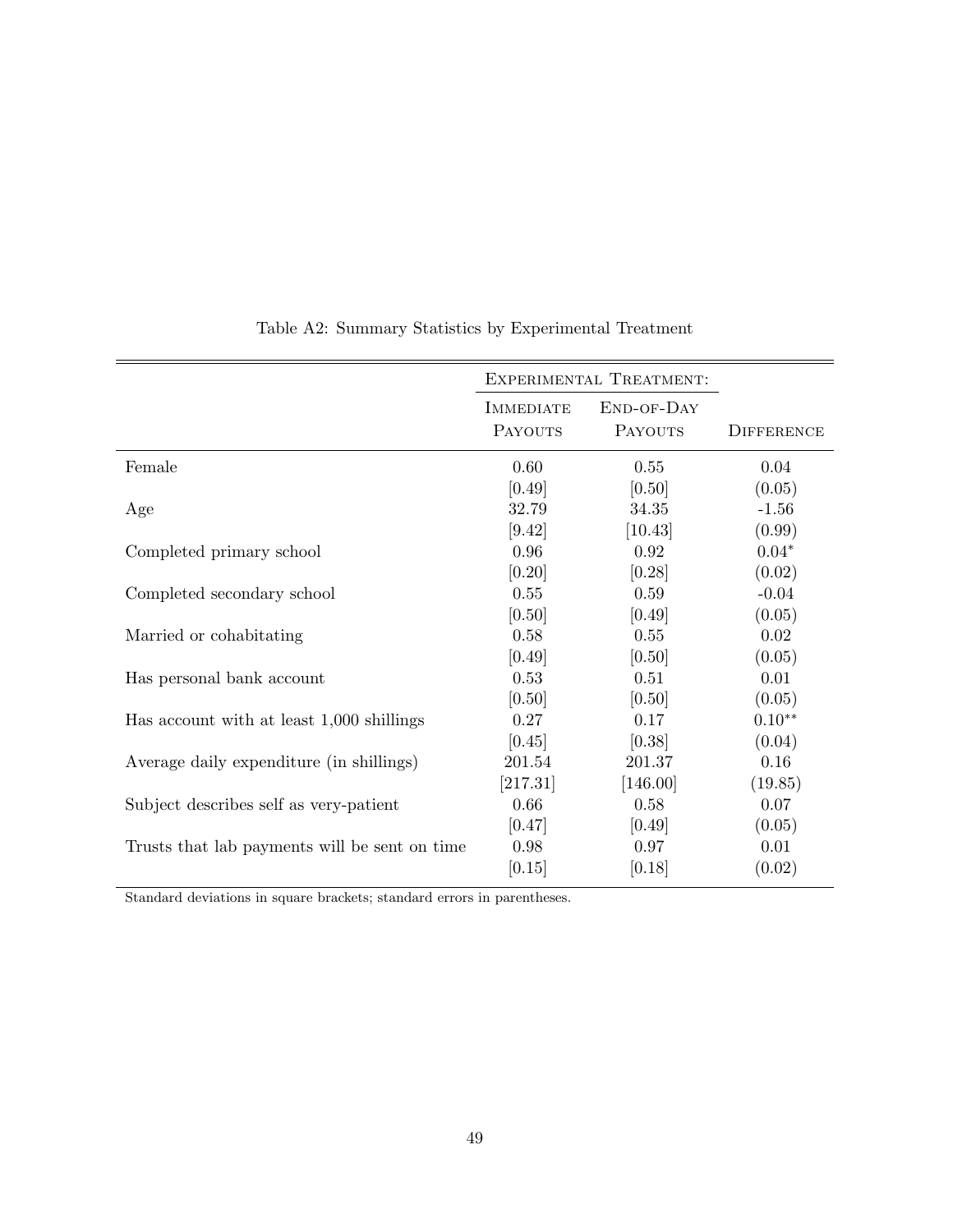| Specification:                                               | <b>NLS</b>     | <b>NLS</b>       | <b>NLS</b>   |
|--------------------------------------------------------------|----------------|------------------|--------------|
|                                                              | (1)            | (2)              | (3)          |
| $\beta_{immediate}$                                          | $0.893***$     | $0.921***$       | $0.928***$   |
|                                                              | (0.015)        | (0.014)          | (0.013)      |
| $\beta_{eod}$                                                | $0.970***$     | $0.981***$       | $0.986***$   |
|                                                              | (0.029)        | (0.023)          | (0.025)      |
| $\delta_{immediate}$                                         | $0.950***$     | $0.942***$       | $0.940***$   |
|                                                              | (0.011)        | (0.009)          | (0.008)      |
| $\delta_{eod}$                                               | $0.971***$     | $0.963***$       | $0.956***$   |
|                                                              | (0.015)        | (0.012)          | (0.010)      |
| $\rho_{immediate}$                                           | $0.533***$     | $0.860***$       | $1.226***$   |
|                                                              | (0.026)        | (0.041)          | (0.111)      |
| $\rho_{eod}$                                                 | $0.559***$     | $0.887***$       | $1.112***$   |
|                                                              | (0.032)        | (0.047)          | (0.090)      |
| $\omega_{immediate}$                                         | 0              | $\bar{\omega}_i$ | $522.753***$ |
|                                                              |                |                  |              |
|                                                              |                |                  | (80.083)     |
| $\omega_{eod}$                                               | $\overline{0}$ | $\bar{\omega}_i$ | 404.539***   |
|                                                              |                |                  | (54.431)     |
|                                                              | 0.000          | 0.000            | 0.000        |
| $H_0$ : $\beta_{immediate} = 1$<br>$H_0$ : $\beta_{eod} = 1$ | 0.317          | 0.410            | 0.573        |
| $H_0$ : $\beta_{immediate} = \beta_{eod}$                    | 0.026          | 0.029            | 0.045        |
| $H_0$ : $\delta_{immediate} = 1$                             | 0.000          | 0.000            | 0.000        |
| $H_0$ : $\delta_{eod} = 1$                                   | 0.052          | 0.003            | 0.000        |
| $H_0$ : $\delta_{immediate} = \delta_{eod}$                  | 0.261          | 0.161            | 0.211        |
| $H_0$ : $\rho$ immediate + $\rho$ eod                        | 0.537          | 0.677            | 0.429        |
| $H_0$ : $\omega_{immediate} + \omega_{eod}$                  |                |                  | 0.229        |
| Observations                                                 | 14544          | 14544            | 14544        |
| Subjects                                                     | 303            | 303              | 303          |

Table A3: NLS Estimates of Model Parameters — Subjects with No GARP Violations

Robust standard errors clustered at the session level.  $\bar{\omega}_i$  indicates self-reported average daily expenditure, which varies across subjects.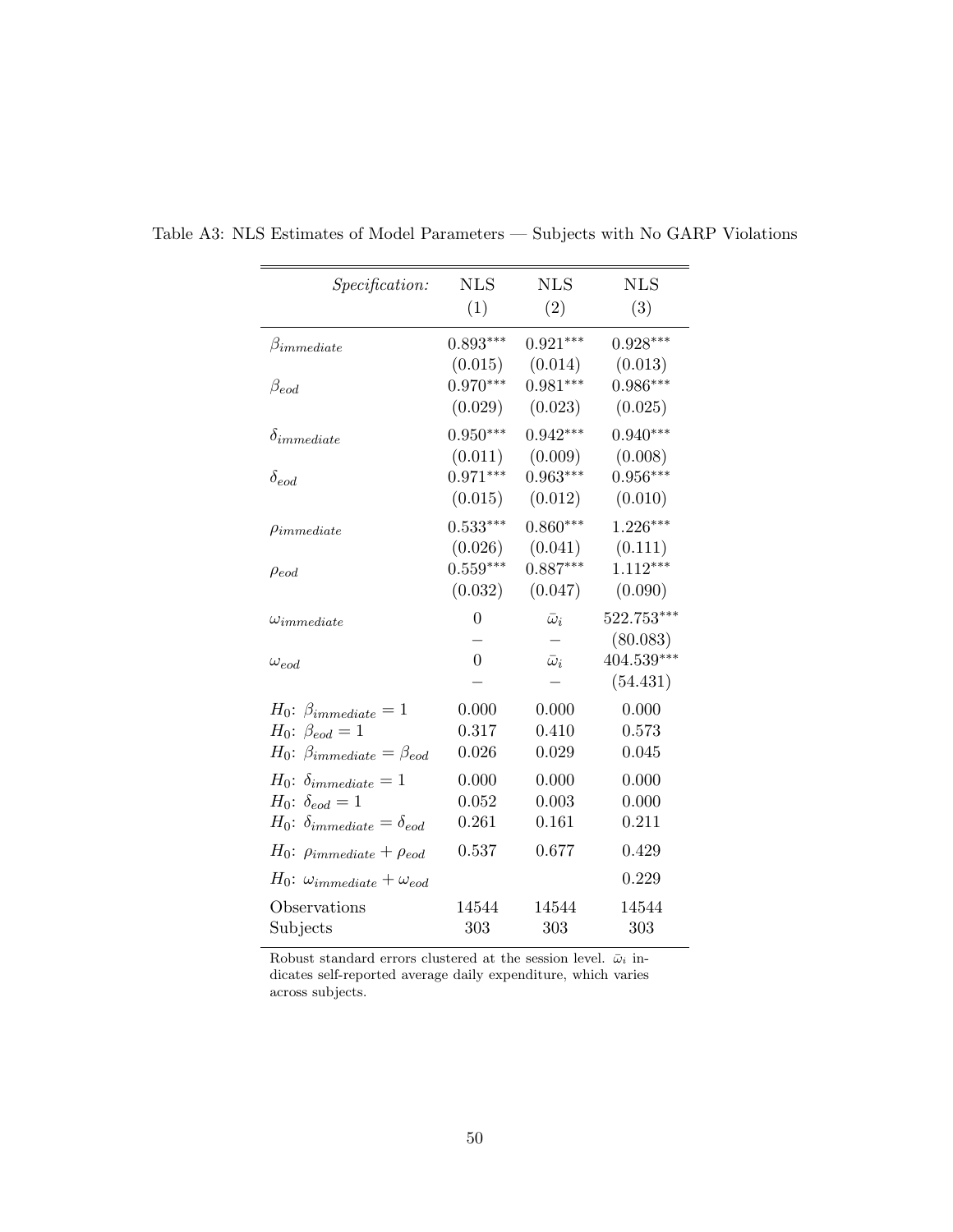| Specification:                              | <b>NLS</b><br>(1)     | <b>NLS</b><br>(2)     | <b>NLS</b><br>(3)     |
|---------------------------------------------|-----------------------|-----------------------|-----------------------|
|                                             |                       |                       |                       |
| $\beta_{immediate}$                         | $0.918***$            | $0.938***$            | $0.905***$            |
| $\beta_{eod}$                               | (0.018)<br>$0.999***$ | (0.016)<br>$1.012***$ | (0.016)<br>$0.958***$ |
|                                             | (0.031)               | (0.025)               | (0.028)               |
| $\delta_{immediate}$                        | $0.958***$            | $0.951***$            | $0.943***$            |
|                                             | (0.009)               | (0.008)               | (0.009)               |
| $\delta_{eod}$                              | $0.977***$            | $0.971***$            | $0.967***$            |
|                                             | (0.016)               | (0.013)               | (0.015)               |
| $\rho_{immediate}$                          | $0.463***$            | $0.761***$            | $0.193***$            |
|                                             | (0.018)               | (0.030)               | (0.013)               |
| $\rho_{eod}$                                | $0.491***$            | $0.796***$            | $0.237***$            |
|                                             | (0.019)               | (0.031)               | (0.016)               |
| $\omega_{immediate}$                        | $\overline{0}$        | $\omega_i$            | $-114.747***$         |
|                                             |                       |                       | (7.682)               |
| $\omega_{eod}$                              | $\overline{0}$        | $\omega_i$            | $-103.761***$         |
|                                             |                       |                       | (10.837)              |
| $H_0$ : $\beta_{immediate} = 1$             | 0.000                 | 0.000                 | 0.000                 |
| $H_0$ : $\beta_{eod} = 1$                   | 0.971                 | 0.649                 | 0.143                 |
| $H_0$ : $\beta_{immediate} = \beta_{eod}$   | 0.029                 | 0.019                 | 0.115                 |
| $H_0$ : $\delta_{immediate}=1$              | 0.000                 | 0.000                 | 0.000                 |
| $H_0$ : $\delta_{eod} = 1$                  | 0.163                 | 0.030                 | 0.040                 |
| $H_0$ : $\delta_{immediate} = \delta_{eod}$ | 0.299                 | 0.200                 | 0.184                 |
| $H_0$ : $\rho$ immediate + $\rho$ eod       | 0.276                 | 0.410                 | 0.035                 |
| $H_0$ : $\omega_{immediate} + \omega_{eod}$ |                       |                       | 0.413                 |
| Observations                                | 15888                 | 15888                 | 15888                 |
| Subjects                                    | 331                   | 331                   | 331                   |
|                                             |                       |                       |                       |

Table A4: NLS Estimates of Model Parameters — Subjects with Basic Consistency Indices  $\geq 0.85$ 

Robust standard errors clustered at the session level.  $\bar{\omega}_i$  indicates self-reported average daily expenditure, which varies across subjects.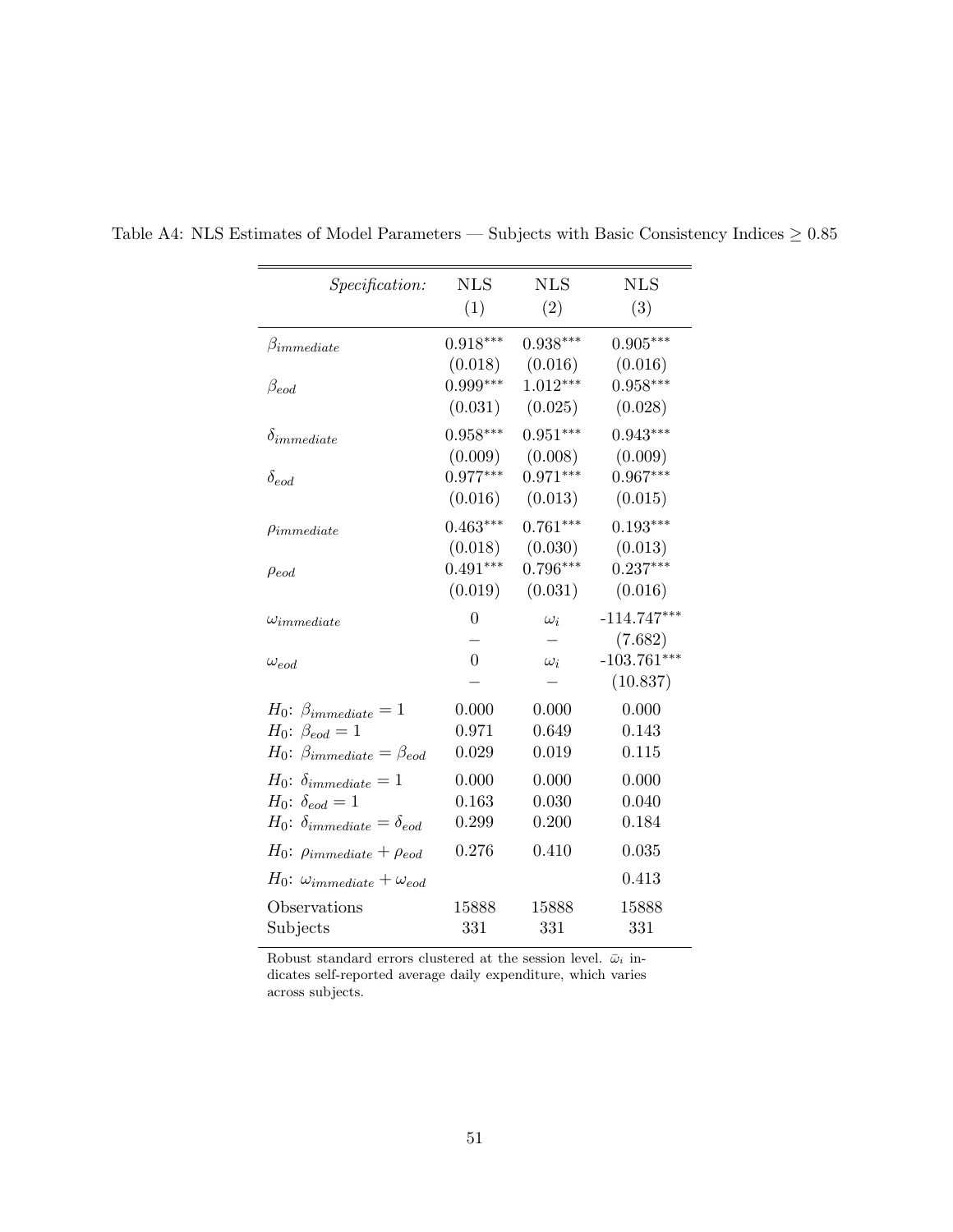| Set               | Decision         | Front-End<br>Delay $(t)$ | Early<br>Later<br>$\left( k\right)$ | vs.<br>Delay |            | Early Max Later Max | $1 + r$           |
|-------------------|------------------|--------------------------|-------------------------------------|--------------|------------|---------------------|-------------------|
| $\mathbf{1}$      | $\mathbf 1$      | $14\,$                   | $14\,$                              |              | 400        | 440                 | $1.1\,$           |
| $\mathbf{1}$      | $\overline{2}$   | $14\,$                   | $14\,$                              |              | 400        | $500\,$             | $1.25\,$          |
| $\,1$             | 3                | $14\,$                   | $14\,$                              |              | 400        | $700\,$             | $1.75\,$          |
| $\mathbf{1}$      | $\,4\,$          | 14                       | $14\,$                              |              | 400        | 800                 | $\,2$             |
| $\mathbf{1}$      | $\bf 5$          | $14\,$                   | $14\,$                              |              | 400        | 1200                | $\overline{3}$    |
| $\mathbf{1}$      | $\,6$            | $14\,$                   | $14\,$                              |              | 400        | 1600                | $\,4$             |
| $\,2$             | $\!\tau$         | $\boldsymbol{0}$         | $28\,$                              |              | 400        | 440                 | $1.1\,$           |
| $\,2$             | $8\,$            | $\boldsymbol{0}$         | $28\,$                              |              | 400        | $500\,$             | $1.25\,$          |
| $\,2$             | $\boldsymbol{9}$ | $\theta$                 | $28\,$                              |              | 400        | $700\,$             | $1.75\,$          |
| $\sqrt{2}$        | 10               | $\theta$                 | $28\,$                              |              | 400        | $800\,$             | $\,2$             |
| $\overline{2}$    | 11               | $\boldsymbol{0}$         | $28\,$                              |              | $400\,$    | $1200\,$            | $\overline{3}$    |
| $\overline{2}$    | $12\,$           | $\boldsymbol{0}$         | $28\,$                              |              | $400\,$    | $1600\,$            | $\,4\,$           |
| $\sqrt{3}$        | $13\,$           | $\boldsymbol{0}$         | $14\,$                              |              | 400        | 440                 | $1.1\,$           |
| $\sqrt{3}$        | $14\,$           | $\boldsymbol{0}$         | $14\,$                              |              | 400        | $500\,$             | $1.25\,$          |
| $\sqrt{3}$        | 15               | $\boldsymbol{0}$         | $14\,$                              |              | 400        | $700\,$             | $1.75\,$          |
| $\sqrt{3}$        | 16               | $\boldsymbol{0}$         | $14\,$                              |              | $400\,$    | $800\,$             | $\,2$             |
| $\sqrt{3}$        | $17\,$           | $\boldsymbol{0}$         | $14\,$                              |              | 400        | $1200\,$            | $\overline{3}$    |
| $\sqrt{3}$        | 18               | $\boldsymbol{0}$         | $14\,$                              |              | 400        | 1600                | $\,4$             |
| $\overline{4}$    | 19               | $14\,$                   | 14                                  |              | 600        | $660\,$             | 1.1               |
| $\overline{4}$    | 20               | $14\,$                   | $14\,$                              |              | 600        | $750\,$             | $1.25\,$          |
| $\overline{4}$    | $21\,$           | $14\,$                   | $14\,$                              |              | $600\,$    | $1050\,$            | $1.75\,$          |
| $\overline{4}$    | $22\,$           | $14\,$                   | $14\,$                              |              | $600\,$    | 1200                | $\,2$             |
| $\overline{4}$    | 23               | $14\,$                   | $14\,$                              |              | 600        | 1800                | 3                 |
| $\overline{4}$    | $24\,$           | $14\,$                   | $14\,$                              |              | 600        | 2400                | $\,4$             |
| 5                 | $25\,$           | $\sqrt{28}$              | $14\,$                              |              | 400        | 440                 | $1.1\,$           |
| $\bf 5$           | $26\,$           | $\sqrt{28}$              | $14\,$                              |              | 400        | $500\,$             | $1.25\,$          |
| $\bf 5$           | $27\,$           | $\sqrt{28}$              | 14                                  |              | 400        | 700                 | $1.75\,$          |
| $\bf 5$           | $28\,$           | $28\,$                   | 14                                  |              | 400        | $800\,$             | $\,2$             |
| $\bf 5$           | $29\,$           | $28\,$                   | 14                                  |              | 400        | 1200                | $\boldsymbol{3}$  |
| $5\,$             | 30               | $\sqrt{28}$              | $14\,$                              |              | 400        | 1600                | $\,4$             |
| $\,6\,$           | $31\,$           | $28\,$                   | $28\,$                              |              | $400\,$    | $440\,$             | $1.1\,$           |
| $\,6\,$           | $32\,$           | $28\,$                   | $28\,$                              |              | $400\,$    | $500\,$             | $1.25\,$          |
| $\,6\,$           | $33\,$           | $28\,$                   | $28\,$                              |              | 400        | $700\,$             | $1.75\,$          |
| $\,6\,$           | 34               | $28\,$                   | $28\,$                              |              | 400        | $800\,$             | $\,2$             |
| $\,6\,$           | 35               | $\sqrt{28}$              | $\sqrt{28}$                         |              | 400        | 1200                | $\boldsymbol{3}$  |
| $\,6$             | 36               | 28                       | $28\,$                              |              | $400\,$    | 1600                | $\overline{4}$    |
| $\scriptstyle{7}$ | 37               | $\boldsymbol{0}$         | 14                                  |              | $600\,$    | 660                 | 1.1               |
| $\!\tau$          | $38\,$           | $\boldsymbol{0}$         | $14\,$                              |              | 600        | $750\,$             | $1.25\,$          |
| $\,7$             | $39\,$           | $\boldsymbol{0}$         | 14                                  |              | 600        | 1050                | $1.75\,$          |
| $\sqrt{7}$        | 40               | $\boldsymbol{0}$         | 14                                  |              | 600        | 1200                | $\,2$             |
| $\!\tau$          | 41               | $\boldsymbol{0}$         | $14\,$                              |              | 600        | 1800                | $\sqrt{3}$        |
| $\!\tau$          | 42               | $\boldsymbol{0}$         | $14\,$                              |              | 600        | 2400                | $\,4$             |
| $8\,$             | 43<br>$44\,$     | 14                       | $28\,$                              |              | 400        | 440                 | $1.1\,$           |
| $8\,$<br>$8\,$    | $45\,$           | $14\,$<br>14             | $28\,$                              |              | 400        | 500<br>700          | $1.25\,$          |
| $8\,$             | $46\,$           | $14\,$                   | $28\,$<br>$\sqrt{28}$               |              | 400<br>400 | $800\,$             | $1.75\,$<br>$\,2$ |
| $8\,$             | $47\,$           | 14                       | $\sqrt{28}$                         |              | 400        | 1200                | $\sqrt{3}$        |
| $8\,$             | 48               | 14                       | $28\,$                              |              | 400        | 1600                | $\overline{4}$    |
|                   |                  |                          |                                     |              |            |                     |                   |

Table A5: Convex Time Budget Decision Problems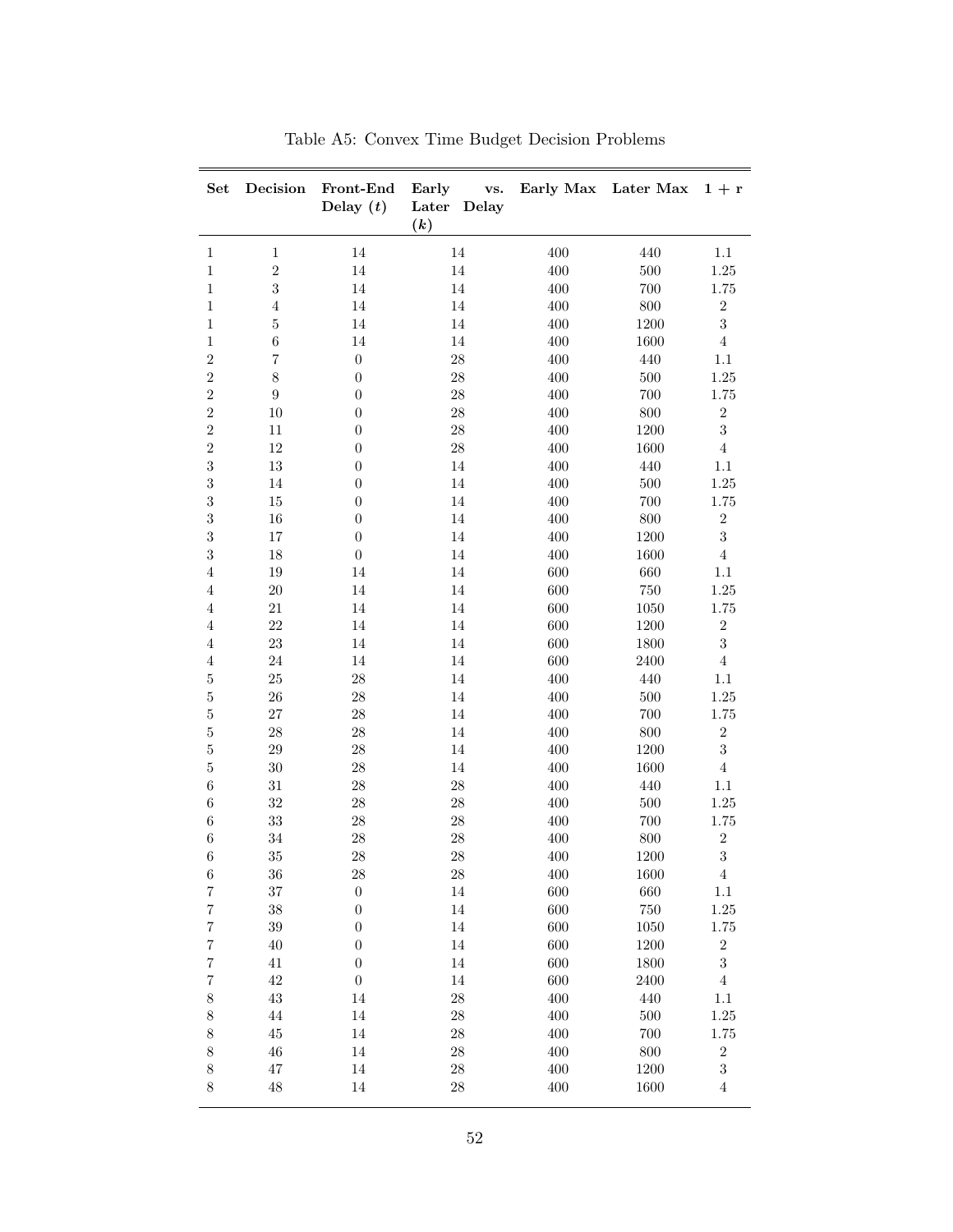| <b>Set</b>       | Decision       | Front-End<br>Delay $(t)$ | Early<br>vs.<br>Later<br>Delay<br>(k) |     | Early Max Later Max $1 + r$ |                  |
|------------------|----------------|--------------------------|---------------------------------------|-----|-----------------------------|------------------|
| 1                | $\mathbf{1}$   | 14                       | 14                                    | 400 | 440                         | 1.1              |
| $\mathbf{1}$     | $\overline{2}$ | 14                       | 14                                    | 400 | 500                         | 1.25             |
| $\mathbf{1}$     | 3              | 14                       | 14                                    | 400 | 700                         | 1.75             |
| $\mathbf{1}$     | $\overline{4}$ | 14                       | 14                                    | 400 | 800                         | $\overline{2}$   |
| 1                | $\overline{5}$ | 14                       | 14                                    | 400 | 1200                        | 3                |
| $\mathbf{1}$     | $\,6$          | 14                       | 14                                    | 400 | 1600                        | $\overline{4}$   |
| $\overline{2}$   | $\overline{7}$ | $\overline{0}$           | 28                                    | 400 | 440                         | 1.1              |
| $\overline{2}$   | $8\,$          | $\overline{0}$           | 28                                    | 400 | 500                         | 1.25             |
| $\sqrt{2}$       | 9              | $\overline{0}$           | 28                                    | 400 | 700                         | 1.75             |
| $\overline{2}$   | 10             | $\overline{0}$           | 28                                    | 400 | 800                         | $\overline{2}$   |
| $\overline{2}$   | 11             | $\overline{0}$           | $28\,$                                | 400 | 1200                        | 3                |
| $\overline{2}$   | 12             | $\overline{0}$           | 28                                    | 400 | 1600                        | $\overline{4}$   |
| 3                | 13             | $\overline{0}$           | 14                                    | 400 | 440                         | 1.1              |
| $\boldsymbol{3}$ | 14             | $\overline{0}$           | 14                                    | 400 | 500                         | 1.25             |
| 3                | 15             | $\overline{0}$           | 14                                    | 400 | 700                         | 1.75             |
| 3                | 16             | $\overline{0}$           | 14                                    | 400 | 800                         | $\overline{2}$   |
| $\boldsymbol{3}$ | 17             | $\overline{0}$           | 14                                    | 400 | 1200                        | $\boldsymbol{3}$ |
| 3                | 18             | $\theta$                 | 14                                    | 400 | 1600                        | $\overline{4}$   |
| $\overline{4}$   | $19\,$         | 14                       | 28                                    | 400 | 440                         | 1.1              |
| $\overline{4}$   | 20             | 14                       | 28                                    | 400 | 500                         | 1.25             |
| $\overline{4}$   | 21             | 14                       | 28                                    | 400 | 700                         | 1.75             |
| $\overline{4}$   | 22             | 14                       | 28                                    | 400 | 800                         | $\overline{2}$   |
| $\overline{4}$   | 23             | 14                       | 28                                    | 400 | 1200                        | $\boldsymbol{3}$ |
| $\overline{4}$   | 24             | 14                       | 28                                    | 400 | 1600                        | $\overline{4}$   |

Table A6: Multiple Price List Decision Problems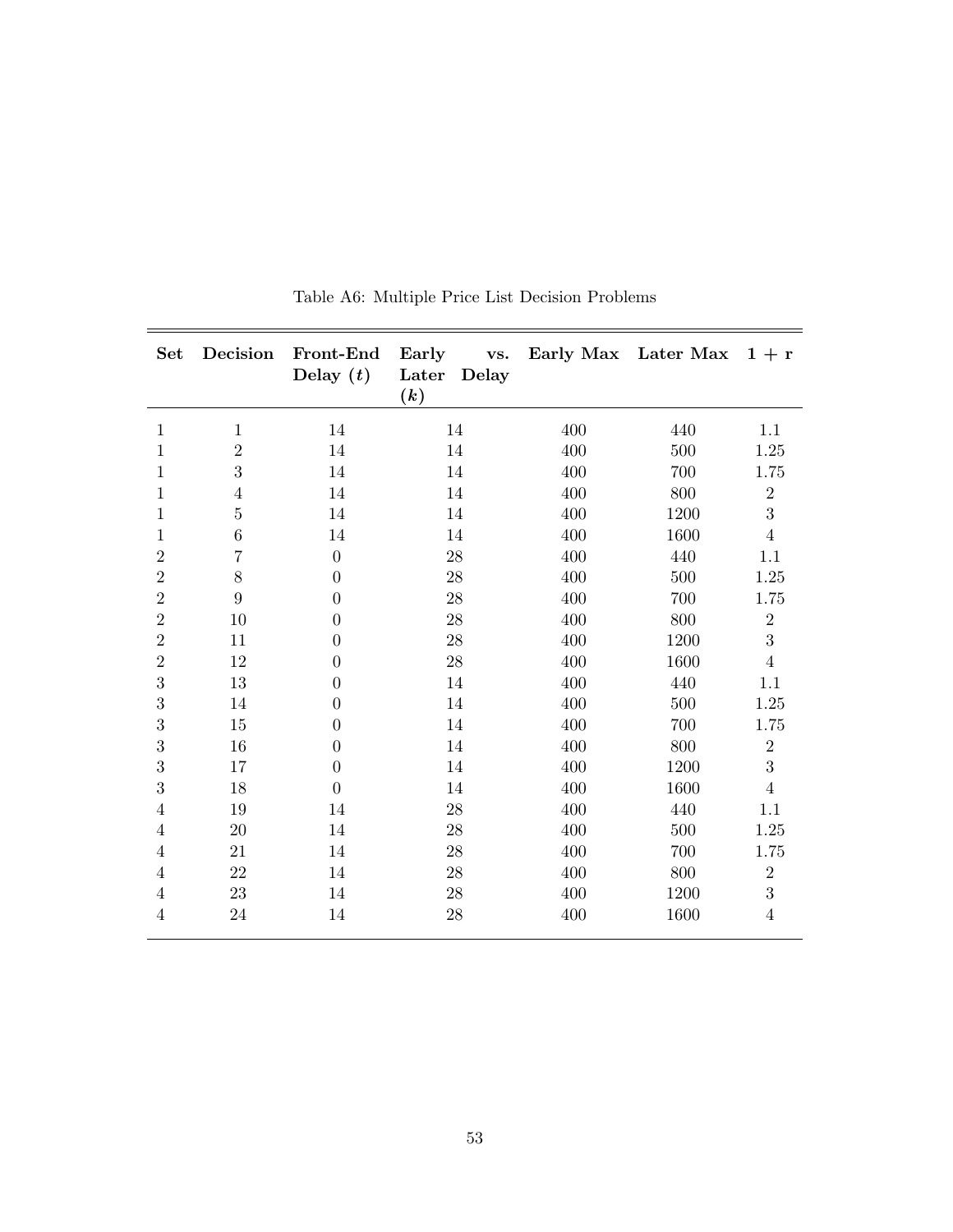

Figure A1: Screenshot of a CTB Decision

Figure A2: Screenshot of an MPL Decision

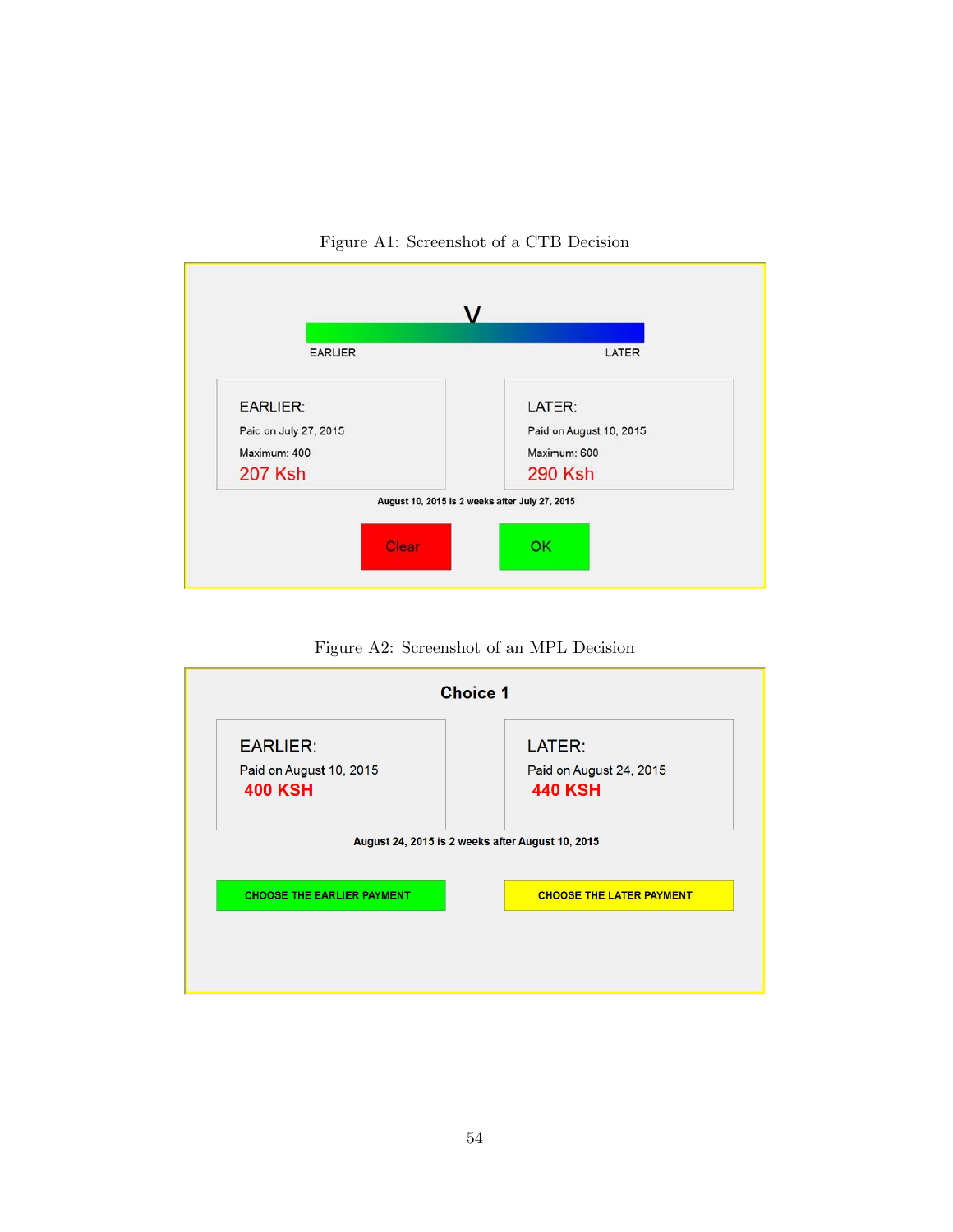#### Appendix B: Experimental Instructions

This is a study of the different ways people make decisions about money. Please listen carefully to the instructions that are being read to you. Tell us if you have any questions or if there is anything that you do not understand.

Each of you will receive two payments for participating in this study, an EARLIER payment and a LATER payment. You will receive the EARLIER payment on an EARLIER date, and you will receive the LATER payment on a LATER date. These two payments will be sent via M-Pesa by XXXX o'clock on each date. So, if you receive a payment today, it will be sent to you before you leave the Busara Center. On the day that you are scheduled to receive one of your payments, we will send you a text message reminder that the payment is coming. After you receive the text message, your payment will be sent via M-Pesa. If you do not receive one of your payments, you should immediately contact the staff at Busara by flashing +254(0) 704851141

Each of you will receive 300 shillings just for participating in the study. You will receive this money in two equal amounts of 150 shillings. These two payments of 150 shillings will be sent to you via M-Pesa on the two different dates (the EARLIER date and the LATER date). You'll receive your payments before XXXX o'clock on each date.

In addition to the 300 shillings, you will be paid money based on one of your decisions in this study. You will make 72 decisions in this study. The study has two parts. In the first part of the study you will make 48 decisions; in the second part you will make 24 decisions. After you've made all 72 decisions, the computer will choose one of the decisions to be the payment decision. We will use the payment decision to determine how much money you are paid in this study. All 72 decisions have the same chance of being chosen as the payment decision. So, you should make each decision as if it were the payment decision. At the end of the study, your computer will choose the payment decision. Because of the payment decision, you may receive more than 150 shillings on the EARLIER date, the LATER date, or both. We will add any money from the payment decision to your two payments of 150 shillings. So, you will receive at least 150 shillings by XXXX o'clock on each of the two dates (EARLIER and LATER). Both of these payments will be sent via M-Pesa.

In this part of the study, you will make 48 decisions about how to divide money between two times, one is on an EARLIER date and one is on a LATER date. So, you will decide how much money you want to be sent to you at the EARLIER date and how much you want at the LATER date. The easiest way to explain how you will make decisions in this study is to show you an example.

For each decision that you will make, you will see a screen like the one that you have in front of you now. These two boxes show you when you will receive the two payments. The box on the left shows the date of the EARLIER payment, and the box on the right shows the date of the LATER payment. In this example, you will receive the EARLIER payment by XXXX o'clock today (before you leave the Busara Center), and you will receive the LATER payment in two weeks later - on XXXX.

The boxes also show you the amount you will receive on each date. The box on the left shows the amount of money in the EARLIER payment, and the box on the right shows the amount of the LATER payment. The amounts are in red. You will be paid this money in addition to the 150 shillings that you will receive on each date (EARLIER and LATER) for participating in this study. For now, you can see that the two amounts are 0.

Next, notice a thick blue and green line on the center of the screen. Touch anywhere on that thick line. You should see a black pointer above the thick line and two buttons at the bottom part of the screen. Now you also see that the two amounts are not zero anymore.

You can change the position of the pointer moving it from right to left, or left to right by touching anywhere on the thick line. You will see (in the two boxes) that you are moving money between the EARLIER payment and the LATER payment by touching different parts on the thick line. Thus, touching more towards the right side moves more money to the LATER payment from the EARLIER payment.

Please try this yourself. Touch anywhere on this thick line. As you touch more towards the left side, the amount of the EARLIER payment increases and the amount of the LATER payment decreases. As you touch more towards the right side, the amount of the EARLIER payment decreases and the amount of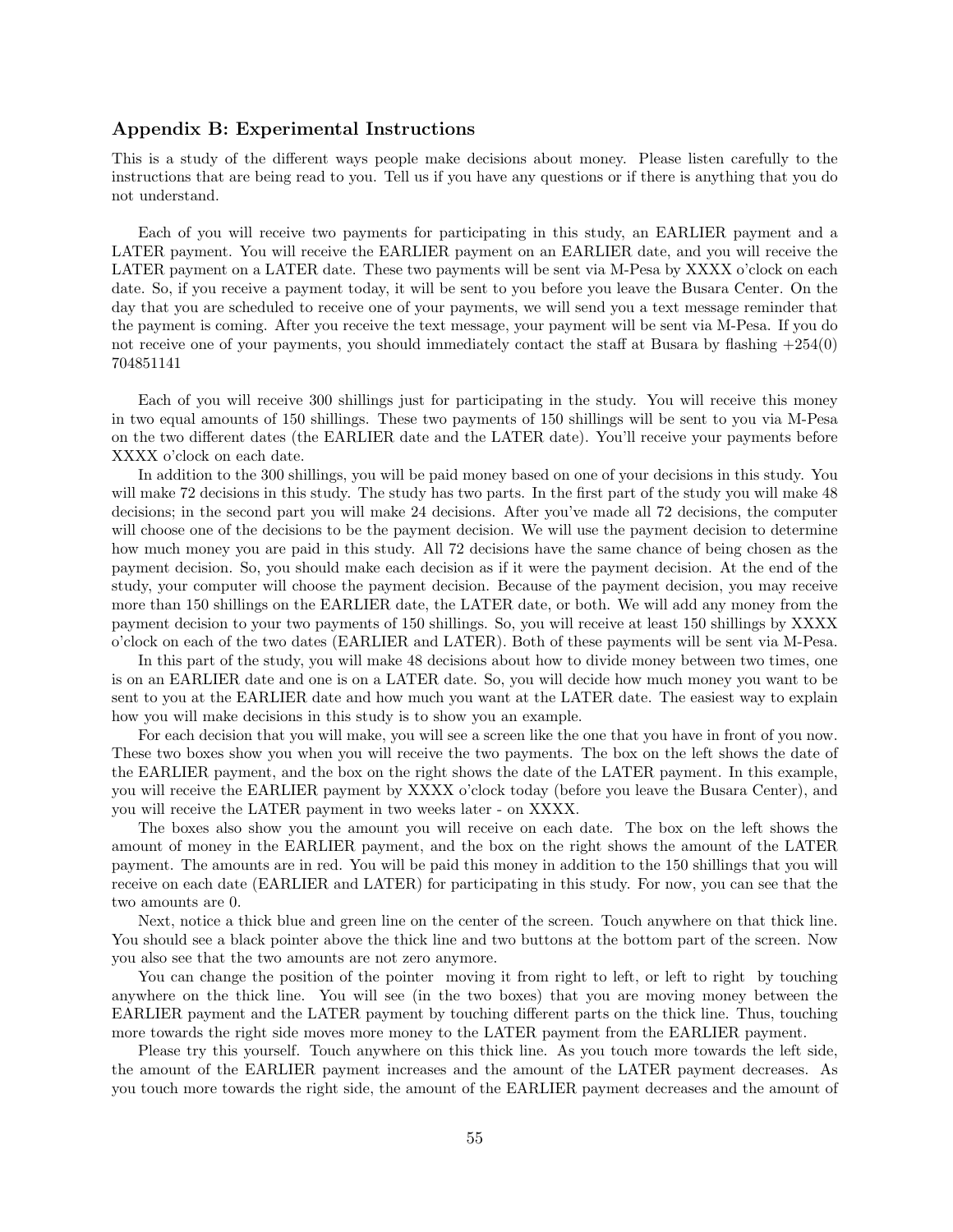the LATER payment increases. Touching more towards the right side moves more money to the LATER payment from the EARLIER payment.

In this part of the study, you will make 48 decisions. Each decision will be different. In the boxes on the screen, you will see the highest amounts of money that you can receive at the EARLIER and LATER dates in that decision. The highest amounts of money will not be the same in all decisions. Now practice touching different parts of the line and changing the size of the payments. The highest amounts of money will not be the same in all decisions. The highest amount that you can receive on the LATER date is always the same or more than the highest amount that you can receive on the EARLIER date.

Today, you will make decisions in 8 different rounds. Each round will have 6 decisions. The dates of the EARLIER and the LATER payments might be different in each of the rounds. At the beginning of each round, we'll announce when the EARLIER and LATER payments will take place for all the decisions in that round. This information is also shown in the boxes on your screen.Within a round, the date of the EARLIER payment is the same for all decisions and the date of the LATER payment is the same for all decisions.

In this part of the study, you will make 48 decisions. You will indicate your decision by touching anywhere you want on the line. To confirm your decision, you will be touching the "OK" button. After each round, you will see a screen with the words "Please wait for the study to continue".

As we said earlier, the computer will choose one of your 72 decisions to be the payment decision. All 48 decisions in the first part of the study have the same chance of being chosen, so you should think carefully about each decision.

We will start with a practice round. This practice round will be the same as the 8 later rounds. In this practice round, you will make 6 decisions about how you want to divide money between and EARLIER date and a LATER date. This round is just for practice; these decisions will not be the payment decision. Remember: this round is just for practice; these decisions will not be the payment decision.

Now we will start the second part of the study. You will make 24 decisions in this part of the study. In each decision, you will choose between a smaller EARLIER payment and a larger LATER payment. All 24 decisions in this part of the study have the same chance of being chosen as the payment decision, so you should think carefully about each decision. The computer will choose one of the decisions to be the payment decision at the end of the study. So, please listen carefully to the instructions being read to you. Tell us if you have any questions or if there is anything that you do not understand.

The easiest way to explain how you will make decisions in this study is by showing you an example. For each decision that you will make, you will see a screen like the one in front of you now. These two boxes show you when you will receive the two payments. In this example, you will receive the EARLIER payment on XXXX, and you will receive the LATER payment two weeks LATER on XXXX. The box on the left shows the amount of money you will receive in the EARLIER payment, and the box on the right shows the amount of money you will receive in the LATER payment. The amounts are in red colour. In this example, the EARLIER payment is XXXX, and the LATER payment is XXXX.

Each decision will be different. In each of the decisions in this study, you will see a screen like this one. You will decide if you want to receive the EARLIER payment or the LATER payment. There is no right or wrong answer - you just choose the payment that you prefer more. To choose the EARLIER payment, touch the green "CHOOSE THE EARLIER PAYMENT" button on the left side of the screen. To choose the LATER payment, touch the yellow "CHOOSE THE LATER PAYMENT" button on the right side of the screen. So, to make a decision, you touch the button which is below the payment that you prefer. When you touch the button, its colour will turn red. To confirm your decision, you touch the "OK" button at the bottom of you screen. You can change your decision before you touch the "OK" button.

Today, you will make decisions in 4 different rounds. Each round will have 6 decisions. The dates of the EARLIER and the LATER payments will be different in every round. At the beginning of each round, well announce when the EARLIER and LATER payments will take place for all the decisions in that round. This message is also shown in the boxes on your screen.

Within a round, the date of the EARLIER payment is the same for all decisions and the date of the LATER payment is the same for all decisions. After each round, you will see a screen with the words "Please wait for the study to continue." At the end of the study, the computer will choose one of your decisions